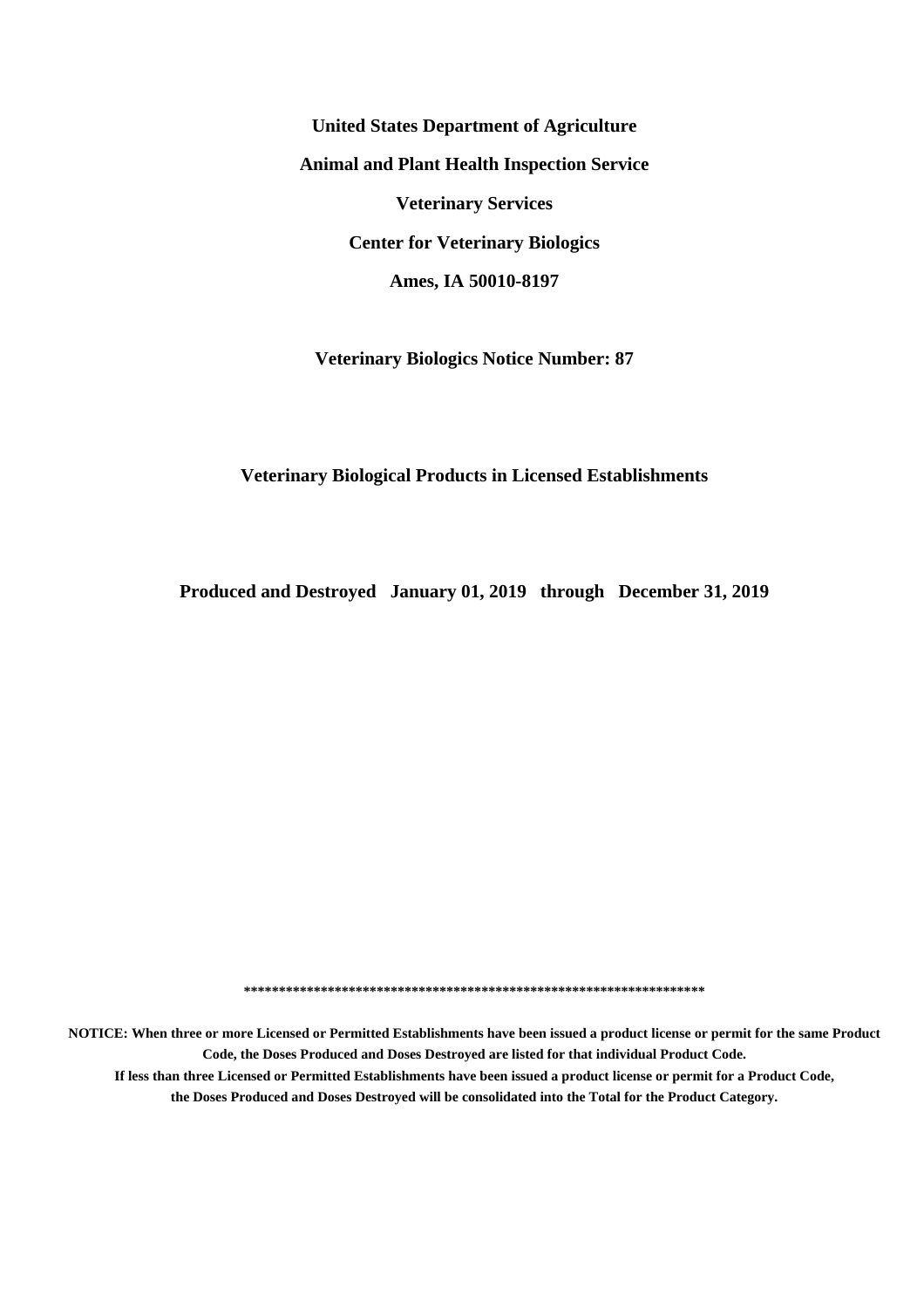| <b>Vaccines</b>                                                                                                         |        |                       |                        |
|-------------------------------------------------------------------------------------------------------------------------|--------|-----------------------|------------------------|
| <b>Product</b>                                                                                                          | Code   | <b>Doses Produced</b> | <b>Doses Destroyed</b> |
| <b>Anthrax Spore Vaccine, Live Culture</b>                                                                              | 101100 |                       |                        |
| <b>Arthrobacter Vaccine, Live Culture</b>                                                                               | 1K1100 |                       |                        |
| <b>Autogenous Vaccine, Killed Fungus</b>                                                                                | 101800 |                       |                        |
| <b>Autogenous Vaccine, Killed Virus</b>                                                                                 | 101500 |                       |                        |
| <b>Autogenous Vaccine, Killed Virus</b>                                                                                 | 101510 | 139,968,000           | 2,457,000              |
| <b>Autogenous Vaccine, Killed Virus</b>                                                                                 | 101520 | 19,389,125            | 45,200                 |
| <b>Autogenous Vaccine, Killed Virus</b>                                                                                 | 101521 | 6,060,000             | 0                      |
| <b>Autogenous Vaccine, Killed Virus</b>                                                                                 | A01521 |                       |                        |
| Avian Adenovirus Vaccine, Killed Virus                                                                                  | 101700 |                       |                        |
| Avian Encephalomyelitis Vaccine, Live Virus                                                                             | 105111 | 341,326,000           | 34,886,000             |
| Avian Encephalomyelitis-Fowl Pox Vaccine, Live<br><b>Virus</b>                                                          | 10M110 | 638,169,000           | 94,819,000             |
| Avian Encephalomyelitis-Fowl Pox Vaccine, Live<br><b>Virus</b>                                                          | 10M114 |                       |                        |
| Avian Encephalomyelitis-Fowl Pox Vaccine, Live<br><b>Virus</b>                                                          | 10M140 |                       |                        |
| Avian Encephalomyelitis-Fowl Pox-Laryngotracheitis<br>Vaccine, Live Virus, Live Fowl Pox Vector                         | 10S1R0 |                       |                        |
| Avian Encephalomyelitis-Fowl Pox-Mycoplasma<br><b>Gallisepticum Vaccine, Live Virus, Live Fowl Pox</b><br><b>Vector</b> | 1D61R0 |                       |                        |
| <b>Avian Encephalomyelitis-Fowl Pox-Pigeon Pox</b><br>Vaccine, Live Virus                                               | 10M210 |                       |                        |
| Avian Influenza Vaccine, H5N3 Subtype, Killed Virus                                                                     | 1057R3 |                       |                        |
| Avian Influenza-Fowl Pox Vaccine, H5 Subtype, Live<br><b>Fowl Pox Vector</b>                                            | 1061R0 |                       |                        |
| Avian Influenza-Marek's Disease Vaccine, H5<br>Subtype, Serotype 3, Live Marek's Disease Vector                         | 1062R0 |                       |                        |
| Avian Paramyxovirus Vaccine, Type 1, Killed Virus                                                                       | 10C511 |                       |                        |
| <b>Avian Polyomavirus Vaccine, Killed Virus</b>                                                                         | 1A1500 |                       |                        |
| <b>Avian Reovirus Vaccine, Killed Virus</b>                                                                             | 104500 |                       |                        |
| <b>Avian Reovirus Vaccine, Killed Virus</b>                                                                             | 104502 |                       |                        |
| <b>Avian Reovirus Vaccine, Killed Virus</b>                                                                             | 104521 |                       |                        |
| <b>Bluetongue Vaccine, Modified Live Virus</b>                                                                          | 106100 |                       |                        |
| Bordetella Avium Vaccine, Avirulent Live Culture                                                                        | 102101 |                       |                        |
| Bordetella Bronchiseptica Vaccine, Avirulent Live<br><b>Culture</b>                                                     | 108100 | 1,122,489             | 0                      |
| Bordetella Bronchiseptica Vaccine, Avirulent Live<br><b>Culture</b>                                                     | 108101 | 4,824,061             | 323,738                |
| Bordetella Bronchiseptica Vaccine, Avirulent Live<br><b>Culture</b>                                                     | 108102 | 7,951,211             | 66,765                 |
| Bordetella Bronchiseptica Vaccine, Avirulent Live<br><b>Culture</b>                                                     | 108104 |                       |                        |
| Bordetella Bronchiseptica Vaccine, Avirulent Live<br><b>Culture</b>                                                     | 108105 |                       |                        |
| <b>Bovine Coronavirus Vaccine, Modified Live Virus</b>                                                                  | 19N120 |                       |                        |
| <b>Bovine Parainfluenza 3-Respiratory Syncytial Virus</b><br><b>Vaccine, Modified Live Virus</b>                        | 116120 |                       |                        |
| Bovine Respiratory Syncytial Virus Vaccine, Modified<br><b>Live Virus</b>                                               | 109120 |                       |                        |
| <b>Bovine Rhinotracheitis Vaccine, Modified Live Virus</b>                                                              | 110120 | 4,080,510             | 0                      |
| <b>Bovine Rhinotracheitis Vaccine, Modified Live Virus</b>                                                              | 110121 | 6,942,150             | $\mathbf 0$            |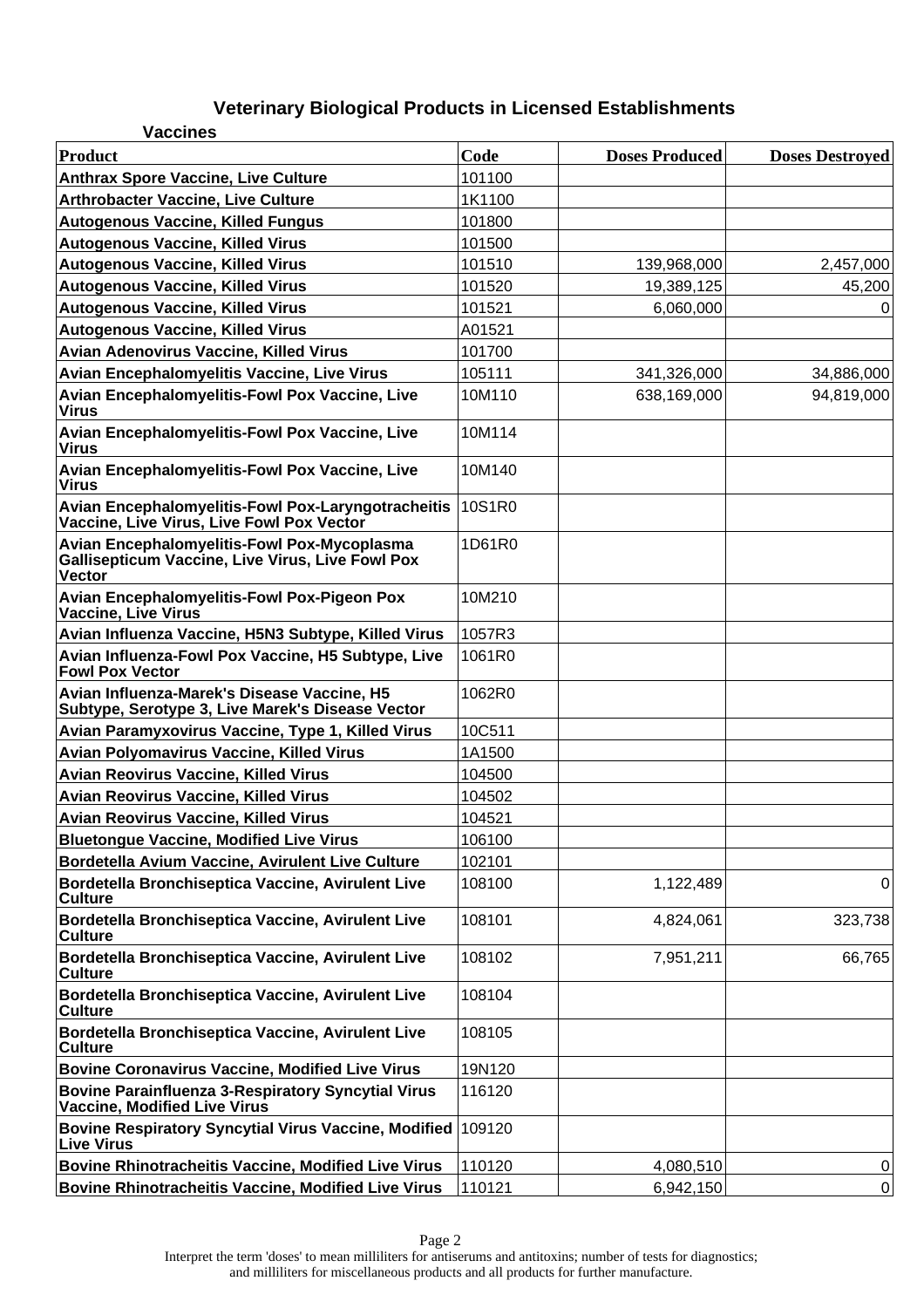| <b>Vaccines</b>                                                                                                                                                                                     |        |                       |                        |
|-----------------------------------------------------------------------------------------------------------------------------------------------------------------------------------------------------|--------|-----------------------|------------------------|
| <b>Product</b>                                                                                                                                                                                      | Code   | <b>Doses Produced</b> | <b>Doses Destroyed</b> |
| Bovine Rhinotracheitis-Parainfluenza 3 Vaccine,<br><b>Modified Live Virus</b>                                                                                                                       | 112121 |                       |                        |
| Bovine Rhinotracheitis-Parainfluenza 3 Vaccine,<br><b>Modified Live Virus</b>                                                                                                                       | 112122 |                       |                        |
| Bovine Rhinotracheitis-Parainfluenza 3 Vaccine,<br><b>Modified Live Virus</b>                                                                                                                       | 112131 |                       |                        |
| Bovine Rhinotracheitis-Parainfluenza 3-Respiratory<br>Syncytial Virus Vaccine, Modified Live Virus                                                                                                  | 107120 | 4,368,890             | 78,130                 |
| Bovine Rhinotracheitis-Parainfluenza 3-Respiratory<br><b>Syncytial Virus Vaccine, Modified Live Virus</b>                                                                                           | 107122 |                       |                        |
| Bovine Rhinotracheitis-Parainfluenza 3-Respiratory<br><b>Syncytial Virus Vaccine, Modified Live Virus</b>                                                                                           | 107123 |                       |                        |
| Bovine Rhinotracheitis-Virus Diarrhea Vaccine,<br><b>Modified Live Virus</b>                                                                                                                        | 115120 |                       |                        |
| Bovine Rhinotracheitis-Virus Diarrhea Vaccine,<br><b>Modified Live Virus</b>                                                                                                                        | 115122 |                       |                        |
| Bovine Rhinotracheitis-Virus Diarrhea Vaccine,<br><b>Modified Live Virus</b>                                                                                                                        | 115123 |                       |                        |
| Bovine Rhinotracheitis-Virus Diarrhea Vaccine,<br><b>Modified Live Virus</b>                                                                                                                        | 115126 | 10,974,300            | 0                      |
| Bovine Rhinotracheitis-Virus Diarrhea-Parainfluenza<br>3 Vaccine, Modified Live Virus                                                                                                               | 117120 |                       |                        |
| Bovine Rhinotracheitis-Virus Diarrhea-Parainfluenza<br>3 Vaccine, Modified Live Virus                                                                                                               | 117124 |                       |                        |
| Bovine Rhinotracheitis-Virus Diarrhea-Parainfluenza<br>3 Vaccine, Modified Live Virus                                                                                                               | 117127 |                       |                        |
| Bovine Rhinotracheitis-Virus Diarrhea-Parainfluenza<br>3-Respiratory Syncytial Virus Vaccine, Killed Virus                                                                                          | 118520 |                       |                        |
| Bovine Rhinotracheitis-Virus Diarrhea-Parainfluenza<br>3-Respiratory Syncytial Virus Vaccine, Killed Virus                                                                                          | 118523 |                       |                        |
| Bovine Rhinotracheitis-Virus Diarrhea-Parainfluenza<br>3-Respiratory Syncytial Virus Vaccine, Modified Live<br><b>Virus</b>                                                                         | 118120 |                       |                        |
| <b>Bovine Rhinotracheitis-Virus Diarrhea-Parainfluenza</b><br>3-Respiratory Syncytial Virus Vaccine, Modified Live<br>Virus                                                                         | 118121 | 3,462,460             | 291,400                |
| Bovine Rhinotracheitis-Virus Diarrhea-Parainfluenza<br>3-Respiratory Syncytial Virus Vaccine, Modified Live<br><b>Virus</b>                                                                         | 118122 | 10,245,750            | 218,450                |
| Bovine Rhinotracheitis-Virus Diarrhea-Parainfluenza<br>3-Respiratory Syncytial Virus Vaccine, Modified Live<br><b>Virus</b>                                                                         | 118123 |                       |                        |
| <b>Bovine Rhinotracheitis-Virus Diarrhea-Parainfluenza</b><br>3-Respiratory Syncytial Virus Vaccine, Modified Live<br><b>Virus</b>                                                                  | 118124 |                       |                        |
| Bovine Rhinotracheitis-Virus Diarrhea-Parainfluenza<br>3-Respiratory Syncytial Virus Vaccine, Modified Live<br><b>Virus</b>                                                                         | 118125 | 926,250               | 0                      |
| Bovine Rhinotracheitis-Virus Diarrhea-Parainfluenza<br>3-Respiratory Syncytial Virus Vaccine, Modified Live<br><b>Virus</b>                                                                         | 118126 |                       |                        |
| <b>Bovine Rhinotracheitis-Virus Diarrhea-Parainfluenza</b><br>3-Respiratory Syncytial Virus Vaccine, Modified Live<br><b>Virus</b>                                                                  | 118128 |                       |                        |
| Bovine Rhinotracheitis-Virus Diarrhea-Parainfluenza<br>3-Respiratory Syncytial Virus-Mannheimia<br>Haemolytica-Pasteurella Multocida Vaccine, Modified<br><b>Live Virus, Avirulent Live Culture</b> | 11A822 |                       |                        |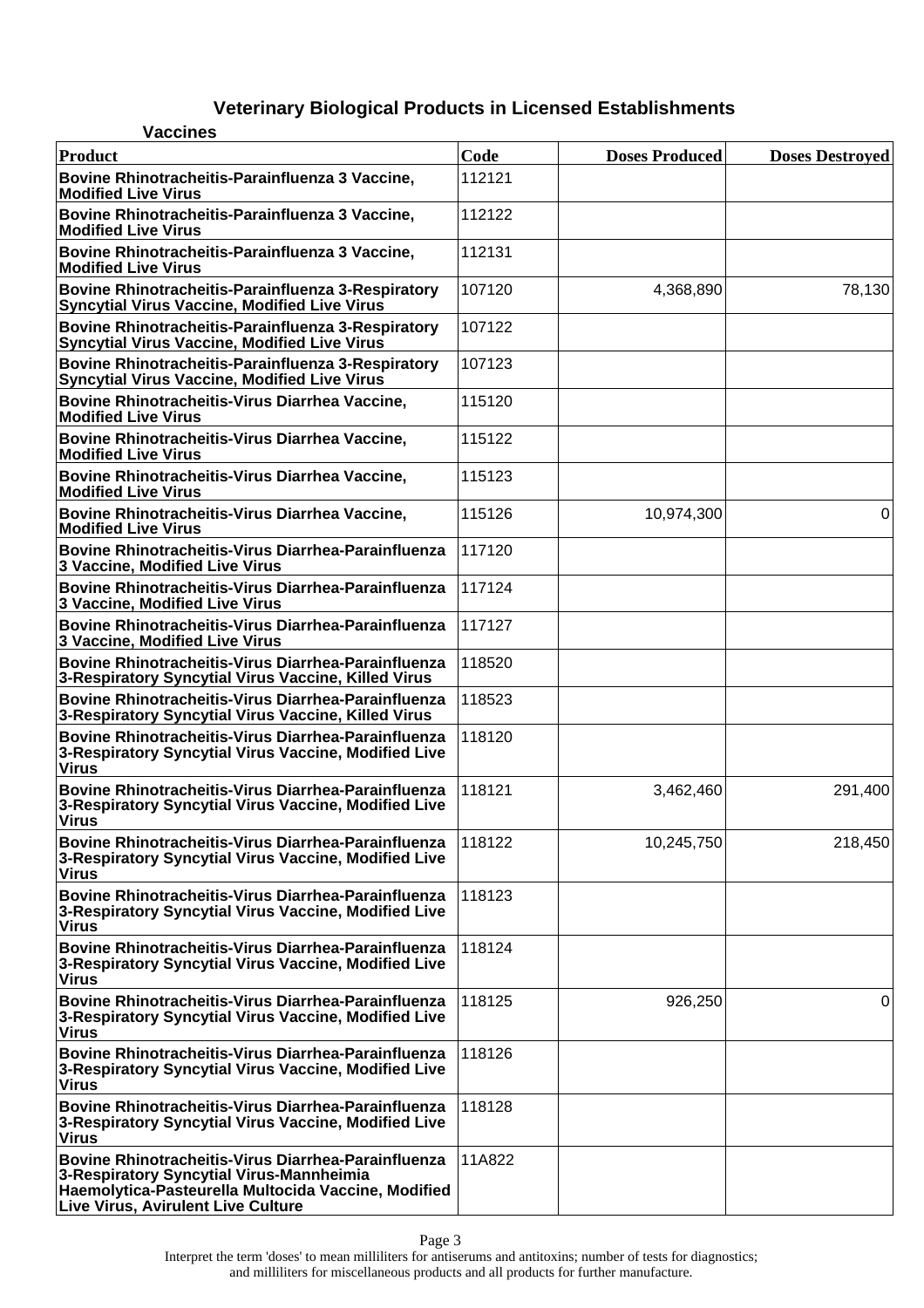| <b>Vaccines</b>                                                                                             |        |                       |                        |
|-------------------------------------------------------------------------------------------------------------|--------|-----------------------|------------------------|
| <b>Product</b>                                                                                              | Code   | <b>Doses Produced</b> | <b>Doses Destroyed</b> |
| <b>Bovine Rotavirus-Coronavirus Vaccine, Killed Virus</b>                                                   | 193520 |                       |                        |
| Bovine Rotavirus-Coronavirus Vaccine, Modified Live 193120<br>Virus                                         |        |                       |                        |
| <b>Bovine Virus Diarrhea Vaccine, Killed Virus</b>                                                          | 120521 |                       |                        |
| <b>Bovine Virus Diarrhea Vaccine, Killed Virus</b>                                                          | 120522 |                       |                        |
| <b>Bovine Virus Diarrhea Vaccine, Killed Virus</b>                                                          | 120525 |                       |                        |
| <b>Bovine Virus Diarrhea Vaccine, Modified Live Virus</b>                                                   | 120120 | 512,220               | 0                      |
| <b>Bovine Virus Diarrhea Vaccine, Modified Live Virus</b>                                                   | 120122 |                       |                        |
| <b>Bronchitis Vaccine, Ark Type, Live Virus</b>                                                             | 12311M |                       |                        |
| <b>Bronchitis Vaccine, Ark Type, Live Virus</b>                                                             | 123120 | 2,692,670,000         | 0                      |
| <b>Bronchitis Vaccine, Ark Type, Live Virus</b>                                                             | 123121 | 1,176,540,000         | 73,070,000             |
| <b>Bronchitis Vaccine, Conn Type, Live Virus</b>                                                            | 123115 |                       |                        |
| <b>Bronchitis Vaccine, Delaware Type, Modified Live</b><br><b>Virus</b>                                     | 12311D |                       |                        |
| <b>Bronchitis Vaccine, Georgia Type, Live Virus</b>                                                         | 12311J | 2,802,210,000         | 404,430,000            |
| <b>Bronchitis Vaccine, Georgia Type, Live Virus</b>                                                         | 12311L | 1,358,360,000         | 0                      |
| Bronchitis Vaccine, Mass & Ark Types, Live Virus                                                            | 123113 | 1,700,845,000         | 0                      |
| Bronchitis Vaccine, Mass & Conn Types, Live Virus                                                           | 123114 | 617,350,000           | 0                      |
| Bronchitis Vaccine, Mass & Conn Types, Live Virus                                                           | 12311G |                       |                        |
| <b>Bronchitis Vaccine, Mass Type, Live Virus</b>                                                            | 123111 |                       |                        |
| <b>Bronchitis Vaccine, Mass Type, Live Virus</b>                                                            | 12311A |                       |                        |
| <b>Bronchitis Vaccine, Mass Type, Live Virus</b>                                                            | 123210 |                       |                        |
| <b>Bronchitis Vaccine, Mass Type, Live Virus</b>                                                            | 123310 |                       |                        |
| Brucella Abortus Vaccine, Strain RB-51, Live Culture                                                        | 126100 |                       |                        |
| <b>Bursal Disease Vaccine, Killed Virus</b>                                                                 | 127500 |                       |                        |
| <b>Bursal Disease Vaccine, Live Virus</b>                                                                   | 127100 |                       |                        |
| <b>Bursal Disease Vaccine, Live Virus</b>                                                                   | 127101 | 155,797,500           | 0                      |
| <b>Bursal Disease Vaccine, Live Virus</b>                                                                   | 127102 |                       |                        |
| <b>Bursal Disease Vaccine, Live Virus</b>                                                                   | 12710A | 4,244,004,000         | 198,986,000            |
| <b>Bursal Disease Vaccine, Live Virus</b>                                                                   | 127110 | 3,893,696,000         | 304,271,000            |
| <b>Bursal Disease Vaccine, Live Virus</b>                                                                   | 127112 | 1,102,408,000         | 0                      |
| <b>Bursal Disease Vaccine, Live Virus</b>                                                                   | 127117 |                       |                        |
| <b>Bursal Disease Vaccine, Live Virus</b>                                                                   | 127119 |                       |                        |
| <b>Bursal Disease Vaccine, Live Virus</b>                                                                   | 127141 |                       |                        |
| Bursal Disease Vaccine, Standard & Variant, Live<br><b>Virus</b>                                            | 12B100 |                       |                        |
| <b>Bursal Disease Vaccine, Standard &amp; Variant, Live</b><br><b>Virus</b>                                 | 12B101 |                       |                        |
| <b>Bursal Disease Vaccine, Variant, Live Virus</b>                                                          | 12L100 |                       |                        |
| Bursal Disease-Marek's Disease Vaccine, Serotype 3,<br><b>Live Marek's Disease Vector</b>                   | 1A88R0 | 12,312,991,000        | 1,170,118,000          |
| Bursal Disease-Marek's Disease Vaccine, Serotype 3,<br><b>Live Virus</b>                                    | 128842 |                       |                        |
| Bursal Disease-Marek's Disease Vaccine, Serotype 3,<br><b>Live Virus</b>                                    | 12884A |                       |                        |
| <b>Bursal Disease-Marek's Disease Vaccine, Serotypes</b><br>1 & 3, Live Virus, Live Marek's Disease Vector  | 1281R1 |                       |                        |
| <b>Bursal Disease-Marek's Disease-Newcastle Disease</b><br>Vaccine, Serotype 3, Live Marek's Disease Vector | 1A89R0 |                       |                        |
| <b>Bursal Disease-Marek's Disease-Newcastle Disease</b><br>Vaccine, Serotype 3, Live Marek's Disease Vector | 1A89R1 |                       |                        |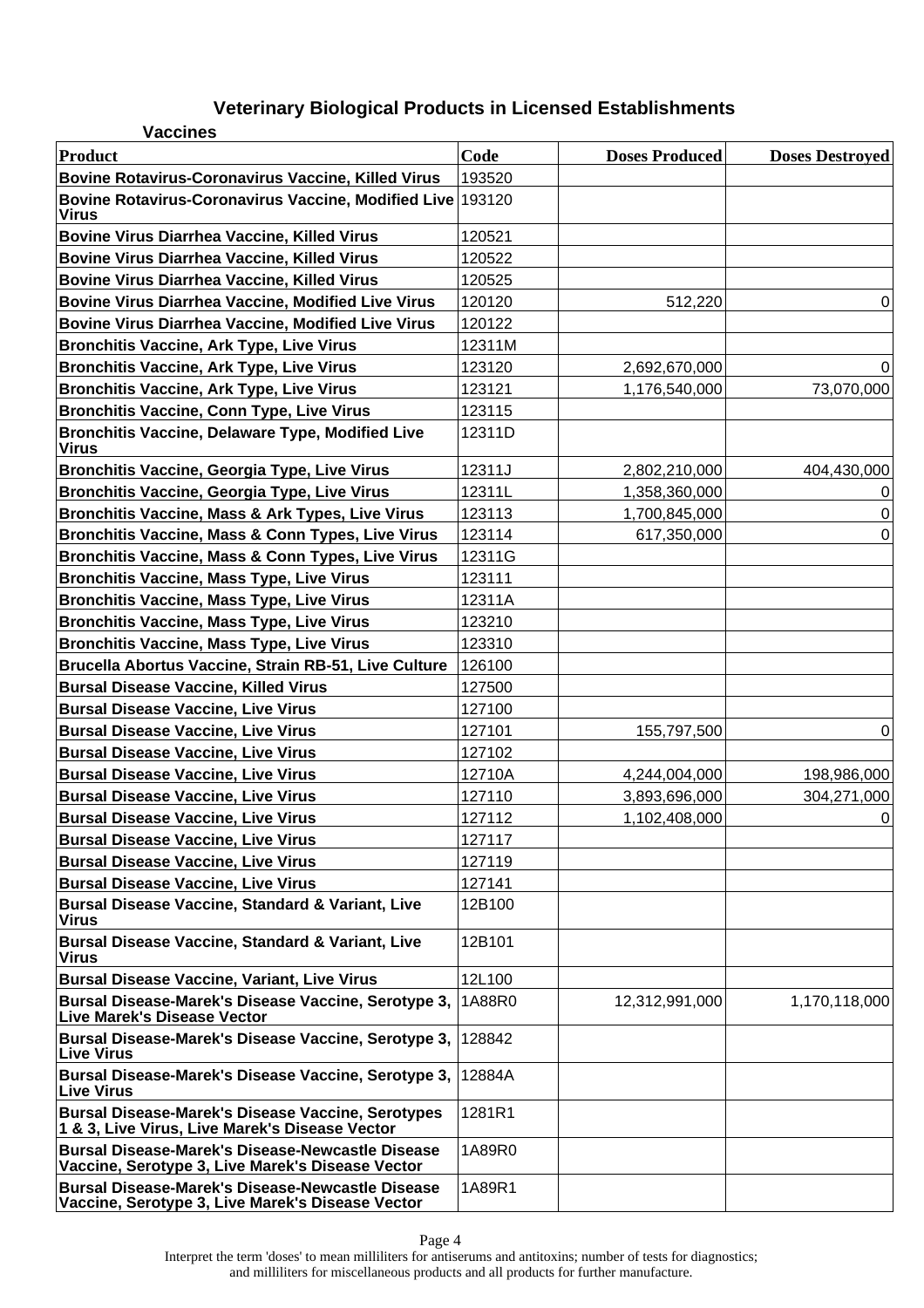#### **Vaccines Product Code Doses Produced Doses Destroyed Bursal Disease-Newcastle Disease-Bronchitis-Reovirus Vaccine, Killed Virus** 12M540 **Bursal Disease-Newcastle Disease-Bronchitis-Reovirus Vaccine, Mass Type, Killed Virus** 12M550 **Bursal Disease-Newcastle Disease-Bronchitis-Reovirus Vaccine, Mass Type, Killed Virus** 12M591 **Bursal Disease-Newcastle Disease-Bronchitis-Reovirus Vaccine, Standard & Variant, Mass & Ark Types, Killed Virus** 12M541 7,093,000 0 **Bursal Disease-Newcastle Disease-Bronchitis-Reovirus Vaccine, Standard & Variant, Mass & Ark Types, Killed Virus** 12M542 **Bursal Disease-Newcastle Disease-Bronchitis-Reovirus Vaccine, Standard & Variant, Mass Type, Killed Virus** 12M501 77,288,000 0 **Bursal Disease-Newcastle Disease-Bronchitis-Reovirus Vaccine, Standard & Variant, Mass Type, Killed Virus** 12M544 **Bursal Disease-Newcastle Disease-Bronchitis-Reovirus Vaccine, Standard & Variant, Mass Type, Killed Virus** 12M5E0 **Bursal Disease-Reovirus Vaccine, Standard & Variant, Killed Virus** 12D501 **Bursal Disease-Reovirus Vaccine, Standard & Variant, Killed Virus** 12D503 **Bursal Disease-Reovirus Vaccine, Standard & Variant, Killed Virus** 12D504 **Bursal Disease-Reovirus Vaccine, Standard & Variant, Killed Virus** 12D530 **Bursal Disease-Reovirus Vaccine, Standard & Variant, Killed Virus** 12D5T0 **Canine Adenovirus Type 2-Parainfluenza-Bordetella Bronchiseptica Vaccine, Modified Live Virus & Avirulent Live Culture** 12X120 7,981,451 0 **Canine Adenovirus Type 2-Parainfluenza-Bordetella Bronchiseptica Vaccine, Modified Live Virus & Avirulent Live Culture** 12X121 **Canine Coronavirus Vaccine, Killed Virus** 14P520 22,978,295 22,978,295 **Canine Coronavirus Vaccine, Killed Virus** 14P522 **Canine Coronavirus-Parvovirus Vaccine, Modified Live & Killed Virus** 14R721 **Canine Coronavirus-Parvovirus Vaccine, Modified Live & Killed Virus** 14R729 **Canine Distemper-Adenovirus Type 2 Vaccine, Modified Live Virus** 13A120 are the 478,840 **Canine Distemper-Adenovirus Type 2-Coronavirus-Parainfluenza-Parvovirus Vaccine, Modified Live Virus, Canarypox Vector** 1591R1 **Canine Distemper-Adenovirus Type 2-Measles-Parainfluenza Vaccine, Modified Live Virus** 134120 **Canine Distemper-Adenovirus Type 2-Parainfluenza Vaccine, Modified Live Virus** 13C120 | 3,820,368 | 0 **Canine Distemper-Adenovirus Type 2-Parainfluenza-Parvovirus Vaccine, Modified Live Virus, Canarypox Vector** 13D1R1 **Canine Distemper-Adenovirus Type 2-Parainfluenza-Parvovirus Vaccine, Modified Live Virus** 13D120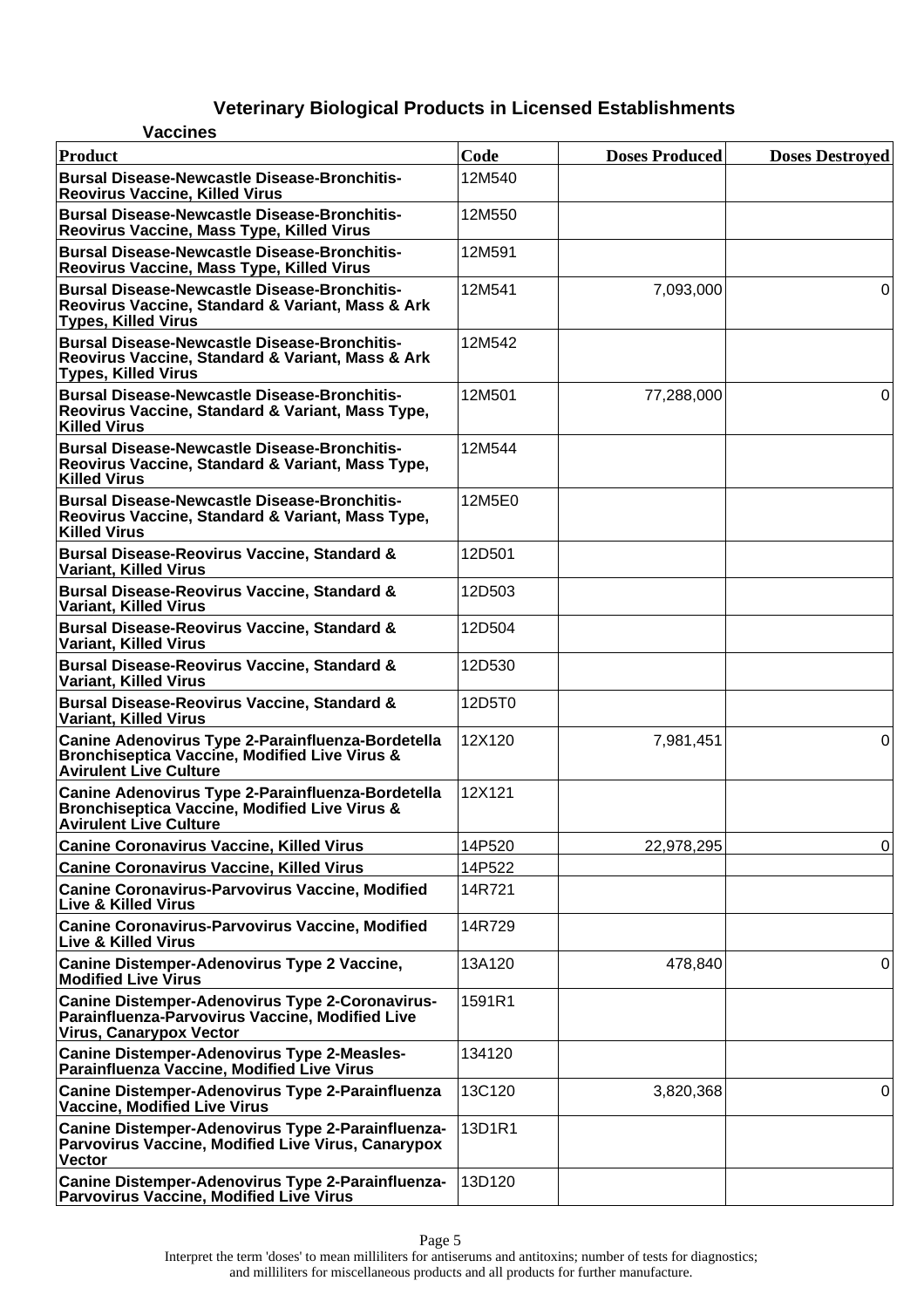| <b>Vaccines</b>                                                                                        |        |                       |                        |
|--------------------------------------------------------------------------------------------------------|--------|-----------------------|------------------------|
| Product                                                                                                | Code   | <b>Doses Produced</b> | <b>Doses Destroyed</b> |
| Canine Distemper-Adenovirus Type 2-Parainfluenza-<br><b>Parvovirus Vaccine, Modified Live Virus</b>    | 13D121 | 905,210               |                        |
| Canine Distemper-Adenovirus Type 2-Parainfluenza-<br><b>Parvovirus Vaccine, Modified Live Virus</b>    | 13D122 |                       |                        |
| Canine Distemper-Adenovirus Type 2-Parainfluenza-<br>Parvovirus Vaccine, Modified Live Virus           | 13D123 |                       |                        |
| Canine Distemper-Adenovirus Type 2-Parainfluenza-<br>Parvovirus Vaccine, Modified Live Virus           | 13D127 |                       |                        |
| Canine Distemper-Adenovirus Type 2-Parainfluenza-<br><b>Parvovirus Vaccine, Modified Live Virus</b>    | 13D129 |                       |                        |
| <b>Canine Distemper-Adenovirus Type 2-Parvovirus</b><br>Vaccine, Modified Live Virus, Canarypox Vector | 1331R1 |                       |                        |
| <b>Canine Distemper-Adenovirus Type 2-Parvovirus</b><br><b>Vaccine, Modified Live Virus</b>            | 133120 |                       |                        |
| <b>Canine Distemper-Adenovirus Type 2-Parvovirus</b><br><b>Vaccine, Modified Live Virus</b>            | 133123 |                       |                        |
| <b>Canine Distemper-Adenovirus Type 2-Parvovirus</b><br><b>Vaccine, Modified Live Virus</b>            | 133127 |                       |                        |
| <b>Canine Distemper-Measles Vaccine, Modified Live</b><br><b>Virus</b>                                 | 135120 |                       |                        |
| <b>Canine Distemper-Parvovirus Vaccine, Modified Live</b><br><b>Virus</b>                              | 13P120 |                       |                        |
| Canine Influenza Vaccine, H3N2 & H3N8, Killed Virus                                                    | 15Q520 |                       |                        |
| Canine Influenza Vaccine, H3N2, Killed Virus                                                           | 15P520 |                       |                        |
| Canine Influenza Vaccine, H3N8, Killed Virus                                                           | 15K520 |                       |                        |
| Canine Parainfluenza-Bordetella Bronchiseptica<br>Vaccine, Modified Live Virus, Avirulent Live Culture | 14M120 | 384,376               | 0                      |
| Canine Parainfluenza-Bordetella Bronchiseptica<br>Vaccine, Modified Live Virus, Avirulent Live Culture | 14M122 |                       |                        |
| <b>Chicken Anemia Virus Vaccine, Live Virus</b>                                                        | 10A100 |                       |                        |
| <b>Chicken Anemia Virus Vaccine, Modified Live Virus</b>                                               | 10A110 |                       |                        |
| Chlamydia Psittaci Vaccine, Killed Chlamydia                                                           | 158520 |                       |                        |
| <b>Classical Swine Fever Virus Vaccine, Live Pestivirus</b><br><b>Vector</b>                           | 18F1R0 |                       |                        |
| <b>Coccidiosis Vaccine, Live Oocysts, Chicken Isolates</b>                                             | 143155 |                       |                        |
| <b>Coccidiosis Vaccine, Live Oocysts</b>                                                               | 143150 |                       |                        |
| <b>Coccidiosis Vaccine, Live Oocysts</b>                                                               | 143151 | 1,007,670,000         | 0                      |
| <b>Coccidiosis Vaccine, Live Oocysts</b>                                                               | 143156 |                       |                        |
| <b>Coccidiosis Vaccine, Live Oocysts</b>                                                               | 143158 |                       |                        |
| <b>Coccidiosis Vaccine, Live Oocysts</b>                                                               | 14315A |                       |                        |
| <b>Coccidiosis Vaccine, Live Oocysts</b>                                                               | 14315B |                       |                        |
| <b>Coccidiosis Vaccine, Live Oocysts</b>                                                               | 14315C |                       |                        |
| <b>Coccidiosis Vaccine, Live Oocysts</b>                                                               | 14315E |                       |                        |
| Distemper Vaccine, Live Canarypox Vector                                                               | 1471R0 |                       |                        |
| <b>Duck Virus Enteritis Vaccine, Modified Live Virus</b>                                               | 146110 |                       |                        |
| Duck Virus Hepatitis Vaccine, Modified Live Virus                                                      | 14B110 |                       |                        |
| Encephalomyelitis-West Nile Virus Vaccine, Eastern<br>& Western, Killed Virus                          | 14W522 |                       |                        |
| <b>Equine Arteritis Vaccine, Modified Live Virus</b>                                                   | 153120 |                       |                        |
| Equine Influenza Vaccine, Killed Virus                                                                 | 150522 |                       |                        |
| Equine Influenza Vaccine, Killed Virus                                                                 | 150525 |                       |                        |
| Equine Influenza Vaccine, Killed Virus                                                                 | 150528 |                       |                        |

Page 6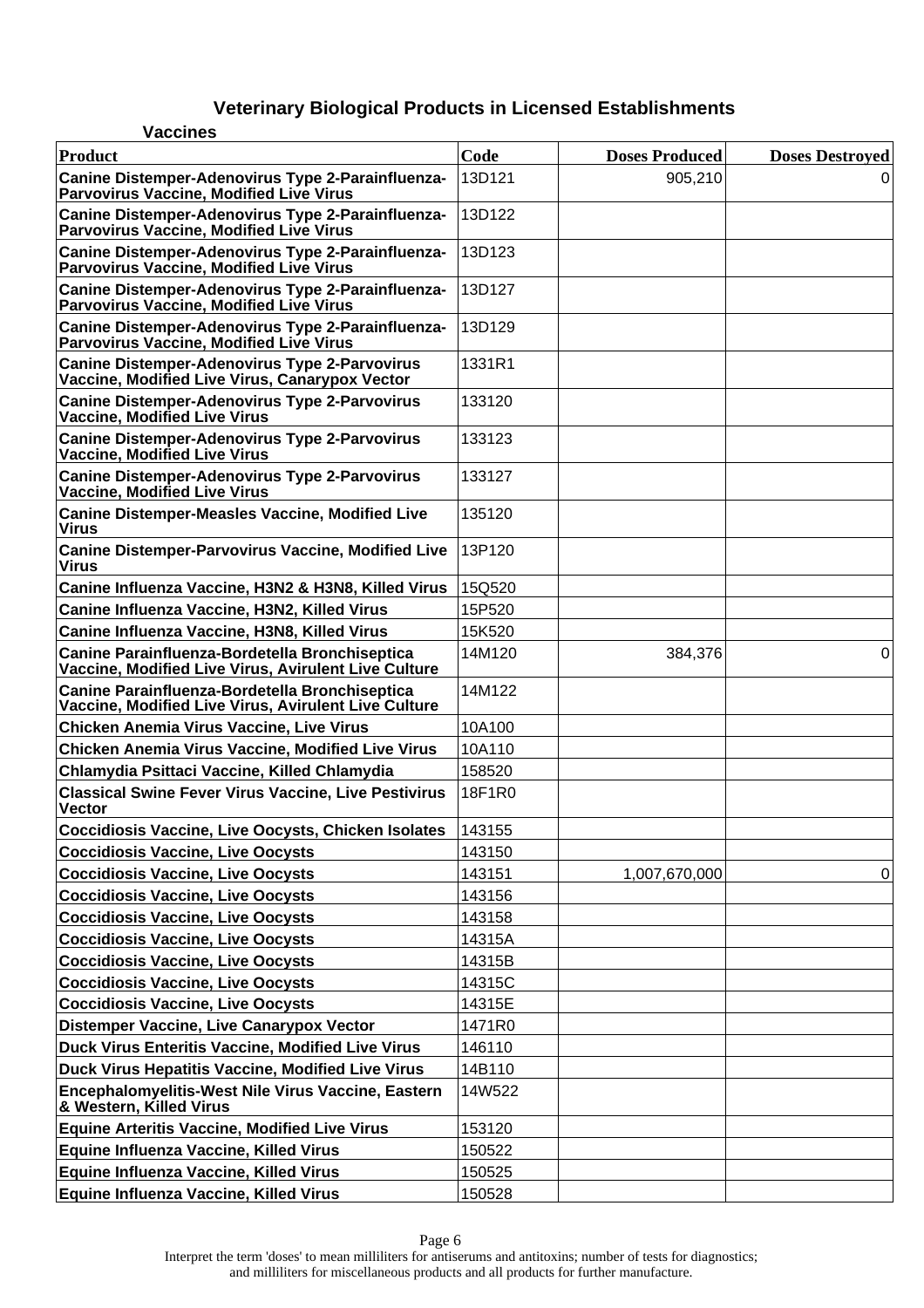| <b>Vaccines</b>                                                                                                        |        |                       |                        |
|------------------------------------------------------------------------------------------------------------------------|--------|-----------------------|------------------------|
| <b>Product</b>                                                                                                         | Code   | <b>Doses Produced</b> | <b>Doses Destroyed</b> |
| <b>Equine Influenza Vaccine, Modified Live Virus</b>                                                                   | 150120 |                       |                        |
| <b>Equine Rhinitis A Vaccine, Killed Virus</b>                                                                         | 152221 |                       |                        |
| <b>Equine Rhinopneumonitis Vaccine, Killed Virus</b>                                                                   | 152520 |                       |                        |
| <b>Equine Rhinopneumonitis Vaccine, Killed Virus</b>                                                                   | 152521 | 405,389               | 11,450                 |
| <b>Equine Rhinopneumonitis Vaccine, Killed Virus</b>                                                                   | 152522 |                       |                        |
| <b>Equine Rhinopneumonitis Vaccine, Killed Virus</b>                                                                   | 152524 |                       |                        |
| <b>Equine Rhinopneumonitis Vaccine, Modified Live</b><br><b>Virus</b>                                                  | 152121 |                       |                        |
| <b>Equine Rhinopneumonitis Vaccine, Modified Live</b><br><b>Virus</b>                                                  | 152122 |                       |                        |
| Equine Rhinopneumonitis-Influenza Vaccine, Killed<br><b>Virus</b>                                                      | 151521 |                       |                        |
| Equine Rhinopneumonitis-Influenza Vaccine, Killed<br><b>Virus</b>                                                      | 151524 |                       |                        |
| Equine Rhinopneumonitis-Influenza Vaccine, Killed<br><b>Virus</b>                                                      | 151527 |                       |                        |
| Equine Rhinopneumonitis-Influenza Vaccine, Killed<br><b>Virus</b>                                                      | 15152A |                       |                        |
| <b>Equine Rotavirus Vaccine, Killed Virus</b>                                                                          | 1E1520 |                       |                        |
| Erysipelothrix Rhusiopathiae Vaccine, Avirulent Live<br>Culture                                                        | 154100 |                       |                        |
| Erysipelothrix Rhusiopathiae Vaccine, Avirulent Live<br>Culture                                                        | 154101 |                       |                        |
| Erysipelothrix Rhusiopathiae Vaccine, Avirulent Live<br>Culture                                                        | 154103 |                       |                        |
| Escherichia Coli Vaccine, Avirulent Live Culture                                                                       | 155102 |                       |                        |
| Escherichia Coli Vaccine, Avirulent Live Culture                                                                       | 15R100 |                       |                        |
| Escherichia Coli Vaccine, Live Culture                                                                                 | 1551R0 |                       |                        |
| <b>Feline Calicivirus Vaccine, Killed Virus</b>                                                                        | 15C522 |                       |                        |
| Feline Immunodeficiency Virus Vaccine, Killed Virus                                                                    | 15A521 |                       |                        |
| Feline Immunodeficiency Virus Vaccine, Killed Virus                                                                    | 15A523 |                       |                        |
| Feline Infectious Peritonitis Vaccine, Modified Live<br><b>Virus</b>                                                   | 15A120 |                       |                        |
| Feline Leukemia Vaccine, Killed Virus                                                                                  | 155520 |                       |                        |
| Feline Leukemia Vaccine, Killed Virus                                                                                  | 155521 |                       |                        |
| Feline Leukemia Vaccine, Killed Virus                                                                                  | 155522 |                       |                        |
| Feline Leukemia Vaccine, Killed Virus                                                                                  | 1555R1 |                       |                        |
| Feline Leukemia Vaccine, Killed Virus                                                                                  | 1555R5 |                       |                        |
| Feline Leukemia Vaccine, Live Canarypox Vector                                                                         | 1555R4 |                       |                        |
| Feline Leukemia-Chlamydia Psittaci Vaccine, Killed<br>Virus, Killed Chlamydia                                          | 1A6920 |                       |                        |
| Feline Leukemia-Rhinotracheitis-Calici-<br>Panleukopenia Vaccine, Killed Virus                                         | 15B521 |                       |                        |
| Feline Leukemia-Rhinotracheitis-Calici-<br>Panleukopenia Vaccine, Killed Virus                                         | 15B522 |                       |                        |
| Feline Leukemia-Rhinotracheitis-Calici-<br>Panleukopenia-Chlamydia Psittaci Vaccine, Killed<br>Virus, Killed Chlamydia | 155920 |                       |                        |
| Feline Leukemia-Rhinotracheitis-Calici-<br>Panleukopenia-Chlamydia Psittaci Vaccine, Killed<br>Virus, Killed Chlamydia | 155923 |                       |                        |
| Feline Panleukopenia Vaccine, Modified Live Virus                                                                      | 156123 |                       |                        |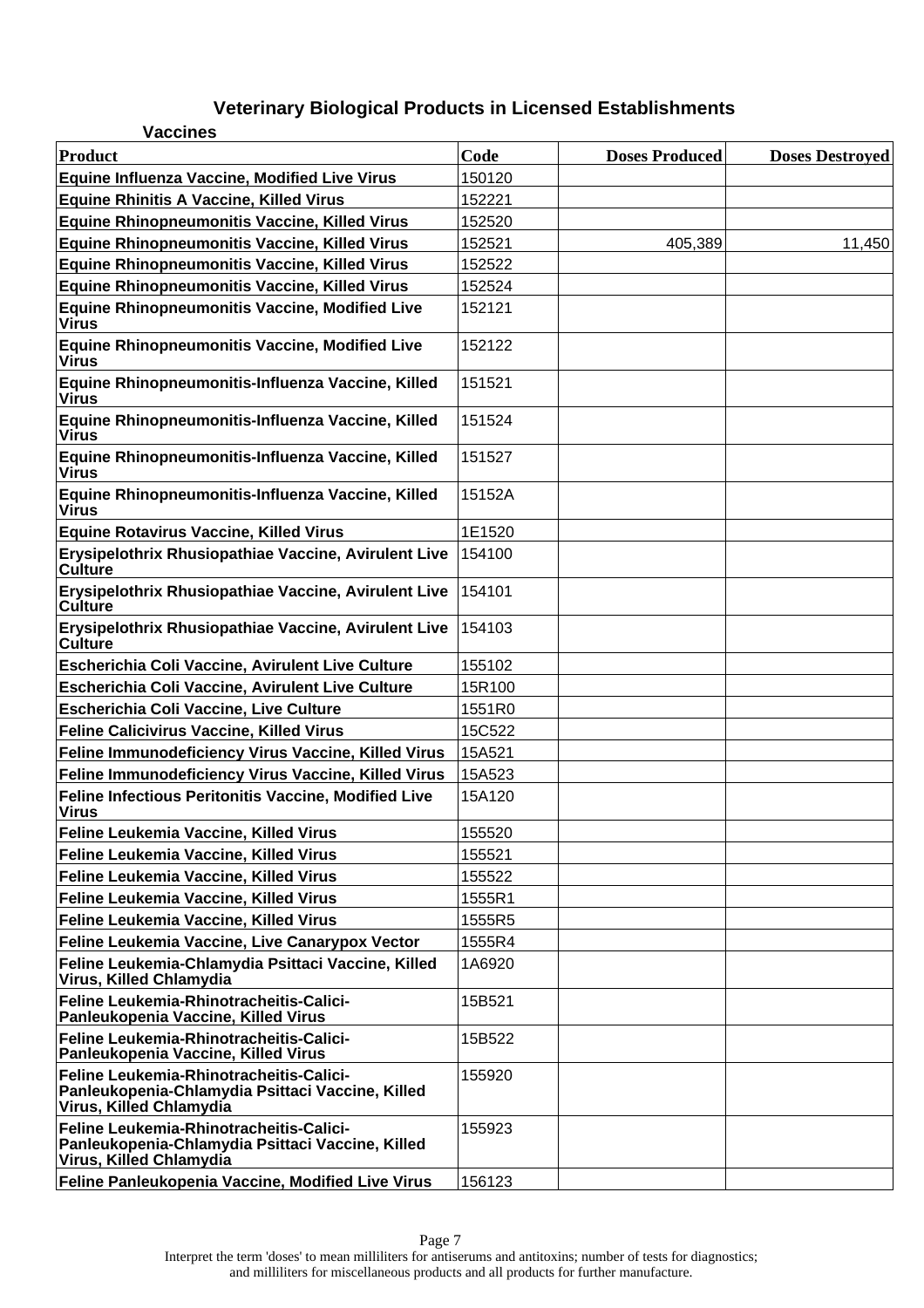| <b>Vaccines</b>                                                                                                                                  |        |                       |                        |
|--------------------------------------------------------------------------------------------------------------------------------------------------|--------|-----------------------|------------------------|
| Product                                                                                                                                          | Code   | <b>Doses Produced</b> | <b>Doses Destroyed</b> |
| Feline Rhinotracheitis-Calici-Panleukopenia Vaccine,<br><b>Killed Virus</b>                                                                      | 16D520 |                       |                        |
| Feline Rhinotracheitis-Calici-Panleukopenia Vaccine,<br><b>Killed Virus</b>                                                                      | 16D522 |                       |                        |
| Feline Rhinotracheitis-Calici-Panleukopenia Vaccine,<br><b>Killed Virus</b>                                                                      | 16D523 |                       |                        |
| Feline Rhinotracheitis-Calici-Panleukopenia Vaccine,<br><b>Modified Live &amp; Killed Virus</b>                                                  | 16D720 |                       |                        |
| Feline Rhinotracheitis-Calici-Panleukopenia Vaccine,<br><b>Modified Live Virus</b>                                                               | 16D120 |                       |                        |
| Feline Rhinotracheitis-Calici-Panleukopenia Vaccine,<br><b>Modified Live Virus</b>                                                               | 16D121 |                       |                        |
| Feline Rhinotracheitis-Calici-Panleukopenia Vaccine,<br><b>Modified Live Virus</b>                                                               | 16D122 | 2,597,400             | 0                      |
| Feline Rhinotracheitis-Calici-Panleukopenia Vaccine,<br><b>Modified Live Virus</b>                                                               | 16D821 |                       |                        |
| Feline Rhinotracheitis-Calici-Panleukopenia-<br>Chlamydia Psittaci Vaccine, Killed Virus, Killed<br>Chlamydia                                    | 16E520 |                       |                        |
| Feline Rhinotracheitis-Calici-Panleukopenia-<br>Chlamydia Psittaci Vaccine, Killed Virus, Killed<br>Chlamydia                                    | 16E523 |                       |                        |
| Feline Rhinotracheitis-Calici-Panleukopenia-<br>Chlamydia Psittaci Vaccine, Modified Live Virus,<br><b>Modified Live Chlamydia</b>               | 16E120 |                       |                        |
| Feline Rhinotracheitis-Calici-Panleukopenia-<br>Chlamydia Psittaci Vaccine, Modified Live Virus,<br><b>Modified Live Chlamydia</b>               | 16E820 |                       |                        |
| Feline Rhinotracheitis-Calici-Panleukopenia-<br><b>Chlamydia Psittaci-Rabies Vaccine, Modified Live</b><br>Virus and Chlamydia, Canarypox Vector | 1619R1 |                       |                        |
| Feline Rhinotracheitis-Calici-Panleukopenia-Rabies<br>Vaccine, Modified Live Virus, Canarypox Vector                                             | 16T9R0 |                       |                        |
| Feline Rhinotracheitis-Calicivirus Vaccine, Modified<br><b>Live Virus</b>                                                                        | 16C120 | 27,165                | 0                      |
| <b>Feline Rhinotracheitis-Calicivirus Vaccine, Modified</b><br><b>Live Virus</b>                                                                 | 16C122 |                       |                        |
| <b>Fowl Laryngotracheitis Vaccine, Modified Live Virus</b>                                                                                       | 160101 |                       |                        |
| Fowl Laryngotracheitis Vaccine, Modified Live Virus                                                                                              | 160111 | 990,544,000           | 331,595,000            |
| Fowl Laryngotracheitis Vaccine, Modified Live Virus                                                                                              | 160114 |                       |                        |
| Fowl Laryngotracheitis-Marek's Disease Vaccine,<br>Serotype 3, Live Marek's Disease Vector                                                       | 16J1R1 |                       |                        |
| Fowl Laryngotracheitis-Marek's Disease Vaccine,<br>Serotype 3, Live Marek's Disease Vector                                                       | 16J1R3 |                       |                        |
| Fowl Laryngotracheitis-Marek's Disease Vaccine,<br>Serotypes 2 & 3, Modified Live & Live Marek's<br><b>Disease Vector</b>                        | 16J1R2 |                       |                        |
| <b>Fowl Pox Vaccine, Live Virus</b>                                                                                                              | 162100 | 20,169,000            | 0                      |
| <b>Fowl Pox Vaccine, Live Virus</b>                                                                                                              | 162110 |                       |                        |
| <b>Fowl Pox Vaccine, Live Virus</b>                                                                                                              | 162111 |                       |                        |
| <b>Fowl Pox Vaccine, Live Virus</b>                                                                                                              | 162114 |                       |                        |
| <b>Fowl Pox Vaccine, Live Virus</b>                                                                                                              | 162200 |                       |                        |
| Fowl Pox-Laryngotracheitis Vaccine, Live Fowl Pox<br><b>Vector</b>                                                                               | 1F31R0 |                       |                        |
| Haemophilus Parasuis Vaccine, Avirulent Live<br><b>Culture</b>                                                                                   | 19J100 |                       |                        |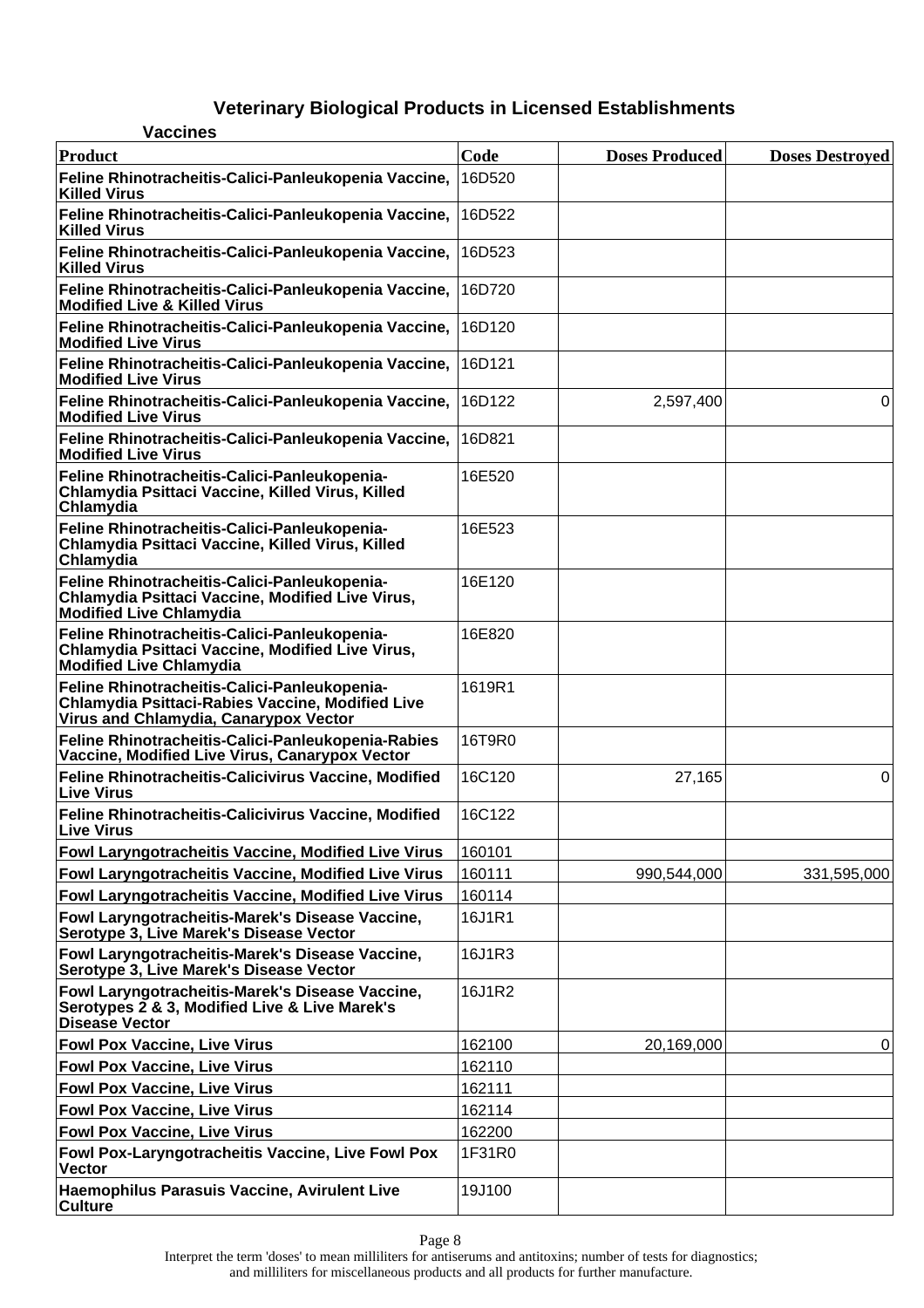| <b>Vaccines</b>                                                                                                               |        |                       |                        |
|-------------------------------------------------------------------------------------------------------------------------------|--------|-----------------------|------------------------|
| Product                                                                                                                       | Code   | <b>Doses Produced</b> | <b>Doses Destroyed</b> |
| <b>Hemorrhagic Enteritis Vaccine, Live Virus</b>                                                                              | 17E120 | 560,439,000           | 0                      |
| Infectious Hematopoietic Necrosis Virus Vaccine,<br><b>DNA</b>                                                                | 17A5D0 |                       |                        |
| Infectious Laryngotracheitis-Marek's Disease-<br>Newcastle Disease Vaccine, Serotype 3, Live Marek's<br><b>Disease Vector</b> | 1C91R0 |                       |                        |
| Lawsonia Intracellularis Vaccine, Avirulent Live<br><b>Culture</b>                                                            | 10L100 |                       |                        |
| Lawsonia Intracellularis Vaccine, Avirulent Live<br><b>Culture</b>                                                            | 10L101 |                       |                        |
| Lawsonia Intracellularis Vaccine, Avirulent Live<br><b>Culture</b>                                                            | 10L120 |                       |                        |
| Mannheimia Haemolytica-Pasteurella Multocida<br>Vaccine, Avirulent Live Culture                                               | 186101 |                       |                        |
| Mannheimia Haemolytica-Pasteurella Multocida<br>Vaccine, Avirulent Live Culture                                               | 186102 |                       |                        |
| Marek's Disease Vaccine, Serotype 1, Live<br><b>Herpesvirus Chimera</b>                                                       | 16L1R0 |                       |                        |
| Marek's Disease Vaccine, Serotype 1, Live Virus                                                                               | 16L100 | 2,450,350,000         | 107,394,000            |
| Marek's Disease Vaccine, Serotype 1, Live Virus                                                                               | 16L104 |                       |                        |
| Marek's Disease Vaccine, Serotype 1, Live Virus                                                                               | 16L109 |                       |                        |
| Marek's Disease Vaccine, Serotype 2, Live Virus                                                                               | 163100 | 1,752,755,000         | 63,980,000             |
| Marek's Disease Vaccine, Serotype 2, Live Virus                                                                               | 163102 |                       |                        |
| Marek's Disease Vaccine, Serotype 2, Live Virus                                                                               | 163104 |                       |                        |
| Marek's Disease Vaccine, Serotype 3, Live Virus                                                                               | 164100 | 2,991,860,000         | 230,795,000            |
| Marek's Disease Vaccine, Serotype 3, Live Virus                                                                               | 164101 |                       |                        |
| Marek's Disease Vaccine, Serotype 3, Live Virus                                                                               | 164102 |                       |                        |
| Marek's Disease Vaccine, Serotype 3, Live Virus                                                                               | 164105 |                       |                        |
| Marek's Disease Vaccine, Serotype 3, Live Virus                                                                               | 16L106 |                       |                        |
| Marek's Disease Vaccine, Serotypes 1 & 3, Live Virus                                                                          | 16G102 |                       |                        |
| Marek's Disease Vaccine, Serotypes 1 & 3, Live Virus                                                                          | 16L102 | 766,599,000           | 96,382,000             |
| Marek's Disease Vaccine, Serotypes 2 & 3, Live Virus   165101                                                                 |        |                       |                        |
| Marek's Disease Vaccine, Serotypes 2 & 3, Live Virus   16G100                                                                 |        |                       |                        |
| Marek's Disease-Newcastle Disease Vaccine,<br>Serotype 3, Live Marek's Disease Vector                                         | 16N1R0 | 11,888,946,000        | 1,210,258,000          |
| Marek's Disease-Newcastle Disease Vaccine,<br>Serotypes 1 & 3, Live Virus, Live Marek's Disease<br><b>Vector</b>              | 16N1R1 |                       |                        |
| Marek's Disease-Newcastle Disease Vaccine,<br>Serotypes 2 & 3, Live Virus, Live Marek's Disease<br>Vector                     | 17H1R2 | 304,584,000           | 104,992,000            |
| <b>Mink Distemper Vaccine, Modified Live Virus</b>                                                                            | 145100 |                       |                        |
| <b>Mink Enteritis Vaccine, Killed Virus</b>                                                                                   | 168521 |                       |                        |
| Mycoplasma Gallisepticum Vaccine, Live Culture                                                                                | 175100 | 312,269,000           | 137,835,000            |
| Mycoplasma Gallisepticum Vaccine, Live Culture                                                                                | 175101 |                       |                        |
| Newcastle Disease Vaccine, B1 Type, B1 Strain, Live<br><b>Virus</b>                                                           | 171110 |                       |                        |
| Newcastle Disease Vaccine, B1 Type, B1 Strain, Live<br><b>Virus</b>                                                           | 171112 |                       |                        |
| Newcastle Disease Vaccine, B1 Type, B1 Strain, Live<br><b>Virus</b>                                                           | 171118 |                       |                        |
| Newcastle Disease Vaccine, B1 Type, C2 Strain, Live<br><b>Virus</b>                                                           | 17B110 |                       |                        |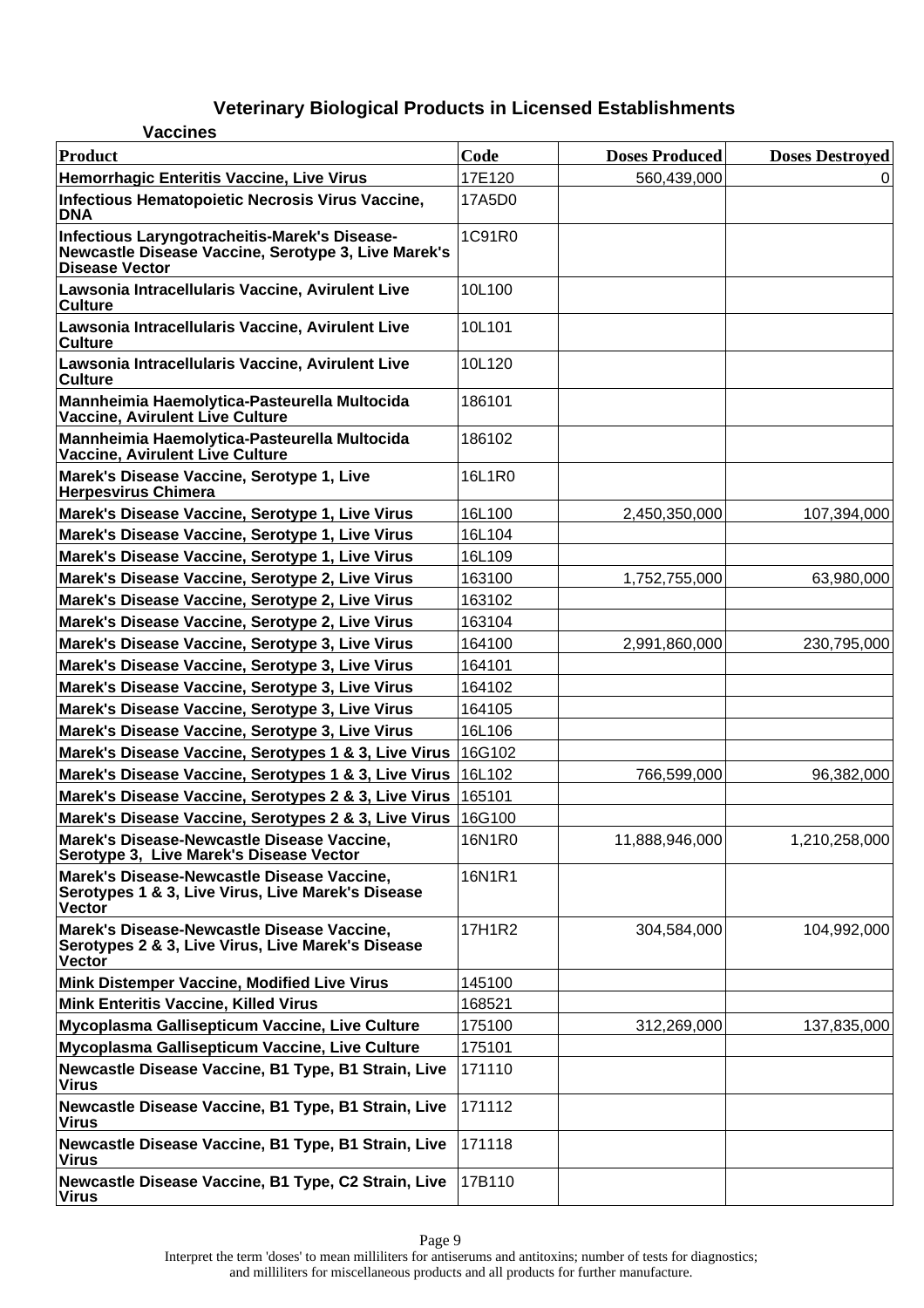| <b>Vaccines</b>                                                                               |        |                       |                        |
|-----------------------------------------------------------------------------------------------|--------|-----------------------|------------------------|
| <b>Product</b>                                                                                | Code   | <b>Doses Produced</b> | <b>Doses Destroyed</b> |
| Newcastle Disease Vaccine, B1 Type, LaSota Strain,<br><b>Live Virus</b>                       | 172110 | 2,265,658,000         | 0                      |
| Newcastle Disease Vaccine, B1 Type, LaSota Strain,<br><b>Live Virus</b>                       | 172111 |                       |                        |
| Newcastle Disease Vaccine, B1 Type, LaSota Strain,<br><b>Live Virus</b>                       | 172116 |                       |                        |
| Newcastle Disease Vaccine, B1 Type, LaSota Strain,<br><b>Live Virus</b>                       | 172117 |                       |                        |
| <b>Newcastle Disease Vaccine, Killed Virus</b>                                                | 170510 |                       |                        |
| <b>Newcastle Disease Vaccine, Killed Virus</b>                                                | 170515 |                       |                        |
| Newcastle Disease Vaccine, VG/GA Strain, Live Virus 17A2V2                                    |        |                       |                        |
| <b>Newcastle Disease-Fowl Pox Vaccine, Live Fowl Pox</b><br><b>Vector</b>                     | 17C1R0 | 9,090,000             | $\Omega$               |
| Newcastle-Bronchitis Vaccine, B1 Type, B1 Strain,<br><b>Mass &amp; Ark Types, Live Virus</b>  | 17A11L |                       |                        |
| Newcastle-Bronchitis Vaccine, B1 Type, B1 Strain,<br><b>Mass &amp; Ark Types, Live Virus</b>  | 17A11M | 132,935,000           | $\Omega$               |
| Newcastle-Bronchitis Vaccine, B1 Type, B1 Strain,<br><b>Mass &amp; Ark Types, Live Virus</b>  | 17A21M |                       |                        |
| Newcastle-Bronchitis Vaccine, B1 Type, B1 Strain,<br><b>Mass &amp; Conn Types, Live Virus</b> | 176114 | 1,403,291,000         | 262,700,000            |
| Newcastle-Bronchitis Vaccine, B1 Type, B1 Strain,<br><b>Mass &amp; Conn Types, Live Virus</b> | 176117 |                       |                        |
| Newcastle-Bronchitis Vaccine, B1 Type, B1 Strain,<br><b>Mass &amp; Conn Types, Live Virus</b> | 17621H |                       |                        |
| Newcastle-Bronchitis Vaccine, B1 Type, B1 Strain,<br>Mass & Conn Types, Live Virus            | 17621J |                       |                        |
| Newcastle-Bronchitis Vaccine, B1 Type, B1 Strain,<br><b>Mass &amp; Conn Types, Live Virus</b> | 179114 |                       |                        |
| Newcastle-Bronchitis Vaccine, B1 Type, B1 Strain,<br><b>Mass Type, Live Virus</b>             | 176111 | 1,066,443,000         | 209,914,000            |
| Newcastle-Bronchitis Vaccine, B1 Type, B1 Strain,<br><b>Mass Type, Live Virus</b>             | 176112 |                       |                        |
| Newcastle-Bronchitis Vaccine, B1 Type, B1 Strain,<br><b>Mass Type, Live Virus</b>             | 176118 |                       |                        |
| Newcastle-Bronchitis Vaccine, B1 Type, B1 Strain,<br><b>Mass Type, Live Virus</b>             | 176211 |                       |                        |
| Newcastle-Bronchitis Vaccine, B1 Type, C2 Strain,<br><b>Mass &amp; Conn Types, Live Virus</b> | 1XC110 |                       |                        |
| Newcastle-Bronchitis Vaccine, B1 Type, C2 Strain,<br><b>Mass Type, Live Virus</b>             | 1XB110 |                       |                        |
| Newcastle-Bronchitis Vaccine, B1 Type, LaSota<br>Strain, Mass & Conn Types, Live Virus        | 17B117 |                       |                        |
| Newcastle-Bronchitis Vaccine, B1 Type, LaSota<br><b>Strain, Mass Type, Live Virus</b>         | 177111 | 1,623,582,000         | 441,490,000            |
| Newcastle-Bronchitis Vaccine, B1 Type, LaSota<br><b>Strain, Mass Type, Live Virus</b>         | 177112 | 445,230,000           | 34,420,000             |
| Newcastle-Bronchitis Vaccine, B1 Type, LaSota<br><b>Strain, Mass Type, Live Virus</b>         | 177118 |                       |                        |
| Newcastle-Bronchitis Vaccine, Mass & Ark Types,<br><b>Killed Virus</b>                        | 178512 |                       |                        |
| Newcastle-Bronchitis Vaccine, Mass Type, Killed<br><b>Virus</b>                               | 177610 |                       |                        |
| Newcastle-Bronchitis Vaccine, Mass Type, Killed<br><b>Virus</b>                               | 178511 |                       |                        |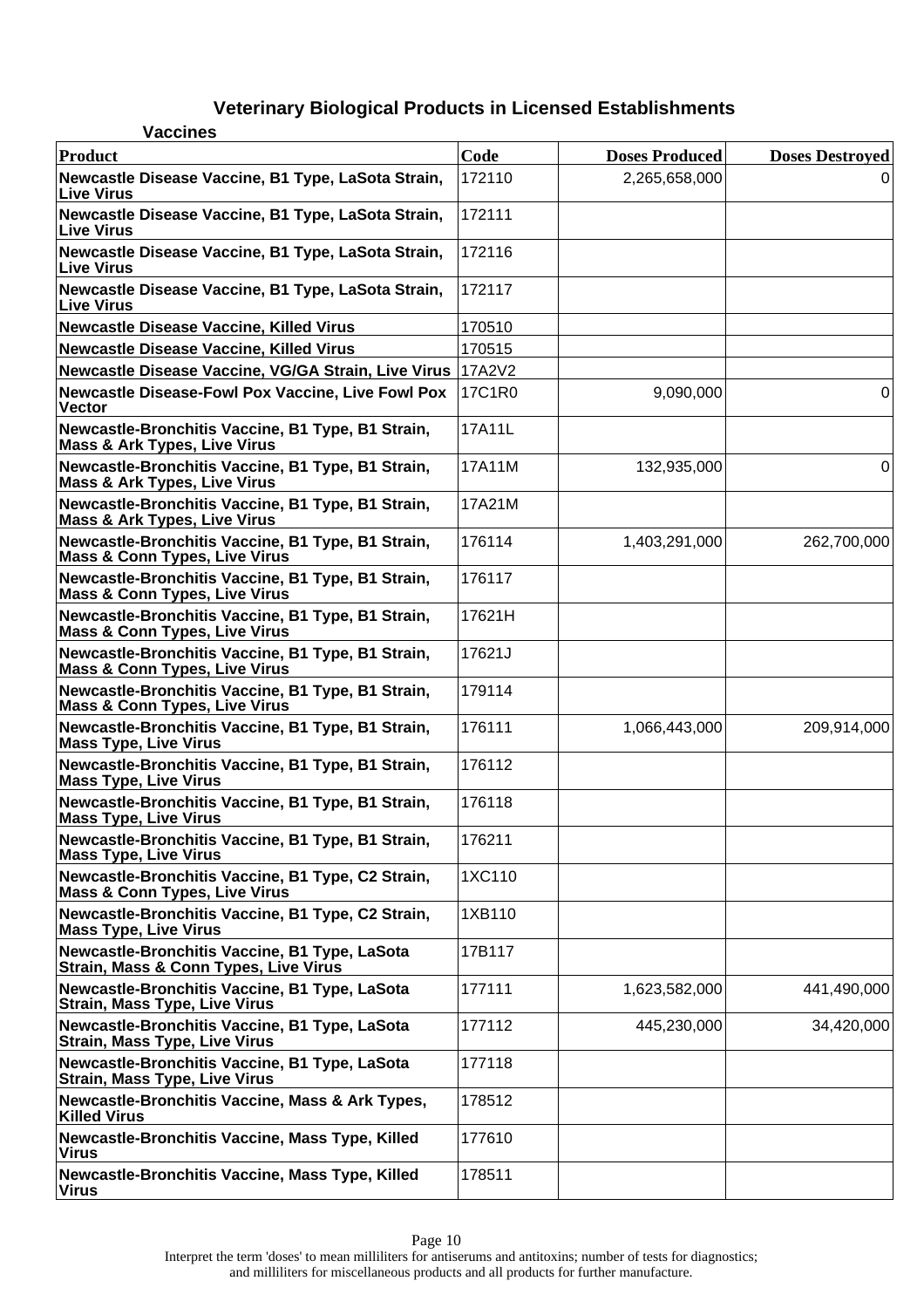| <b>Vaccines</b>                                                                                                                    |        |                       |                        |
|------------------------------------------------------------------------------------------------------------------------------------|--------|-----------------------|------------------------|
| Product                                                                                                                            | Code   | <b>Doses Produced</b> | <b>Doses Destroyed</b> |
| Newcastle-Bronchitis Vaccine, VG/GA Strain, Mass &<br><b>Conn Types, Live Virus</b>                                                | 17V110 |                       |                        |
| Newcastle-Paramyxovirus Vaccine, Type 3, Killed<br><b>Virus</b>                                                                    | 17P510 |                       |                        |
| <b>Ovine Ecthyma Vaccine, Live Virus</b>                                                                                           | 182100 |                       |                        |
| <b>Ovine Ecthyma Vaccine, Live Virus</b>                                                                                           | 182151 |                       |                        |
| Parvovirus Vaccine, Killed Baculovirus Vector                                                                                      | 18P5R0 |                       |                        |
| <b>Parvovirus Vaccine, Modified Live Virus</b>                                                                                     | 18M120 |                       |                        |
| <b>Parvovirus Vaccine, Modified Live Virus</b>                                                                                     | 18M121 |                       |                        |
| <b>Parvovirus Vaccine, Modified Live Virus</b>                                                                                     | 18M123 |                       |                        |
| <b>Parvovirus Vaccine, Modified Live Virus</b>                                                                                     | 18M125 |                       |                        |
| <b>Parvovirus Vaccine, Modified Live Virus</b>                                                                                     | 18M126 |                       |                        |
| <b>Parvovirus Vaccine, Modified Live Virus</b>                                                                                     | 18M129 |                       |                        |
| Pasteurella Multocida Vaccine, Avirulent Live<br><b>Culture, Avian Isolate</b>                                                     | 187103 |                       |                        |
| Pasteurella Multocida Vaccine, Avirulent Live<br><b>Culture, Avian Isolate</b>                                                     | 187104 |                       |                        |
| <b>Pigeon Pox Vaccine, Live Virus</b>                                                                                              | 188110 | 96,531,000            | 0                      |
| <b>Pigeon Pox Vaccine, Live Virus</b>                                                                                              | 188112 |                       |                        |
| Porcine Circovirus Vaccine, Type 1 - Type 2 Chimera, 19K5R1<br><b>Killed Virus</b>                                                 |        |                       |                        |
| Porcine Circovirus Vaccine, Type 1 - Type 2 Chimera, 19K5R3<br><b>Killed Virus</b>                                                 |        |                       |                        |
| Porcine Circovirus Vaccine, Type 1 - Type 2 Chimera, 19K5R5<br><b>Killed Virus</b>                                                 |        |                       |                        |
| Porcine Circovirus Vaccine, Type 2, Killed<br><b>Baculovirus Vector</b>                                                            | 19K5R0 | 367,313,680           | 0                      |
| Porcine Circovirus Vaccine, Type 2, Killed<br><b>Baculovirus Vector</b>                                                            | 19K5R4 |                       |                        |
| Porcine Epidemic Diarrhea Vaccine, Killed Virus                                                                                    | 19U520 |                       |                        |
| Porcine Epidemic Diarrhea Vaccine, RNA Particle<br><b>Platform</b>                                                                 | 19U5P1 |                       |                        |
| <b>Porcine Reproductive &amp; Respiratory Syndrome</b><br>Vaccine, Reproductive & Respiratory Forms,<br><b>Modified Live Virus</b> | 19T120 | 107,476,040           | 792,030                |
| <b>Porcine Reproductive &amp; Respiratory Syndrome</b><br>Vaccine, Reproductive & Respiratory Forms,<br><b>Modified Live Virus</b> | 19T121 |                       |                        |
| <b>Porcine Reproductive &amp; Respiratory Syndrome</b><br>Vaccine, Respiratory Form, Modified Live Virus                           | 19S120 |                       |                        |
| <b>Porcine Reproductive &amp; Respiratory Syndrome</b><br>Vaccine, Respiratory Form, Modified Live Virus                           | 19S121 |                       |                        |
| <b>Porcine Reproductive &amp; Respiratory Syndrome</b><br>Vaccine, Respiratory Form, Modified Live Virus                           | 19S122 |                       |                        |
| <b>Porcine Reproductive &amp; Respiratory Syndrome</b><br>Vaccine, Respiratory Form, Modified Live Virus                           | 19S1R0 |                       |                        |
| <b>Porcine Rotavirus Vaccine, Modified Live Virus</b>                                                                              | 19E120 |                       |                        |
| <b>Porcine Rotavirus Vaccine, Modified Live Virus</b>                                                                              | 19E121 |                       |                        |
| <b>Pseudorabies Vaccine, Modified Live Virus</b>                                                                                   | 189120 |                       |                        |
| <b>Pseudorabies Vaccine, Modified Live Virus</b>                                                                                   | 189122 |                       |                        |
| <b>Pseudorabies Vaccine, Modified Live Virus</b>                                                                                   | 189123 |                       |                        |
| <b>Pseudorabies Vaccine, Modified Live Virus</b>                                                                                   | 1891R2 |                       |                        |
| Rabies Vaccine, Live Vaccinia Vector                                                                                               | 1901R0 |                       |                        |

Interpret the term 'doses' to mean milliliters for antiserums and antitoxins; number of tests for diagnostics; and milliliters for miscellaneous products and all products for further manufacture.

Page 11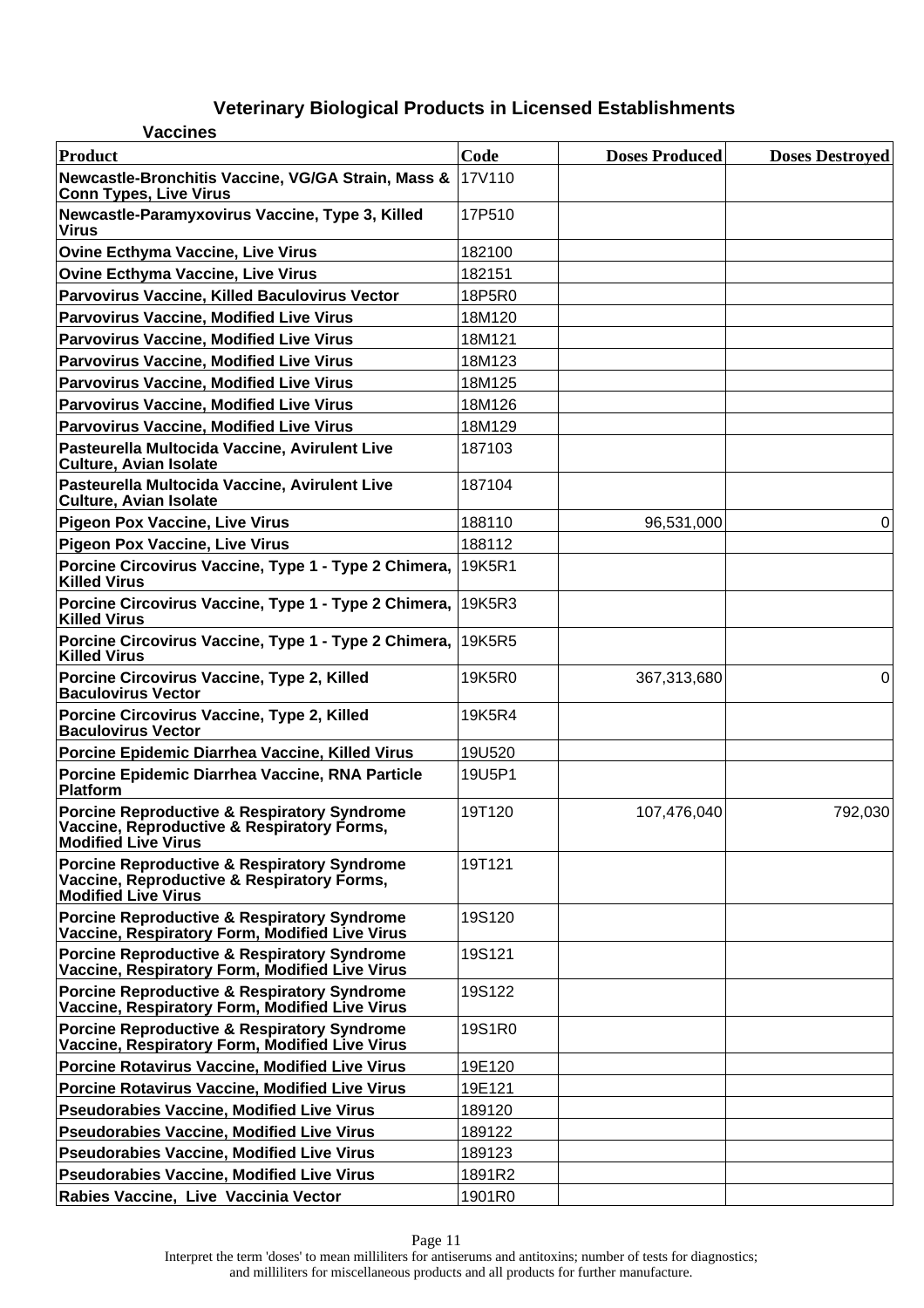| <b>Vaccines</b>                                                               |        |                       |                        |
|-------------------------------------------------------------------------------|--------|-----------------------|------------------------|
| <b>Product</b>                                                                | Code   | <b>Doses Produced</b> | <b>Doses Destroyed</b> |
| <b>Rabies Vaccine, Killed Virus</b>                                           | 190520 | 2,933,160             | 966,720                |
| <b>Rabies Vaccine, Killed Virus</b>                                           | 190521 | 10,364,288            | 0                      |
| <b>Rabies Vaccine, Killed Virus</b>                                           | 190523 |                       |                        |
| <b>Rabies Vaccine, Killed Virus</b>                                           | 190524 | 46,097,860            | 2,809,394              |
| <b>Rabies Vaccine, Killed Virus</b>                                           | 190525 |                       |                        |
| <b>Rabies Vaccine, Killed Virus</b>                                           | 190526 |                       |                        |
| <b>Rabies Vaccine, Killed Virus</b>                                           | 190527 |                       |                        |
| Rabies Vaccine, Live Canarypox Vector                                         | 1901R1 |                       |                        |
| Rabies Vaccine, Live Canarypox Vector                                         | 1901R4 |                       |                        |
| Riemerella Anatipestifer Vaccine, Avirulent Live<br><b>Culture</b>            | 181100 |                       |                        |
| Salmonella Choleraesuis Vaccine, Avirulent Live<br><b>Culture</b>             | 19A100 | 20,751,200            | 0                      |
| Salmonella Choleraesuis Vaccine, Avirulent Live<br><b>Culture</b>             | 19A101 |                       |                        |
| Salmonella Choleraesuis-Typhimurium Vaccine,<br><b>Avirulent Live Culture</b> | 19A200 |                       |                        |
| Salmonella Choleraesuis-Typhimurium Vaccine,<br><b>Avirulent Live Culture</b> | 19A201 |                       |                        |
| Salmonella Dublin Vaccine, Live Culture                                       | 19D1R0 |                       |                        |
| Salmonella Typhimurium Vaccine, Live Culture                                  | 19C100 |                       |                        |
| Salmonella Typhimurium Vaccine, Live Culture                                  | 19C101 |                       |                        |
| Salmonella Typhimurium Vaccine, Live Culture                                  | 19C102 |                       |                        |
| <b>Streptococcus Equi Vaccine, Live Culture</b>                               | 183100 |                       |                        |
| Swine Influenza Vaccine, H1N1 & H1N2 & H3N2,<br><b>Killed Virus</b>           | 19A528 |                       |                        |
| Swine Influenza Vaccine, H1N1 & H1N2 & H3N2,<br><b>Killed Virus</b>           | 19A52B |                       |                        |
| Swine Influenza Vaccine, H1N1 & H1N2 & H3N2,<br><b>Killed Virus</b>           | 19A52C |                       |                        |
| Swine Influenza Vaccine, H1N1 & H3N2, Killed Virus                            | 19A522 |                       |                        |
| Swine Influenza Vaccine, H1N1 & H3N2, Killed Virus                            | 19A523 |                       |                        |
| Swine Influenza Vaccine, H1N1 & H3N2, Killed Virus                            | 19A529 |                       |                        |
| Swine Influenza Vaccine, H1N1 & H3N2, Modified Live 19A5R2<br><b>Virus</b>    |        |                       |                        |
| Swine Influenza Vaccine, pH1N1, Killed Virus                                  | 19A52P |                       |                        |
| <b>Tenosynovitis Vaccine, Modified Live Virus</b>                             | 195101 |                       |                        |
| <b>Tenosynovitis Vaccine, Modified Live Virus</b>                             | 195102 |                       |                        |
| <b>Tenosynovitis Vaccine, Modified Live Virus</b>                             | 195103 |                       |                        |
| <b>Tenosynovitis Vaccine, Modified Live Virus</b>                             | 195111 |                       |                        |
| <b>Tenosynovitis Vaccine, Modified Live Virus</b>                             | 195201 |                       |                        |
| Trichomonas Foetus Vaccine, Killed Protozoa                                   | 185900 |                       |                        |
| <b>Wart Vaccine, Killed Virus</b>                                             | 198550 |                       |                        |
| West Nile Virus Vaccine, Killed Flavivirus Chimera                            | 1995R2 |                       |                        |
| West Nile Virus Vaccine, Killed Virus                                         | 199520 |                       |                        |
| West Nile Virus Vaccine, Killed Virus                                         | 199521 |                       |                        |
| Yersinia Pestis Vaccine, Live Raccoon Pox Virus<br><b>Vector</b>              | 11Y2R0 |                       |                        |
| <b>Vaccines Totals</b>                                                        |        | 124,770,779,264       | 7,599,820,786          |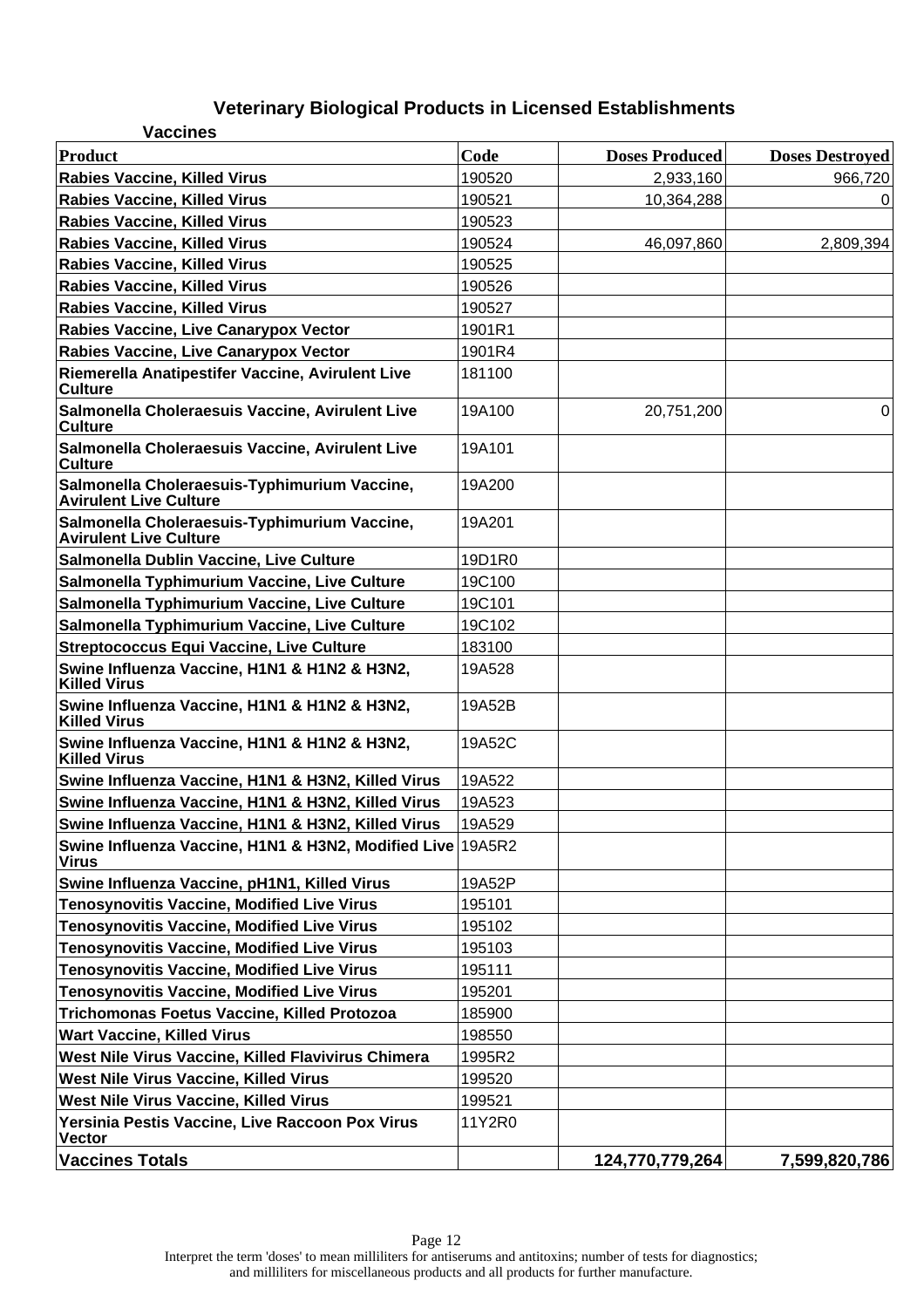|  | <b>Bacterins and bacterial extracts</b> |  |
|--|-----------------------------------------|--|
|--|-----------------------------------------|--|

| <b>Product</b>                                                                                                             | Code   | <b>Doses Produced</b> | <b>Doses Destroyed</b> |
|----------------------------------------------------------------------------------------------------------------------------|--------|-----------------------|------------------------|
| <b>Actinobacillus Pleuropneumoniae Bacterin</b>                                                                            | 265700 |                       |                        |
| <b>Actinobacillus Pleuropneumoniae Bacterin</b>                                                                            | 265703 |                       |                        |
| Actinobacillus Pleuropneumoniae-Haemophilus<br>Parasuis-Pasteurella Multocida Bacterin                                     | 267400 |                       |                        |
| Aeromonas Salmonicida-Vibrio Anguillarum-Ordalii-<br><b>Salmonicida Bacterin</b>                                           | 213802 |                       |                        |
| <b>Autogenous Bacterial Extract</b>                                                                                        | 205200 |                       |                        |
| <b>Autogenous Bacterial Extract</b>                                                                                        | 205201 |                       |                        |
| <b>Autogenous Bacterin</b>                                                                                                 | 205100 | 113,393,498           | 1,906,975              |
| <b>Autogenous Bacterin</b>                                                                                                 | 205101 | 32,539,665            | 206,400                |
| <b>Autogenous Bacterin</b>                                                                                                 | 205104 |                       |                        |
| <b>Autogenous Bacterin</b>                                                                                                 | 205112 |                       |                        |
| Avibacterium Paragallinarum Bacterin                                                                                       | 265811 |                       |                        |
| <b>Avibacterium Paragallinarum Bacterin</b>                                                                                | 265812 |                       |                        |
| <b>Bordetella Bronchiseptica Bacterin</b>                                                                                  | 210002 |                       |                        |
| <b>Borrelia Burgdorferi Bacterial Extract</b>                                                                              | 2126R0 |                       |                        |
| <b>Borrelia Burgdorferi Bacterial Extract</b>                                                                              | 2126R1 |                       |                        |
| Borrelia Burgdorferi Bacterin-Leptospira Canicola-<br>Grippotyphosa-Icterohaemorrhagiae-Pomona<br><b>Bacterial Extract</b> | 214600 |                       |                        |
| Borrelia Burgdorferi Bacterin                                                                                              | 212600 | 1,082,328             | $\mathbf 0$            |
| Borrelia Burgdorferi Bacterin                                                                                              | 212601 |                       |                        |
| <b>Campylobacter Fetus Bacterin</b>                                                                                        | 286210 |                       |                        |
| Campylobacter Fetus-Jejuni Bacterin                                                                                        | 286100 |                       |                        |
| Campylobacter Fetus-Leptospira Canicola-<br>Grippotyphosa-Hardjo-Icterohaemorrhagiae-Pomona<br><b>Bacterin</b>             | 286301 | 5,997,860             | 335,800                |
| Campylobacter Fetus-Leptospira Canicola-<br>Grippotyphosa-Hardjo-Icterohaemorrhagiae-Pomona<br><b>Bacterin</b>             | 286302 |                       |                        |
| Campylobacter Fetus-Leptospira Canicola-<br>Grippotyphosa-Hardjo-Icterohaemorrhagiae-Pomona<br><b>Bacterin</b>             | 286305 |                       |                        |
| Campylobacter Fetus-Leptospira Canicola-<br>Grippotyphosa-Hardjo-Icterohaemorrhagiae-Pomona<br><b>Bacterin</b>             | 286307 |                       |                        |
| Campylobacter Fetus-Leptospira Canicola-<br>Grippotyphosa-Hardjo-Icterohaemorrhagiae-Pomona<br><b>Bacterin</b>             | 286310 |                       |                        |
| <b>Chlamydia Abortus Bacterin</b>                                                                                          | 212010 |                       |                        |
| <b>Clostridium Chauvoei-Septicum Bacterin</b>                                                                              | 240101 |                       |                        |
| Clostridium Chauvoei-Septicum-Mannheimia<br>Haemolytica-Pasteurella Multocida Bacterin                                     | 246001 |                       |                        |
| <b>Clostridium Haemolyticum Bacterin</b>                                                                                   | 246500 |                       |                        |
| <b>Corynebacterium Pseudotuberculosis Bacterin</b>                                                                         | 2A9400 |                       |                        |
| Erysipelothrix Rhusiopathiae Bacterin                                                                                      | 264101 |                       |                        |
| Erysipelothrix Rhusiopathiae Bacterin                                                                                      | 264102 | 1,963,550             | 293,500                |
| Erysipelothrix Rhusiopathiae-Leptospira Canicola-<br>Grippotyphosa-Hardjo-Icterohaemorrhagiae-Pomona<br><b>Bacterin</b>    | 264202 |                       |                        |
| Erysipelothrix Rhusiopathiae-Mycoplasma<br><b>Hyopheumoniae Bacterin</b>                                                   | 2A4100 |                       |                        |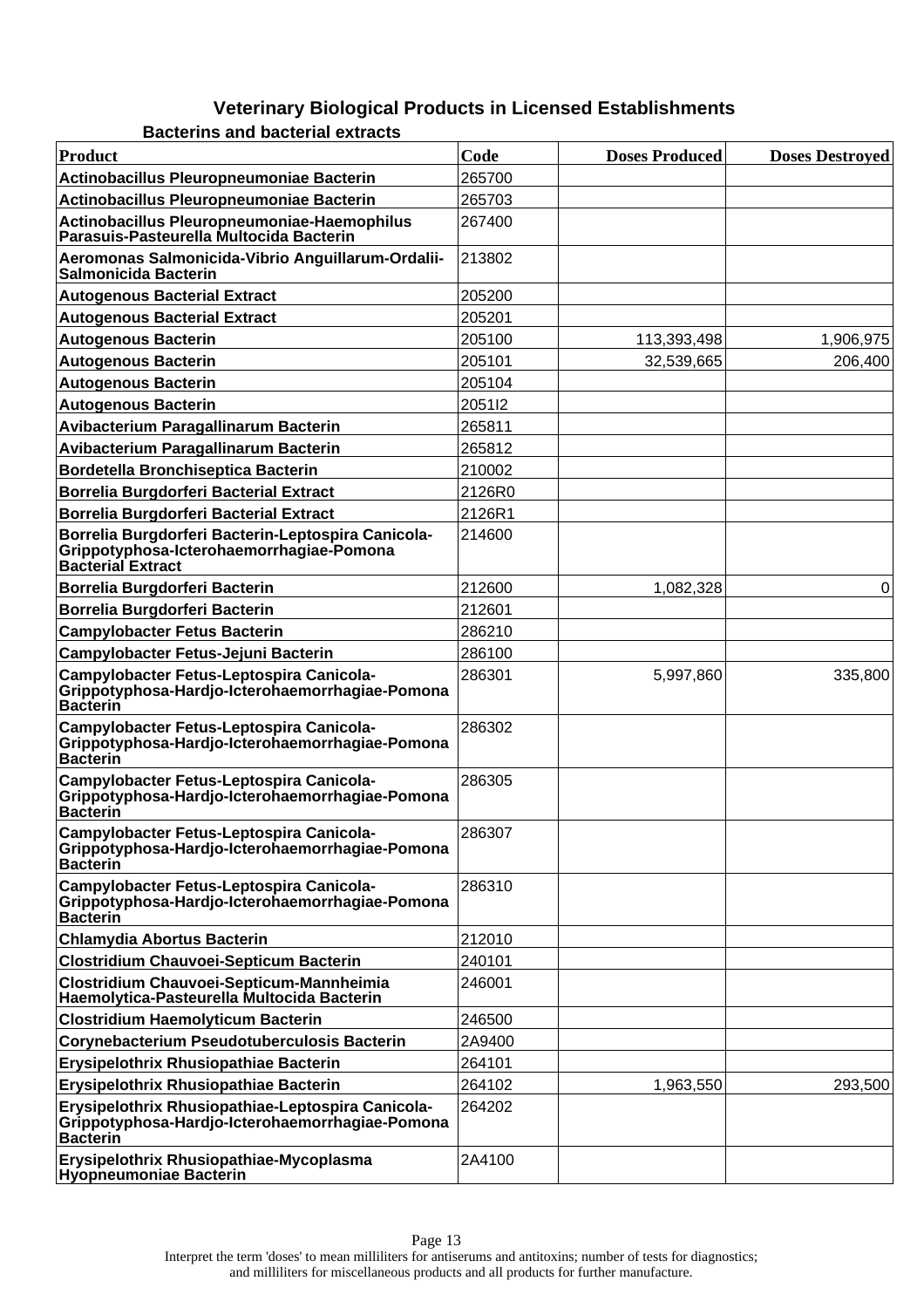**Bacterins and bacterial extracts**

| Product                                                                                                       | Code   | <b>Doses Produced</b> | <b>Doses Destroyed</b> |
|---------------------------------------------------------------------------------------------------------------|--------|-----------------------|------------------------|
| Erysipelothrix Rhusiopathiae-Mycoplasma<br><b>Hyopheumoniae Bacterin</b>                                      | 2A4101 |                       |                        |
| <b>Escherichia Coli Bacterial Extract</b>                                                                     | 264E01 |                       |                        |
| <b>Escherichia Coli Bacterin</b>                                                                              | 264800 |                       |                        |
| <b>Escherichia Coli Bacterin</b>                                                                              | 264807 |                       |                        |
| <b>Escherichia Coli Bacterin</b>                                                                              | 264853 |                       |                        |
| <b>Escherichia Coli Bacterin</b>                                                                              | 26R856 |                       |                        |
| Escherichia Coli-Riemerella Anatipestifer Bacterin                                                            | 285000 |                       |                        |
| <b>Fusobacterium Necrophorum Bacterin</b>                                                                     | 255600 |                       |                        |
| <b>Haemophilus Parasuis Bacterin</b>                                                                          | 265200 | 1,790,800             | 0                      |
| <b>Haemophilus Parasuis Bacterin</b>                                                                          | 265201 |                       |                        |
| Haemophilus Parasuis-Mycoplasma Hyopneumoniae<br><b>Bacterin</b>                                              | 256503 |                       |                        |
| <b>Haemophilus Somnus Bacterin</b>                                                                            | 265900 | 9,680,620             | 1,006,600              |
| Haemophilus Somnus-Leptospira Canicola-<br>Grippotyphosa-Hardjo-Icterohaemorrhagiae-Pomona<br><b>Bacterin</b> | 266300 |                       |                        |
| Haemophilus Somnus-Mannheimia Haemolytica-<br>Pasteurella Multocida Bacterin                                  | 266000 |                       |                        |
| Klebsiella Pneumoniae Bacterial Extract                                                                       | 287900 |                       |                        |
| Lawsonia Intracellularis Bacterin                                                                             | 279920 |                       |                        |
| Leptospira Canicola-Grippotyphosa-Hardjo-<br>Icterohaemorrhagiae-Pomona Bacterin                              | 266500 |                       |                        |
| Leptospira Canicola-Grippotyphosa-Hardjo-<br>Icterohaemorrhagiae-Pomona Bacterin                              | 266501 | 8,253,280             | 0                      |
| Leptospira Canicola-Grippotyphosa-Hardjo-<br>Icterohaemorrhagiae-Pomona Bacterin                              | 266502 | 15,986,405            | 0                      |
| Leptospira Canicola-Grippotyphosa-Hardjo-<br>Icterohaemorrhagiae-Pomona Bacterin                              | 266506 |                       |                        |
| Leptospira Canicola-Grippotyphosa-Hardjo-<br>Icterohaemorrhagiae-Pomona Bacterin                              | 266507 |                       |                        |
| Leptospira Canicola-Grippotyphosa-<br>Icterohaemorrhagiae-Pomona Bacterial Extract                            | 266802 |                       |                        |
| Leptospira Canicola-Grippotyphosa-<br>Icterohaemorrhagiae-Pomona Bacterial Extract                            | 266805 |                       |                        |
| Leptospira Canicola-Grippotyphosa-<br>Icterohaemorrhagiae-Pomona Bacterin                                     | 266800 | 14,866,633            | 644,341                |
| Leptospira Canicola-Grippotyphosa-<br>Icterohaemorrhagiae-Pomona Bacterin                                     | 266803 |                       |                        |
| Leptospira Canicola-Icterohaemorrhagiae Bacterin                                                              | 267100 |                       |                        |
| Leptospira Canicola-Icterohaemorrhagiae Bacterin                                                              | 267101 |                       |                        |
| Leptospira Canicola-Icterohaemorrhagiae Bacterin                                                              | 267102 |                       |                        |
| Leptospira Hardjo Bacterin                                                                                    | 26M701 |                       |                        |
| Leptospira Hardjo-Pomona Bacterin                                                                             | 26M100 |                       |                        |
| Leptospira Icterohaemorrhagiae Bacterin                                                                       | 287400 |                       |                        |
| Leptospira Pomona Bacterin                                                                                    | 269100 |                       |                        |
| Leptospira Pomona Bacterin                                                                                    | 269101 |                       |                        |
| Mannheimia Haemolytica-Pasteurella Multocida<br><b>Bacterin</b>                                               | 270000 |                       |                        |
| <b>Moraxella Bovis Bacterin</b>                                                                               | 277200 | 5,456,860             | 0                      |
| <b>Moraxella Bovis Bacterin</b>                                                                               | 277203 |                       |                        |
| <b>Moraxella Bovis Bacterin</b>                                                                               | 277210 |                       |                        |

Page 14 Interpret the term 'doses' to mean milliliters for antiserums and antitoxins; number of tests for diagnostics; and milliliters for miscellaneous products and all products for further manufacture.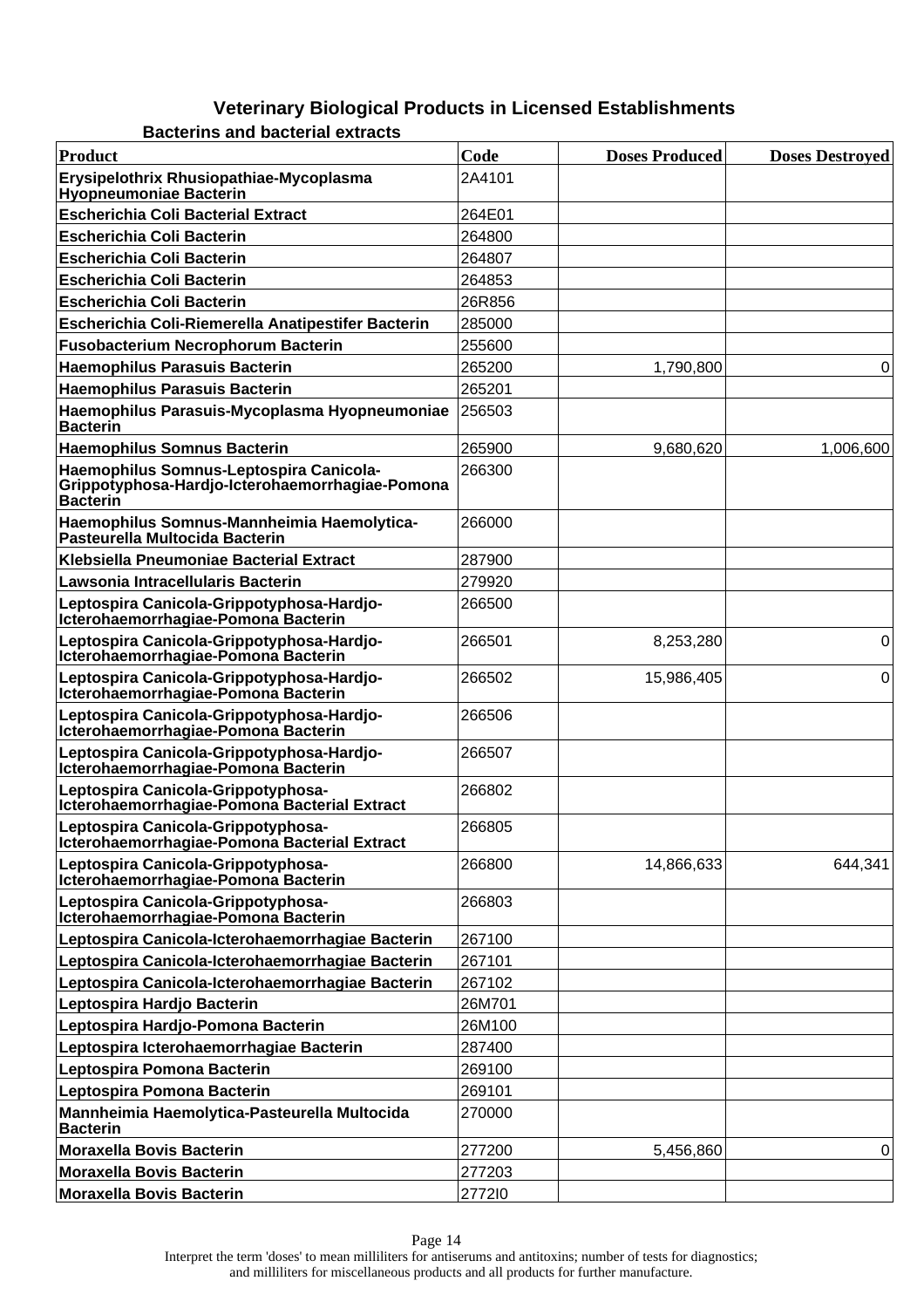| Product                                                                             | Code   | <b>Doses Produced</b> | <b>Doses Destroved</b> |
|-------------------------------------------------------------------------------------|--------|-----------------------|------------------------|
| Moraxella Bovoculi Bacterin                                                         | 2A7700 |                       |                        |
| Mycobacterium Avium subspecies Paratuberculosis<br><b>Bacterin</b>                  | 277300 |                       |                        |
| <b>Mycoplasma Bovis Bacterin</b>                                                    | 276000 |                       |                        |
| <b>Mycoplasma Bovis Bacterin</b>                                                    | 276001 |                       |                        |
| Mycoplasma Gallisepticum Bacterin                                                   | 277400 |                       |                        |
| Mycoplasma Gallisepticum Bacterin                                                   | 277401 |                       |                        |
| Mycoplasma Hyopneumoniae Bacterin                                                   | 277500 | 35,342,130            | 924,550                |
| Mycoplasma Hyopneumoniae Bacterin                                                   | 277501 | 154,547,000           | 377,500                |
| Mycoplasma Hyopneumoniae Bacterin                                                   | 277502 | 195,036,560           | 5,923,800              |
| Mycoplasma Hyopneumoniae Bacterin                                                   | 277504 |                       |                        |
| Mycoplasma Hyopneumoniae Bacterin                                                   | 277505 |                       |                        |
| Mycoplasma Hyopneumoniae Bacterin                                                   | 277506 |                       |                        |
| Mycoplasma Hyorhinis Bacterin                                                       | 27H800 |                       |                        |
| Neorickettsia Risticii Bacterin                                                     | 263900 |                       |                        |
| Pasteurella Multocida Bacterin, Avian Isolates, Types 270501<br>1 & 3 & 4 & 3 X 4   |        |                       |                        |
| Pasteurella Multocida Bacterin, Avian Isolates, Types 270319<br>1 & 4 & 3 X 4       |        |                       |                        |
| Pasteurella Multocida Bacterin, Avian Isolates, Types 270315<br>1, 3, 4 & 3 & 3 & 4 |        |                       |                        |
| Salmonella Dublin-Typhimurium Bacterin                                              | 282100 |                       |                        |
| Salmonella Enteritidis Bacterin                                                     | 278500 | 126,539,000           | 0                      |
| Salmonella Enteritidis-Kentucky-Typhimurium<br><b>Bacterin</b>                      | 278800 |                       |                        |
| <b>Salmonella Newport Bacterial Extract</b>                                         | 281100 |                       |                        |
| Salmonella Typhimurium Bacterin                                                     | 282500 |                       |                        |
| <b>Staphylococcus Aureus Bacterin</b>                                               | 285200 |                       |                        |
| <b>Streptococcus Equi Bacterial Extract</b>                                         | 285600 |                       |                        |
| <b>Streptococcus Uberis Bacterin</b>                                                | 285100 |                       |                        |
| <b>Bacterins and bacterial extracts Totals</b>                                      |        | 2,189,326,041         | 41,270,118             |

**Bacterins and bacterial extracts**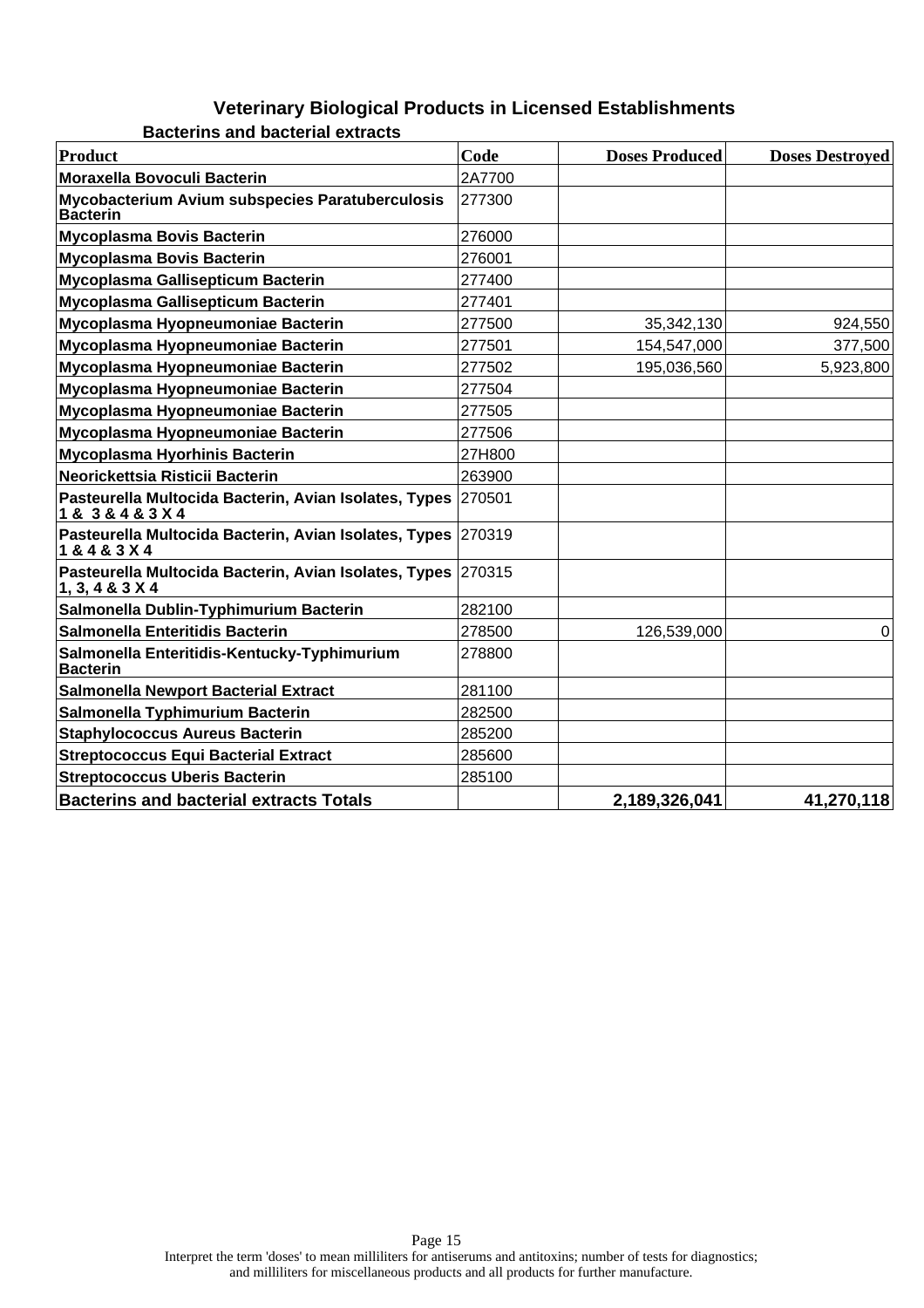| Product                                                                                                                                 | Code   | <b>Doses Produced</b> | <b>Doses Destroved</b> |
|-----------------------------------------------------------------------------------------------------------------------------------------|--------|-----------------------|------------------------|
| Bovine Coronavirus-Escherichia Coli Antibody,<br><b>Bovine Origin</b>                                                                   | 36B500 |                       |                        |
| Bovine Coronavirus-Escherichia Coli Antibody,<br><b>Bovine Origin</b>                                                                   | 36B502 |                       |                        |
| Bovine IgG-Escherichia Coli Antibody, Bovine Origin                                                                                     | 361000 |                       |                        |
| Bovine IgG-Escherichia Coli Antibody, Bovine Origin                                                                                     | 361001 |                       |                        |
| <b>Bovine IgG</b>                                                                                                                       | 360600 | 1,051,883             | 0                      |
| <b>Bovine IgG</b>                                                                                                                       | 360601 |                       |                        |
| <b>Bovine IgG</b>                                                                                                                       | 360602 |                       |                        |
| <b>Bovine IgG</b>                                                                                                                       | 360603 |                       |                        |
| Bovine Rotavirus-Coronavirus-Escherichia Coli<br><b>Antibody, Bovine Origin</b>                                                         | 3625R2 |                       |                        |
| Equine IgG-Rhodococcus Equi Antibody, Equine<br>Origin                                                                                  | 390000 |                       |                        |
| <b>Equine IgG</b>                                                                                                                       | 360700 | 3,022,118             | 0                      |
| <b>Equine IgG</b>                                                                                                                       | 360701 | 10,321,431            | 0                      |
| Escherichia Coli Antibody, Equine Origin                                                                                                | 3526C0 |                       |                        |
| Normal Serum, Equine Origin                                                                                                             | 360200 |                       |                        |
| Rhodococcus Equi Antibody, Equine Origin                                                                                                | 375000 | 8,179,750             | $\Omega$               |
| Rhodococcus Equi-Streptococcus Equi Antibody,<br><b>Equine Origin</b>                                                                   | 375100 |                       |                        |
| Salmonella Typhimurium Antibody, Equine Origin                                                                                          | 385000 |                       |                        |
| Trueperella Pyogenes-Escherichia Coli-Mannheimia<br>Haemolytica-Pasteurella Multocida-Salmonella<br>Typhimurium Antibody, Bovine Origin | 339100 |                       |                        |
| Trueperella Pyogenes-Escherichia Coli-Pasteurella<br>Multocida-Salmonella Typhimurium Antibody, Bovine<br>Origin                        | 340000 |                       |                        |
| West Nile Virus Antibody, Equine Origin                                                                                                 | 399500 |                       |                        |
| <b>Antibody products Totals</b>                                                                                                         |        | 38,003,340            | 1,196,750              |

**Antibody products**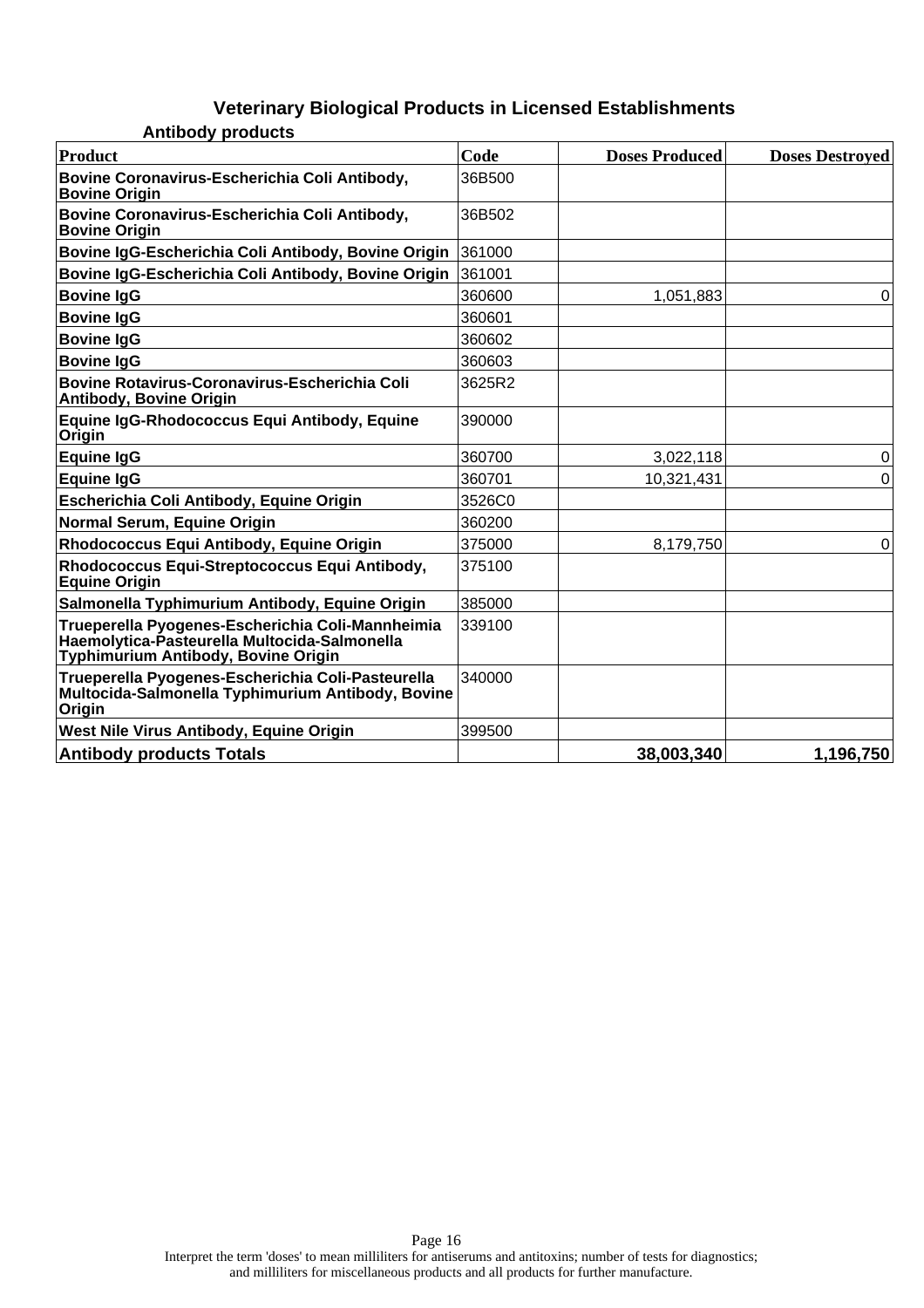| GS WILLI DAGLGI IIIS/DAGLGI IAI GALI AGLS/LOAOIUS                                                                                                                                                                                                        |                    |                       |                        |
|----------------------------------------------------------------------------------------------------------------------------------------------------------------------------------------------------------------------------------------------------------|--------------------|-----------------------|------------------------|
| Product                                                                                                                                                                                                                                                  | Code               | <b>Doses Produced</b> | <b>Doses Destroyed</b> |
| Autogenous Vaccine, Killed Virus, Autogenous<br><b>Bacterin</b>                                                                                                                                                                                          | 450010             |                       |                        |
| Autogenous Vaccine, Killed Virus, Autogenous<br><b>Bacterin</b>                                                                                                                                                                                          | 450020             | 3,261,147             | 0                      |
| Autogenous Vaccine, Killed Virus, Autogenous<br><b>Bacterin</b>                                                                                                                                                                                          | 450021             |                       |                        |
| Autogenous Vaccine, Killed Virus, Autogenous<br><b>Bacterin</b>                                                                                                                                                                                          | 4500 <sub>12</sub> |                       |                        |
| Bovine Rhinotracheitis-Virus Diarrhea Vaccine, Killed 414520<br>Virus, Campylobacter Fetus-Leptospira Canicola-<br>Grippotyphosa-Hardjo-Icterohaemorrhagiae-Pomona<br><b>Bacterin</b>                                                                    |                    |                       |                        |
| Bovine Rhinotracheitis-Virus Diarrhea Vaccine, Killed   43S520<br>Virus, Haemophilus Somnus-Mannheimia<br>Haemolytica-Pasteurella Multocida Bacterin-Toxoid                                                                                              |                    |                       |                        |
| Bovine Rhinotracheitis-Virus Diarrhea Vaccine, Killed 433520<br>Virus, Leptospira Canicola-Grippotyphosa-Hardjo-<br>Icterohaemorrhagiae-Pomona Bacterin                                                                                                  |                    |                       |                        |
| <b>Bovine Rhinotracheitis-Virus Diarrhea--Parainfluenza</b><br>3-Respiratory Syncytial Virus Vaccine, Killed Virus,<br>Campylobacter Fetus-Leptospira Canicola-<br>Grippotyphosa-Hardjo-Icterohaemorrhagiae-Pomona<br><b>Bacterin</b>                    | 44B520             |                       |                        |
| Bovine Rhinotracheitis-Virus Diarrhea-Parainfluenza<br>3-Respiratory Syncytial Virus Vaccine, Killed Virus,<br><b>Campylobacter Fetus-Haemophilus Somnus-</b><br>Leptospira Canicola-Grippotyphosa-Hardjo-<br>Icterohaemorrhagiae-Pomona Bacterin        | 44M520             |                       |                        |
| <b>Bovine Rhinotracheitis-Virus Diarrhea-Parainfluenza</b><br>3-Respiratory Syncytial Virus Vaccine, Killed Virus,<br><b>Campylobacter Fetus-Haemophilus Somnus-</b><br>Leptospira Canicola-Grippotyphosa-Hardjo-<br>Icterohaemorrhagiae-Pomona Bacterin | 44M522             |                       |                        |
| Bovine Rhinotracheitis-Virus Diarrhea-Parainfluenza<br>3-Respiratory Syncytial Virus Vaccine, Killed Virus,<br>Campylobacter Fetus-Leptospira Canicola-<br>Grippotyphosa-Hardjo-Icterohaemorrhagiae-Pomona<br><b>Bacterin</b>                            | 44B620             |                       |                        |
| <b>Bovine Rhinotracheitis-Virus Diarrhea-Parainfluenza</b><br>3-Respiratory Syncytial Virus Vaccine, Killed Virus,<br><b>Haemophilus Somnus Bacterin</b>                                                                                                 | 44C520             |                       |                        |
| <b>Bovine Rhinotracheitis-Virus Diarrhea-Parainfluenza</b><br>3-Respiratory Syncytial Virus Vaccine, Killed Virus,<br><b>Haemophilus Somnus Bacterin</b>                                                                                                 | 44D520             |                       |                        |
| Bovine Rhinotracheitis-Virus Diarrhea-Parainfluenza<br>3-Respiratory Syncytial Virus Vaccine, Killed Virus,<br>Haemophilus Somnus-Leptospira Canicola-<br>Grippotyphosa-Hardjo-Icterohaemorrhagiae-Pomona<br><b>Bacterin</b>                             | 44D720             |                       |                        |
| <b>Bovine Rhinotracheitis-Virus Diarrhea-Parainfluenza</b><br>3-Respiratory Syncytial Virus Vaccine, Killed Virus,<br>Haemophilus Somnus-Leptospira Canicola-<br>Grippotyphosa-Hardjo-Icterohaemorrhagiae-Pomona<br><b>Bacterin</b>                      | 44D722             |                       |                        |
| Bovine Rhinotracheitis-Virus Diarrhea-Parainfluenza<br>3-Respiratory Syncytial Virus Vaccine, Killed Virus,<br>Leptospira Canicola-Grippotyphosa-Hardjo-<br>Icterohaemorrhagiae-Pomona Bacterin                                                          | 446520             |                       |                        |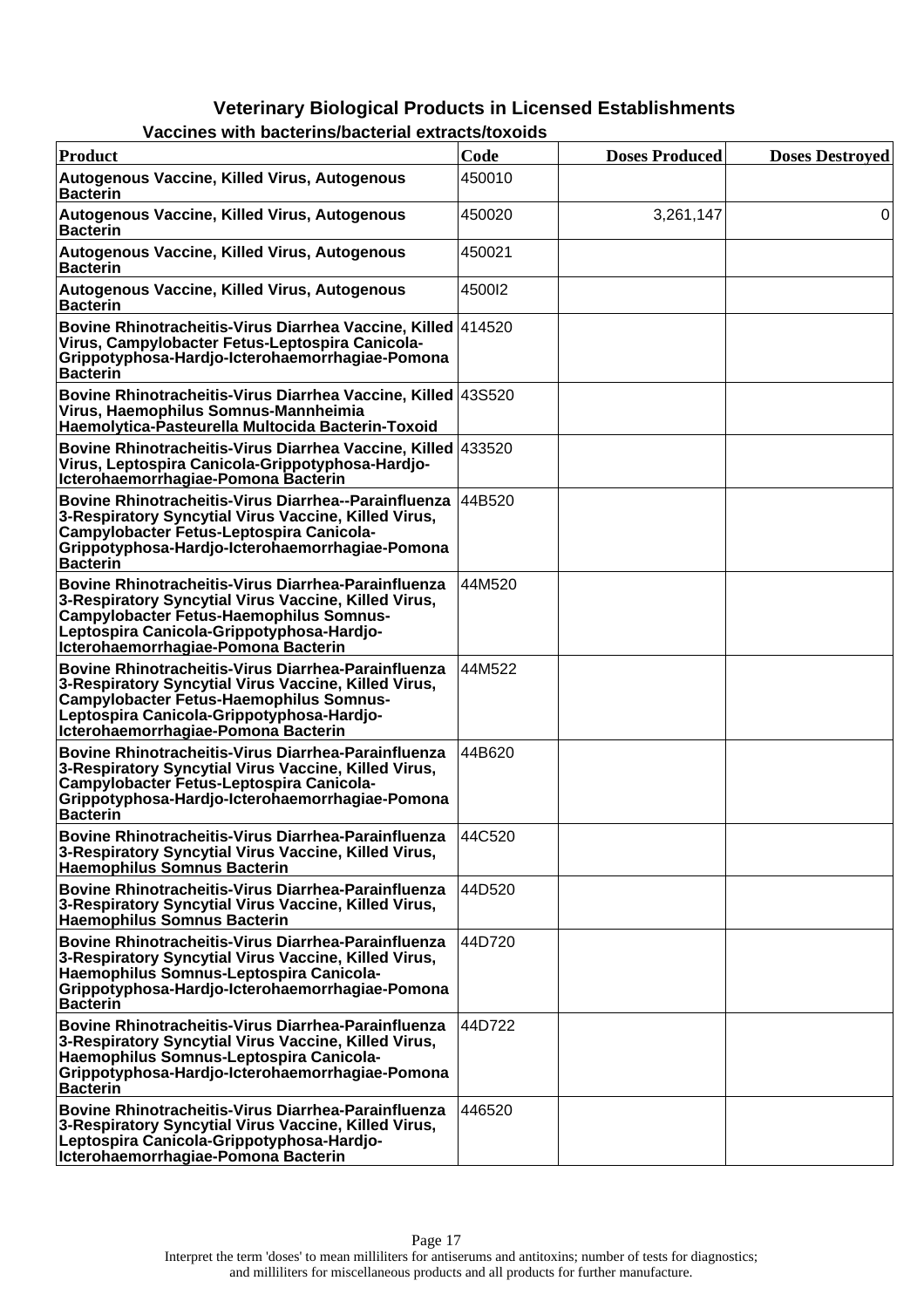| Product                                                                                                                                                                                                | Code   | <b>Doses Produced</b> | <b>Doses Destroyed</b> |
|--------------------------------------------------------------------------------------------------------------------------------------------------------------------------------------------------------|--------|-----------------------|------------------------|
| <b>Bovine Rhinotracheitis-Virus Diarrhea-Parainfluenza</b><br>3-Respiratory Syncytial Virus Vaccine, Killed Virus,<br>Leptospira Canicola-Grippotyphosa-Hardjo-<br>Icterohaemorrhagiae-Pomona Bacterin | 446524 |                       |                        |
| Bovine Rhinotracheitis-Virus Diarrhea-Parainfluenza<br>3-Respiratory Syncytial Virus Vaccine, Killed Virus,<br>Leptospira Canicola-Grippotyphosa-Hardjo-<br>Icterohaemorrhagiae-Pomona Bacterin        | 446620 |                       |                        |
| Bovine Rhinotracheitis-Virus Diarrhea-Parainfluenza<br>3-Respiratory Syncytial Virus Vaccine, Killed Virus,<br><b>Mannheimia Haemolytica Bacterin</b>                                                  | 44A520 |                       |                        |
| Bovine Rhinotracheitis-Virus Diarrhea-Parainfluenza<br>3-Respiratory Syncytial Virus Vaccine, Modified Live<br>Virus, Mannheimia Haemolytica Toxoid                                                    | 4X4120 |                       |                        |
| Bovine Rotavirus - Coronavirus Vaccine, Killed Virus,<br><b>Clostridium Perfringens Type C-Escherichia Coli</b><br><b>Bacterin-Toxoid</b>                                                              | 457020 |                       |                        |
| Bovine Rotavirus-Coronavirus Vaccine, Killed Virus,<br><b>Clostridium Perfringens Type C-Escherichia Coli</b><br><b>Bacterin-Toxoid</b>                                                                | 457022 |                       |                        |
| Bovine Rotavirus-Coronavirus Vaccine, Killed Virus,<br><b>Clostridium Perfringens Types C &amp; D-Escherichia</b><br><b>Coli Bacterin-Toxoid</b>                                                       | 457520 |                       |                        |
| Bovine Rotavirus-Coronavirus Vaccine, Killed Virus,<br><b>Escherichia Coli Bacterin</b>                                                                                                                | 458522 |                       |                        |
| Bovine Virus Diarrhea Vaccine, Killed Virus,<br>Campylobacter Fetus-Leptospira Canicola-<br>Grippotyphosa-Hardjo-Icterohaemorrhagiae-Pomona<br><b>Bacterin</b>                                         | 45B521 |                       |                        |
| Bovine Virus Diarrhea Vaccine, Killed Virus,<br>Leptospira Canicola-Grippotyphosa-Hardjo-<br>Icterohaemorrhagiae-Pomona Bacterin                                                                       | 459521 |                       |                        |
| Bovine Virus Diarrhea Vaccine, Killed Virus,<br>Leptospira Canicola-Grippotyphosa-Hardjo-<br>Icterohaemorrhagiae-Pomona Bacterin                                                                       | 459525 |                       |                        |
| Bovine Virus Diarrhea Vaccine, Modified Live Virus,<br><b>Mannheimia Haemolytica Toxoid</b>                                                                                                            | 4A9120 |                       |                        |
| Canine Coronavirus Vaccine, Killed Virus, Borrelia<br>Burgdorferi Bacterin-Leptospira Canicola-<br>Grippotyphosa-Icterohaemorrhagiae-Pomona<br><b>Bacterial Extract</b>                                | 47E521 |                       |                        |
| Canine Coronavirus Vaccine, Killed Virus, Leptospira   46E521<br>Canicola-Grippotyphosa-Icterohaemorrhagiae-<br>Pomona Bacterial Extract                                                               |        |                       |                        |
| Canine Coronavirus Vaccine, Killed Virus, Leptospira 46E527<br>Canicola-Grippotyphosa-Icterohaemorrhagiae-<br><b>Pomona Bacterial Extract</b>                                                          |        |                       |                        |
| Canine Coronavirus Vaccine, Killed Virus, Leptospira 46D521<br><b>Icterohaemorrhagiae Bacterial Extract</b>                                                                                            |        |                       |                        |
| Canine Coronavirus Vaccine, Killed Virus, Leptospira 46D527<br><b>Icterohaemorrhagiae Bacterial Extract</b>                                                                                            |        |                       |                        |
| Canine Distemper-Adenovirus Type 2-Parainfluenza-<br>Parvovirus Vaccine, Modified Live Virus, Leptospira<br>Canicola-Grippotyphosa-Icterohaemorrhagiae-<br>Pomona Bacterin                             | 47K120 |                       |                        |
| Canine Distemper-Adenovirus Type 2-Parainfluenza-<br>Parvovirus Vaccine, Modified Live Virus, Leptospira<br>Canicola-Icterohaemorrhagiae Bacterin                                                      | 463720 |                       |                        |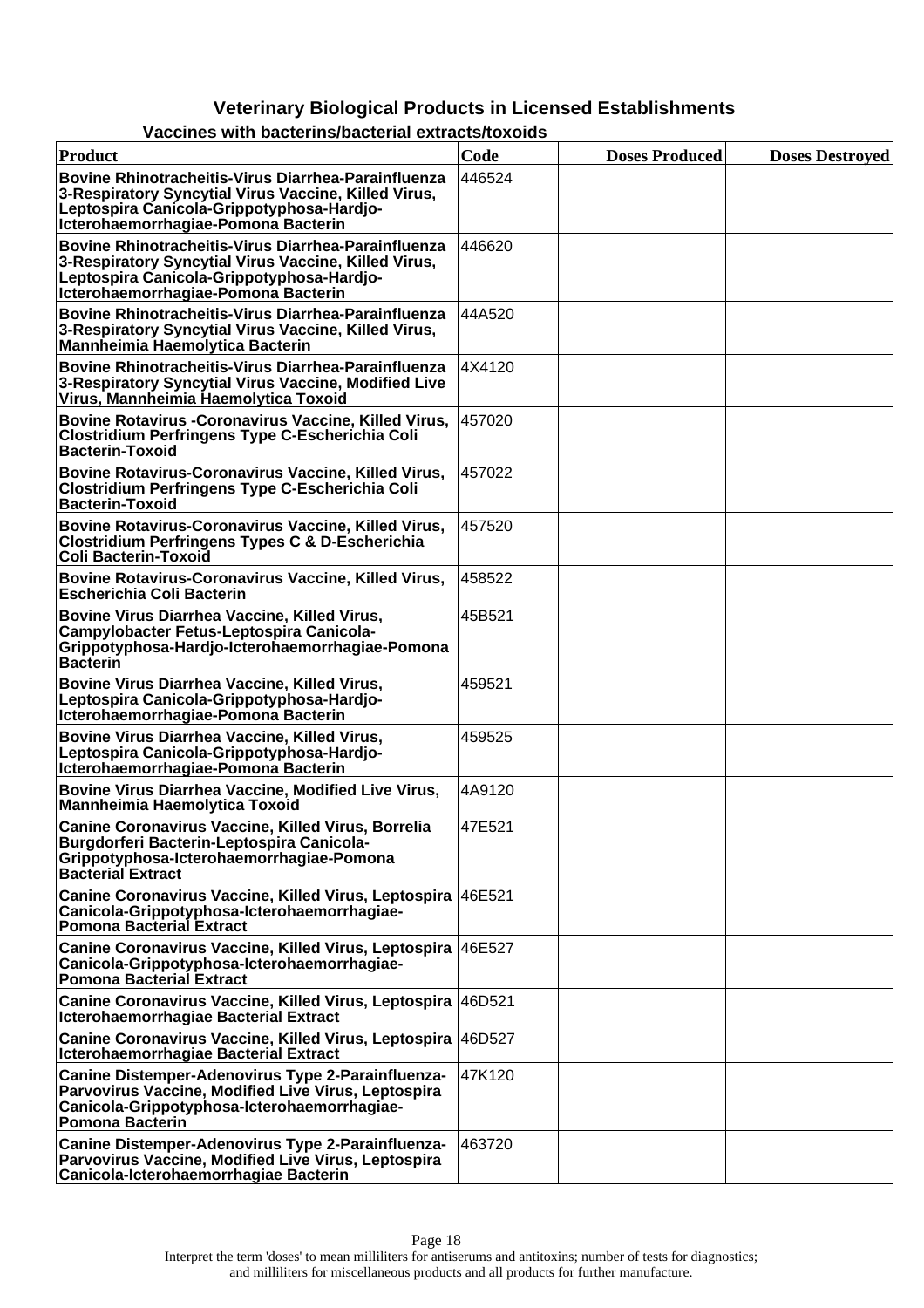| <b>Product</b>                                                                                                                                         | Code   | <b>Doses Produced</b> | <b>Doses Destroyed</b> |
|--------------------------------------------------------------------------------------------------------------------------------------------------------|--------|-----------------------|------------------------|
| Canine Distemper-Adenovirus Type 2-Parainfluenza-<br>Parvovirus Vaccine, Modified Live Virus, Leptospira<br>Canicola-Icterohaemorrhagiae Bacterin      | 463723 |                       |                        |
| Encephalomyelitis Vaccine, Eastern & Western &<br>Venezuelan, Killed Virus, Tetanus Toxoid                                                             | 486522 |                       |                        |
| Encephalomyelitis Vaccine, Eastern & Western &<br>Venezuelan, Killed Virus, Tetanus Toxoid                                                             | 4865A0 |                       |                        |
| Encephalomyelitis Vaccine, Eastern & Western,<br><b>Killed Virus, Tetanus Toxoid</b>                                                                   | 486501 |                       |                        |
| Encephalomyelitis Vaccine, Eastern & Western,<br>Killed Virus, Tetanus Toxoid                                                                          | 486524 |                       |                        |
| Encephalomyelitis Vaccine, Eastern & Western,<br>Killed Virus, Tetanus Toxoid                                                                          | 486528 |                       |                        |
| Encephalomyelitis Vaccine, Eastern & Western,<br>Killed Virus, Tetanus Toxoid                                                                          | 4865A1 |                       |                        |
| Encephalomyelitis-Influenza Vaccine, Eastern &<br>Western, Killed Virus, Tetanus Toxoid                                                                | 483546 |                       |                        |
| Encephalomyelitis-Influenza Vaccine, Eastern &<br><b>Western, Killed Virus, Tetanus Toxoid</b>                                                         | 483526 |                       |                        |
| Encephalomyelitis-Influenza-West Nile Virus Vaccine, 46W5A1<br>Eastern & Western, Killed Virus, Tetanus Toxoid                                         |        |                       |                        |
| Encephalomyelitis-Rabies-West Nile Virus Vaccine,<br>Eastern & Western & Venezuelan, Killed Virus,<br><b>Tetanus Toxoid</b>                            | 48R520 |                       |                        |
| Encephalomyelitis-Rabies-West Nile Virus Vaccine,<br>Eastern & Western, Killed Virus, Tetanus Toxoid                                                   | 48R521 |                       |                        |
| Encephalomyelitis-Rhinopneumonitis-Influenza<br>Vaccine, Eastern & Western & Venezuelan, Killed<br><b>Virus, Tetanus Toxoid</b>                        | 484726 |                       |                        |
| Encephalomyelitis-Rhinopneumonitis-Influenza<br>Vaccine, Eastern & Western & Venezuelan, Killed<br><b>Virus, Tetanus Toxoid</b>                        | 484721 |                       |                        |
| Encephalomyelitis-Rhinopneumonitis-Influenza<br>Vaccine, Eastern & Western & Venezuelan, Killed<br><b>Virus, Tetanus Toxoid</b>                        | 4847A0 |                       |                        |
| Encephalomyelitis-Rhinopneumonitis-Influenza<br>Vaccine, Eastern & Western, Killed Virus, Tetanus<br><b>Toxoid</b>                                     | 484520 |                       |                        |
| Encephalomyelitis-Rhinopneumonitis-Influenza<br>Vaccine, Eastern & Western, Killed Virus, Tetanus<br><b>Toxoid</b>                                     | 484521 |                       |                        |
| Encephalomyelitis-Rhinopneumonitis-Influenza<br>Vaccine, Eastern & Western, Killed Virus, Tetanus<br><b>Toxoid</b>                                     | 484526 |                       |                        |
| Encephalomyelitis-Rhinopneumonitis-Influenza<br>Vaccine, Eastern & Western, Killed Virus, Tetanus<br><b>Toxoid</b>                                     | 484533 |                       |                        |
| Encephalomyelitis-Rhinopneumonitis-Influenza<br>Vaccine, Eastern & Western, Killed Virus, Tetanus<br><b>Toxoid</b>                                     | 4845A1 |                       |                        |
| Encephalomyelitis-Rhinopneumonitis-Influenza-West 49W520<br>Nile Virus Vaccine, Eastern & Western & Venezuelan,<br><b>Killed Virus, Tetanus Toxoid</b> |        |                       |                        |
| Encephalomyelitis-Rhinopneumonitis-Influenza-West 49W521<br>Nile Virus Vaccine, Eastern & Western & Venezuelan,<br><b>Killed Virus, Tetanus Toxoid</b> |        |                       |                        |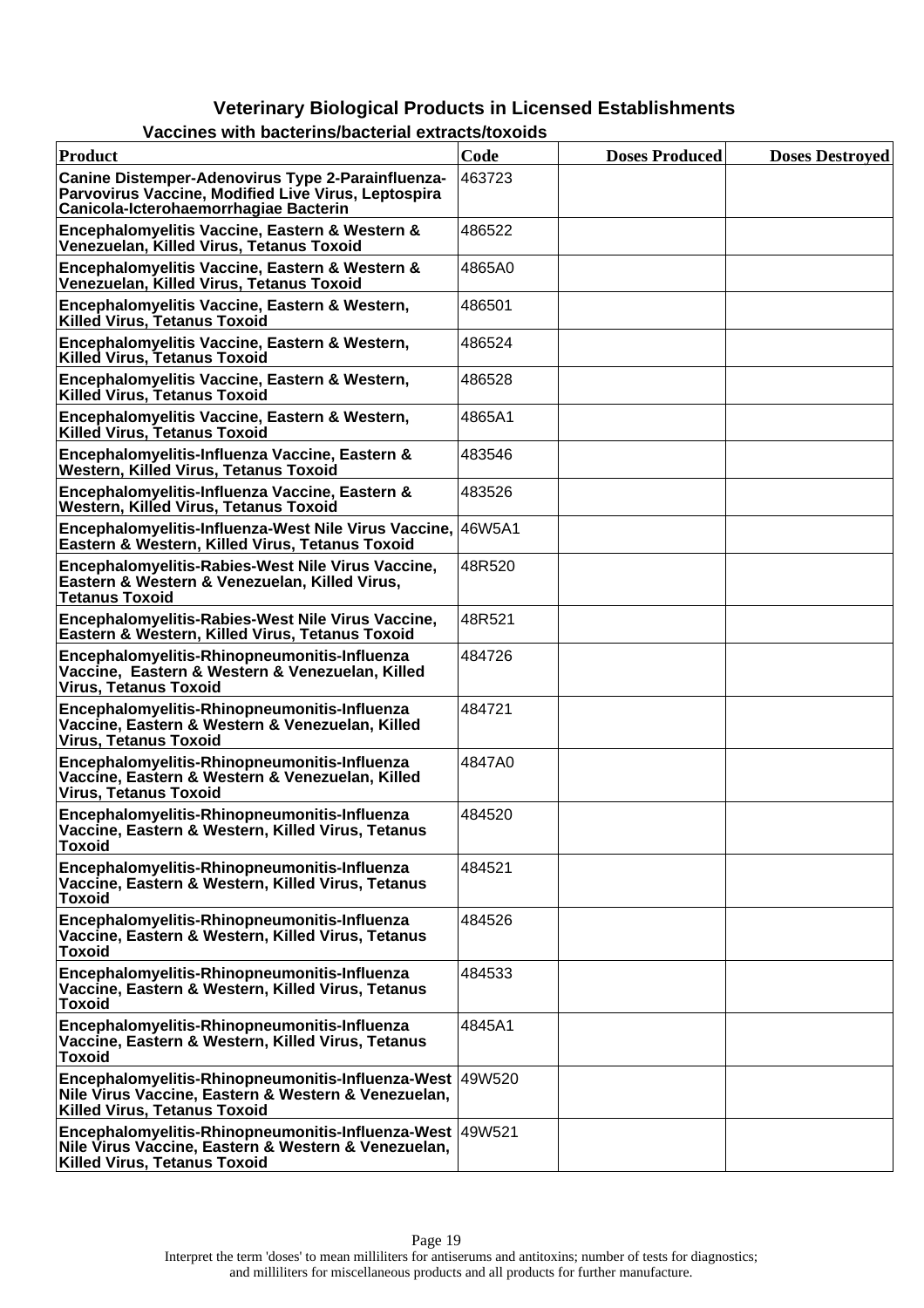| Product                                                                                                                                                                 | Code   | <b>Doses Produced</b> | <b>Doses Destroyed</b> |
|-------------------------------------------------------------------------------------------------------------------------------------------------------------------------|--------|-----------------------|------------------------|
| Encephalomyelitis-Rhinopneumonitis-Influenza-West 49W5A0<br>Nile Virus Vaccine, Eastern & Western & Venezuelan,<br><b>Killed Virus, Tetanus Toxoid</b>                  |        |                       |                        |
| Encephalomyelitis-Rhinopneumonitis-Influenza-West 4855R2<br>Nile Virus Vaccine, Eastern & Western, Killed Virus,<br>Killed Flavivirus Chimera, Tetanus Toxoid           |        |                       |                        |
| Encephalomyelitis-Rhinopneumonitis-Influenza-West 485524<br>Nile Virus Vaccine, Eastern & Western, Killed Virus,<br><b>Tetanus Toxoid</b>                               |        |                       |                        |
| Encephalomyelitis-Rhinopneumonitis-Influenza-West 485525<br>Nile Virus Vaccine, Eastern & Western, Killed Virus,<br><b>Tetanus Toxoid</b>                               |        |                       |                        |
| Encephalomyelitis-Rhinopneumonitis-Influenza-West   4855A0<br>Nile Virus Vaccine, Eastern & Western, Killed Virus,<br><b>Tetanus Toxoid</b>                             |        |                       |                        |
| Encephalomyelitis-West Nile Virus Vaccine, Eastern<br>& Western, Killed Virus, Tetanus Toxoid                                                                           | 48W524 |                       |                        |
| Encephalomyelitis-West Nile Virus Vaccine, Eastern<br>& Western & Venezuelan, Killed Virus, Tetanus<br><b>Toxoid</b>                                                    | 48W520 |                       |                        |
| Encephalomyelitis-West Nile Virus Vaccine, Eastern<br>& Western & Venezuelan, Killed Virus, Tetanus<br><b>Toxoid</b>                                                    | 48W525 |                       |                        |
| Encephalomyelitis-West Nile Virus Vaccine, Eastern<br>& Western & Venezuelan, Killed Virus, Tetanus<br><b>Toxoid</b>                                                    | 48W5A2 |                       |                        |
| Encephalomyelitis-West Nile Virus Vaccine, Eastern<br>& Western, Killed Virus, Killed Flavivirus Chimera,<br><b>Tetanus Toxoid</b>                                      | 48W5R1 |                       |                        |
| Encephalomyelitis-West Nile Virus Vaccine, Eastern<br>& Western, Killed Virus, Tetanus Toxoid                                                                           | 48W521 |                       |                        |
| Encephalomyelitis-West Nile Virus Vaccine, Eastern<br>& Western, Killed Virus, Tetanus Toxoid                                                                           | 48W5A3 |                       |                        |
| Infectious Salmon Anemia Virus Vaccine, Killed<br>Virus, Aeromonas Salmonicida-Vibrio Anguillarum-<br>Ordalii-Salmonicida Bacterin                                      | 4A4520 |                       |                        |
| Mink Enteritis Vaccine, Killed Virus, Clostridium<br><b>Botulinum Type C Bacterin-Toxoid</b>                                                                            | 495521 |                       |                        |
| Mink Enteritis Vaccine, Killed Virus, Clostridium<br><b>Botulinum Type C-Pseudomonas Aeruginosa</b><br><b>Bacterin-Toxoid</b>                                           | 49A523 |                       |                        |
| <b>Newcastle Disease-Bronchitis Vaccine, Mass &amp; Ark</b><br>Types, Killed Virus, Salmonella Enteritidis Bacterin                                                     | 48D711 |                       |                        |
| Newcastle-Bronchitis Vaccine, Mass Type, Killed<br>Virus, Mycoplasma Gallisepticum Bacterin                                                                             | 48B510 |                       |                        |
| Newcastle-Bronchitis Vaccine, Mass Type, Killed<br>Virus, Salmonella Enteritidis Bacterin                                                                               | 48D610 | 138,058,000           | 0                      |
| Parvovirus Vaccine, Killed Virus, Erysipelothrix<br>Rhusiopathiae-Leptospira Bratislava-Canicola-<br>Grippotyphosa-Hardjo-Icterohaemorrhagiae-Pomona<br><b>Bacterin</b> | 4BC520 |                       |                        |
| Parvovirus Vaccine, Killed Virus, Erysipelothrix<br>Rhusiopathiae-Leptospira Bratislava-Canicola-<br>Grippotyphosa-Hardjo-Icterohaemorrhagiae-Pomona<br><b>Bacterin</b> | 4BC521 |                       |                        |
| Parvovirus Vaccine, Killed Virus, Erysipelothrix<br>Rhusiopathiae-Leptospira Bratislava-Canicola-<br>Grippotyphosa-Hardjo-Icterohaemorrhagiae-Pomona<br><b>Bacterin</b> | 4BC522 |                       |                        |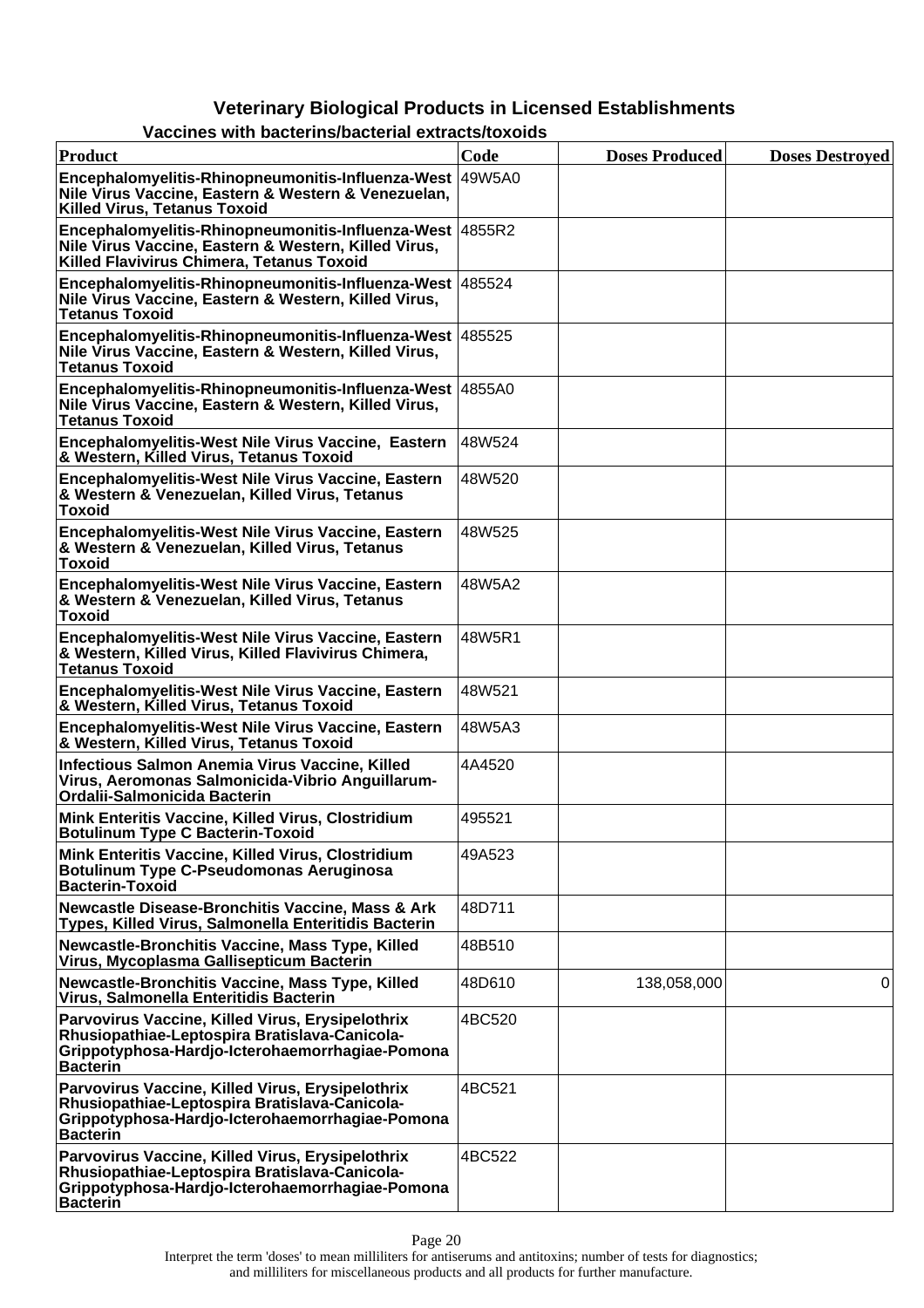| Product                                                                                                                                                        | Code    | <b>Doses Produced</b> | <b>Doses Destroyed</b> |
|----------------------------------------------------------------------------------------------------------------------------------------------------------------|---------|-----------------------|------------------------|
| Parvovirus Vaccine, Killed Virus, Erysipelothrix<br>Rhusiopathiae-Leptospira Canicola-Grippotyphosa-<br>Hardjo-Icterohaemorrhagiae-Pomona Bacterin             | 48C520  |                       |                        |
| Parvovirus Vaccine, Killed Virus, Erysipelothrix<br>Rhusiopathiae-Leptospira Canicola-Grippotyphosa-<br>Hardjo-Icterohaemorrhagiae-Pomona Bacterin             | 48C521  |                       |                        |
| Parvovirus Vaccine, Killed Virus, Erysipelothrix<br>Rhusiopathiae-Leptospira Canicola-Grippotyphosa-<br>Hardjo-Icterohaemorrhagiae-Pomona Bacterin             | 48C522  |                       |                        |
| Porcine Circovirus Vaccine, Type 1 - Type 2 Chimera,<br>Killed Virus, Mycoplasma Hyopneumoniae Bacterin                                                        | 49K5R5  |                       |                        |
| Porcine Circovirus Vaccine, Type 1 - Type 2 Chimera,<br>Killed Virus, Mycoplasma Hyopneumoniae Bacterin                                                        | 149K5R7 |                       |                        |
| Porcine Circovirus Vaccine, Type 2, Killed<br>Baculovirus Vector, Mycoplasma Hyopneumoniae<br><b>Bacterin</b>                                                  | 49K5R1  | 49,073,850            | $\Omega$               |
| Porcine Circovirus Vaccine, Type 2, Killed<br>Baculovirus Vector, Mycoplasma Hyopneumoniae<br><b>Bacterin</b>                                                  | 49K5R6  |                       |                        |
| Rabies Vaccine, Killed Virus, Neorickettsia Risticii<br><b>Bacterin</b>                                                                                        | 490520  |                       |                        |
| Trichomonas Foetus Vaccine, Killed Protozoa-<br>Campylobacter Fetus-Leptospira Canicola-<br>Grippotyphosa-Hardjo-Icterohaemorrhagiae-Pomona<br><b>Bacterin</b> | 499000  |                       |                        |
| Vaccines with bacterins/bacterial<br>extracts/toxoids Totals                                                                                                   |         | 723,679,511           | 7,771,003              |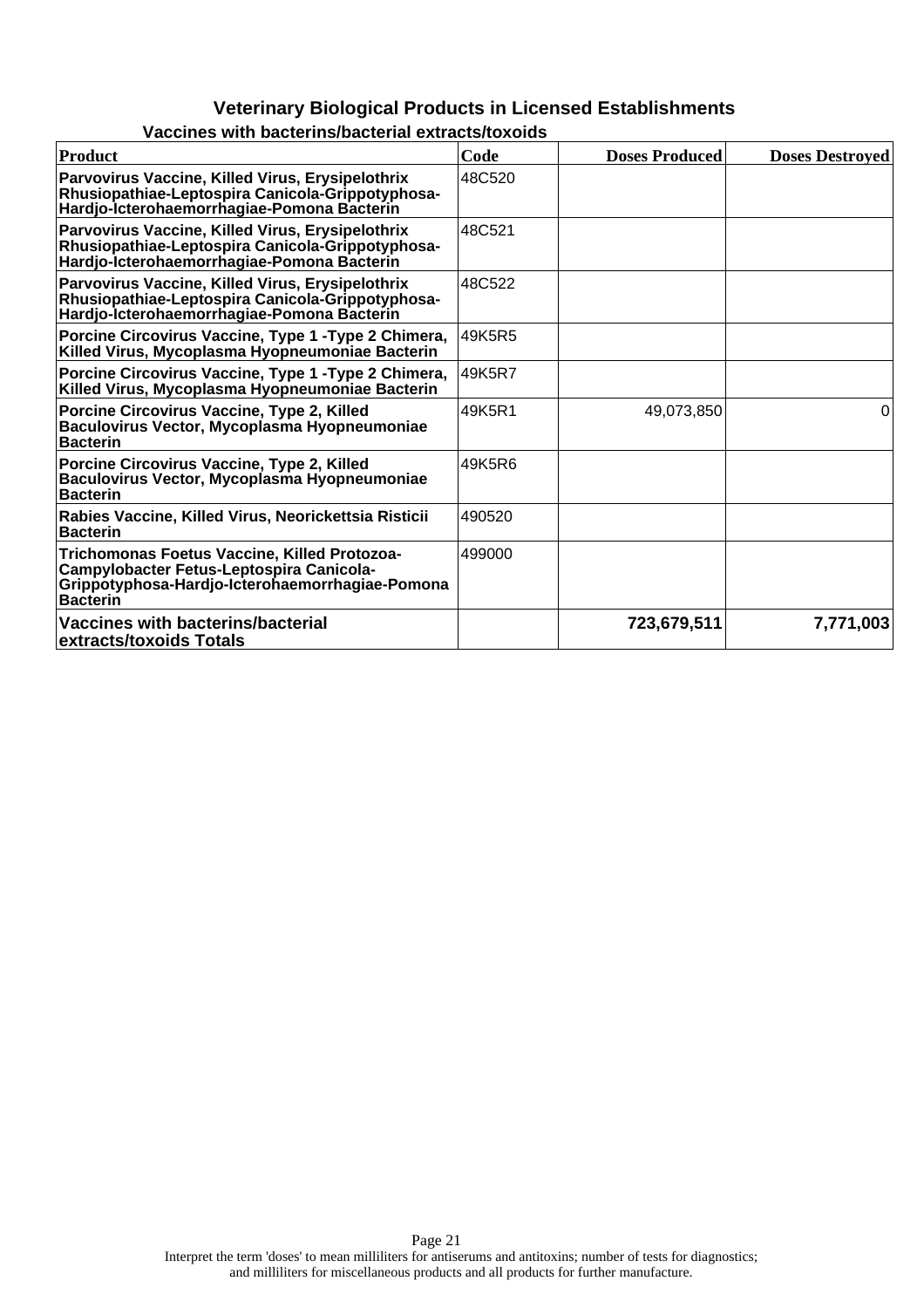**Diagnostic products**

| <b>Product</b>                                                                               | Code   | <b>Doses Produced</b> | <b>Doses Destroyed</b> |
|----------------------------------------------------------------------------------------------|--------|-----------------------|------------------------|
| Anaplasma Antibody Test Kit, cELISA                                                          | 500221 |                       |                        |
| Avian Encephalomyelitis Virus Antibody Test Kit                                              | 500600 | 931,140               | 0                      |
| Avian Influenza Virus Antibody Test Kit, ELISA                                               | 500420 |                       |                        |
| Avian Influenza Virus Antibody Test Kit                                                      | 500400 |                       |                        |
| Avian Influenza Virus RNA Test Kit                                                           | 50A580 |                       |                        |
| Avian Influenza Virus Type A Antigen Test Kit                                                | 518052 |                       |                        |
| Avian Leukosis Virus Antibody Test Kit, Subgroup J                                           | 500702 |                       |                        |
| Avian Leukosis Virus Antibody Test Kit                                                       | 500701 |                       |                        |
| Avian Leukosis Virus Antigen Test Kit                                                        | 500700 |                       |                        |
| <b>Avian Reovirus Antibody Test Kit</b>                                                      | 500800 | 2,102,260             | 0                      |
| Babesia Caballi Antibody Test Kit, cELISA                                                    | 501A20 |                       |                        |
| <b>Bluetongue Virus Antibody Test Kit, cELISA</b>                                            | 501020 |                       |                        |
| <b>Bluetongue Virus Antibody Test Kit</b>                                                    | 501000 |                       |                        |
| <b>Bordetella Avium Antibody Test Kit</b>                                                    | 501500 |                       |                        |
| <b>Bovine Leukemia Virus Antibody Test Kit</b>                                               | 550520 |                       |                        |
| <b>Bovine Virus Diarrhea Antigen Test Kit</b>                                                | 5A0500 |                       |                        |
| <b>Bovine Virus Diarrhea Antigen Test Kit</b>                                                | 5A0522 |                       |                        |
| <b>Bovine Virus Diarrhea Antigen Test Kit</b>                                                | 5A0550 |                       |                        |
| <b>Bovine Virus Diarrhea RNA Test Kit</b>                                                    | 5A0680 |                       |                        |
| <b>Brucella Abortus Antibody Test Kit</b>                                                    | 501330 |                       |                        |
| <b>Canine Anaplasma Antibody Test Kit</b>                                                    | 575120 |                       |                        |
| Canine Borrelia Burgdorferi Antibody Test Kit                                                | 501750 |                       |                        |
| <b>Canine Brucellosis Antibody Test Kit</b>                                                  | 502100 |                       |                        |
| <b>Canine Distemper-Adenovirus Type 2-Parvovirus</b><br><b>Antibody Test Kit, Dot Blot</b>   | 53P250 |                       |                        |
| <b>Canine Distemper-Parvovirus Antibody Test Kit</b>                                         | 53P100 |                       |                        |
| <b>Canine Ehrlichia Antibody Test Kit</b>                                                    | 503920 |                       |                        |
| <b>Canine Leptospira Antibody Test Kit</b>                                                   | 505220 |                       |                        |
| <b>Canine Leptospira Antibody Test Kit</b>                                                   | 505250 |                       |                        |
| <b>Canine Parvovirus Antigen Test Kit, Blot Test</b>                                         | 502400 |                       |                        |
| <b>Canine Parvovirus Antigen Test Kit, Blot Test</b>                                         | 502450 |                       |                        |
| <b>Canine Parvovirus Antigen Test Kit</b>                                                    | 502401 |                       |                        |
| <b>Canine Parvovirus Antigen Test Kit</b>                                                    | 502403 |                       |                        |
| <b>Canine Parvovirus-Coronavirus Antigen Test Kit</b>                                        | 5A2250 |                       |                        |
| <b>Canine Rheumatoid Factor Antigen Test Kit</b>                                             | 501200 |                       |                        |
| <b>Caprine Arthritis-Encephalitis-Ovine Progressive</b><br>Pneumonia Virus Antibody Test Kit | 514000 |                       |                        |
| <b>Chicken Anemia Virus Antibody Test Kit</b>                                                | 50C100 |                       |                        |
| <b>Chicken Anemia Virus Antibody Test Kit</b>                                                | 50C101 |                       |                        |
| <b>Chronic Wasting Disease Antigen Test Kit, EIA</b>                                         | 542021 |                       |                        |
| Epizootic Hemorrhagic Disease Virus Antibody Test<br>Kit                                     | 5A2700 |                       |                        |
| Equine Infectious Anemia Virus Antibody Test Kit,<br><b>ELISA</b>                            | 551500 | 542,112               | 0                      |
| Equine Infectious Anemia Virus Antibody Test Kit,<br><b>ELISA</b>                            | 551501 |                       |                        |
| <b>Equine Infectious Anemia Virus Antibody Test Kit</b>                                      | 551521 | 2,114,288             | 0                      |
| <b>Equine Infectious Anemia Virus Antibody Test Kit</b>                                      | 551522 |                       |                        |
| Feline Immunodeficiency Virus Antibody Test Kit                                              | 503600 |                       |                        |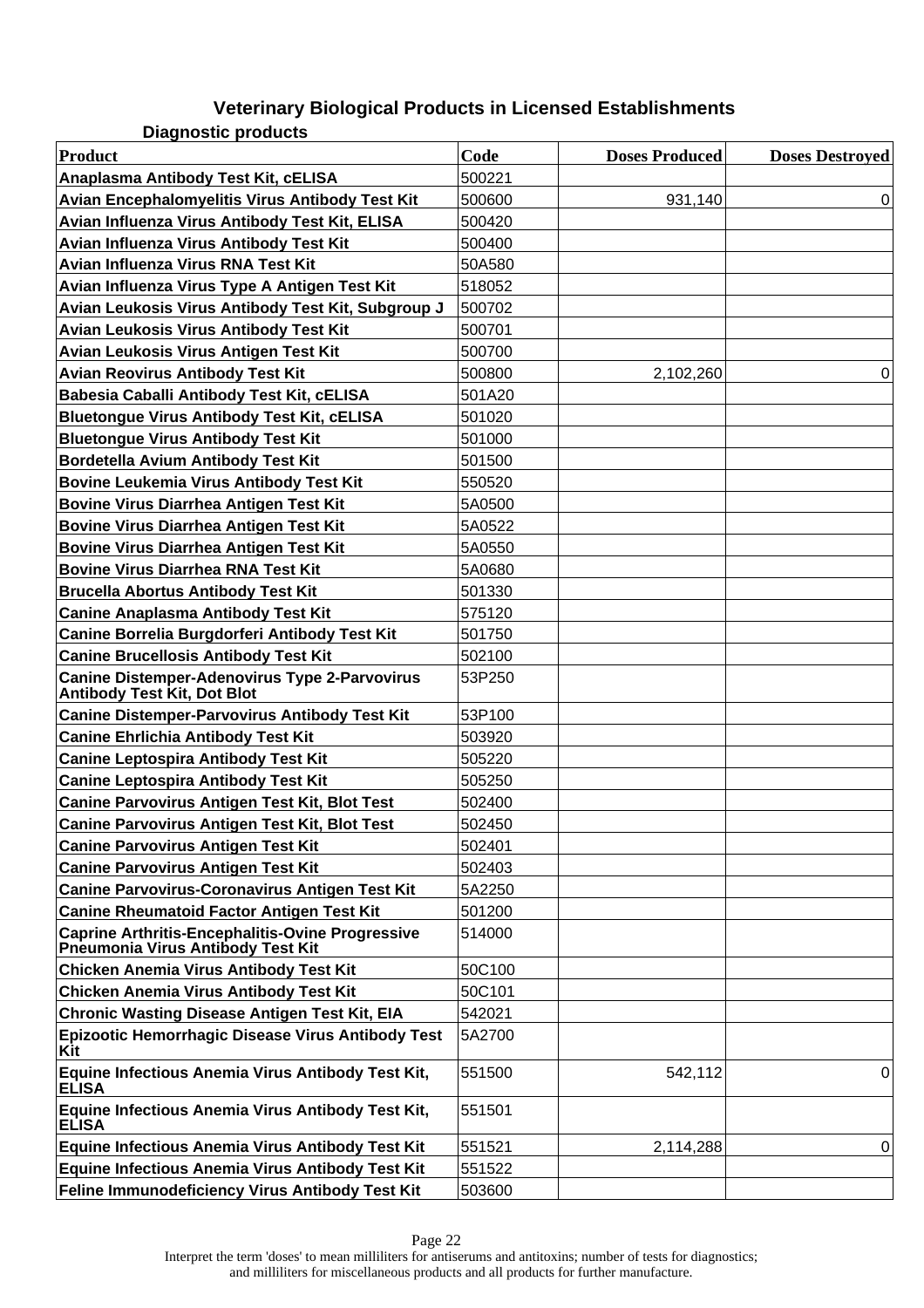| <b>Diagnostic products</b>                                                                                                      |        |                       |                        |
|---------------------------------------------------------------------------------------------------------------------------------|--------|-----------------------|------------------------|
| Product                                                                                                                         | Code   | <b>Doses Produced</b> | <b>Doses Destroyed</b> |
| Feline Infectious Peritonitis Virus Antibody Test Kit                                                                           | 502900 |                       |                        |
| Feline Leukemia Virus Antigen Test Kit                                                                                          | 502800 | 506,736               | 0                      |
| Feline Leukemia Virus Antigen Test Kit                                                                                          | 502801 |                       |                        |
| Feline Leukemia Virus Antigen Test Kit                                                                                          | 502802 |                       |                        |
| Feline Leukemia Virus Antigen Test Kit                                                                                          | 502803 |                       |                        |
| Feline Leukemia Virus Antigen-Feline<br>Immunodeficiency Virus Antibody Test Kit                                                | 502A00 |                       |                        |
| Feline Leukemia Virus Antigen-Feline<br>Immunodeficiency Virus Antibody Test Kit                                                | 502A01 |                       |                        |
| Feline Leukemia Virus Antigen-Feline<br>Immunodeficiency Virus Antibody Test Kit                                                | 502A02 |                       |                        |
| Feline Panleukopenia Virus Antibody Test Kit, Dot<br><b>Blot</b>                                                                | 503F50 |                       |                        |
| Foot and Mouth Disease Virus Antibody Test Kit                                                                                  | 5FM020 |                       |                        |
| Fowl Laryngotracheitis Virus Antibody Test Kit                                                                                  | 560100 |                       |                        |
| <b>Giardia Antigen Test Kit</b>                                                                                                 | 5G0520 |                       |                        |
| Giardia Antigen Test Kit                                                                                                        | 5G0550 |                       |                        |
| Giardia Antigen Test Kit                                                                                                        | 5G0552 |                       |                        |
| <b>Heartworm Antibody Test Kit</b>                                                                                              | 5F1800 |                       |                        |
| <b>Heartworm Antigen Test Kit</b>                                                                                               | 501800 | 5,711,082             | 0                      |
| Heartworm Antigen Test Kit                                                                                                      | 501802 |                       |                        |
| Heartworm Antigen Test Kit                                                                                                      | 501803 |                       |                        |
| <b>Heartworm Antigen Test Kit</b>                                                                                               | 501808 |                       |                        |
| <b>Heartworm Antigen Test Kit</b>                                                                                               | 5F2000 |                       |                        |
| Heartworm Antigen-Anaplasma Phagocytophilum-<br>Platys-Borrelia Burgdorferi-Ehrlichia Canis-Ewingii<br><b>Antibody Test Kit</b> | 5P2100 |                       |                        |
| Heartworm Antigen-Anaplasma-Borrelia Burgdorferi-<br>Ehrlichia Antibody Test Kit                                                | 5P2300 |                       |                        |
| Heartworm-Feline Leukemia Virus Antigen-Feline<br>Immunodeficiency Virus Antibody Test Kit                                      | 502C01 |                       |                        |
| Heartworm-Feline Leukemia Virus Antigen-Feline<br><b>Immunodeficiency Virus Antibody Test Kit</b>                               | 502C51 |                       |                        |
| Hemorrhagic Enteritis Virus Antibody Test Kit                                                                                   | 57E100 |                       |                        |
| Infectious Bronchitis Virus Antibody Test Kit                                                                                   | 503000 | 4,097,320             | 0                      |
| Infectious Bursal Disease Virus Antibody Test Kit                                                                               | 504000 | 2,968,980             | 0                      |
| Infectious Bursal Disease Virus Antibody Test Kit                                                                               | 504001 |                       |                        |
| Mycobacterium Avium subspecies Paratuberculosis<br><b>Antibody Test Kit</b>                                                     | 506400 |                       |                        |
| Mycobacterium Avium subspecies Paratuberculosis<br><b>Antibody Test Kit</b>                                                     | 506401 |                       |                        |
| Mycobacterium Avium subspecies Paratuberculosis<br><b>Antibody Test Kit</b>                                                     | 506420 |                       |                        |
| Mycobacterium Avium subspecies Paratuberculosis<br>DNA Test Kit, Polymerase Chain Reaction                                      | 506680 |                       |                        |
| Mycobacterium Avium subspecies Paratuberculosis<br><b>DNA Test Kit</b>                                                          | 506600 |                       |                        |
| Mycobacterium Bovis Antibody Test Kit                                                                                           | 5A6520 |                       |                        |
| Mycobacterium Bovis-Mycobacterium Tuberculosis<br><b>Antibody Test Kit</b>                                                      | 547050 |                       |                        |
| Mycoplasma Gallisepticum Antibody Test Kit                                                                                      | 507000 | 3,020,960             | 0                      |
| Mycoplasma Gallisepticum Antibody Test Kit                                                                                      | 507001 |                       |                        |

Interpret the term 'doses' to mean milliliters for antiserums and antitoxins; number of tests for diagnostics; and milliliters for miscellaneous products and all products for further manufacture.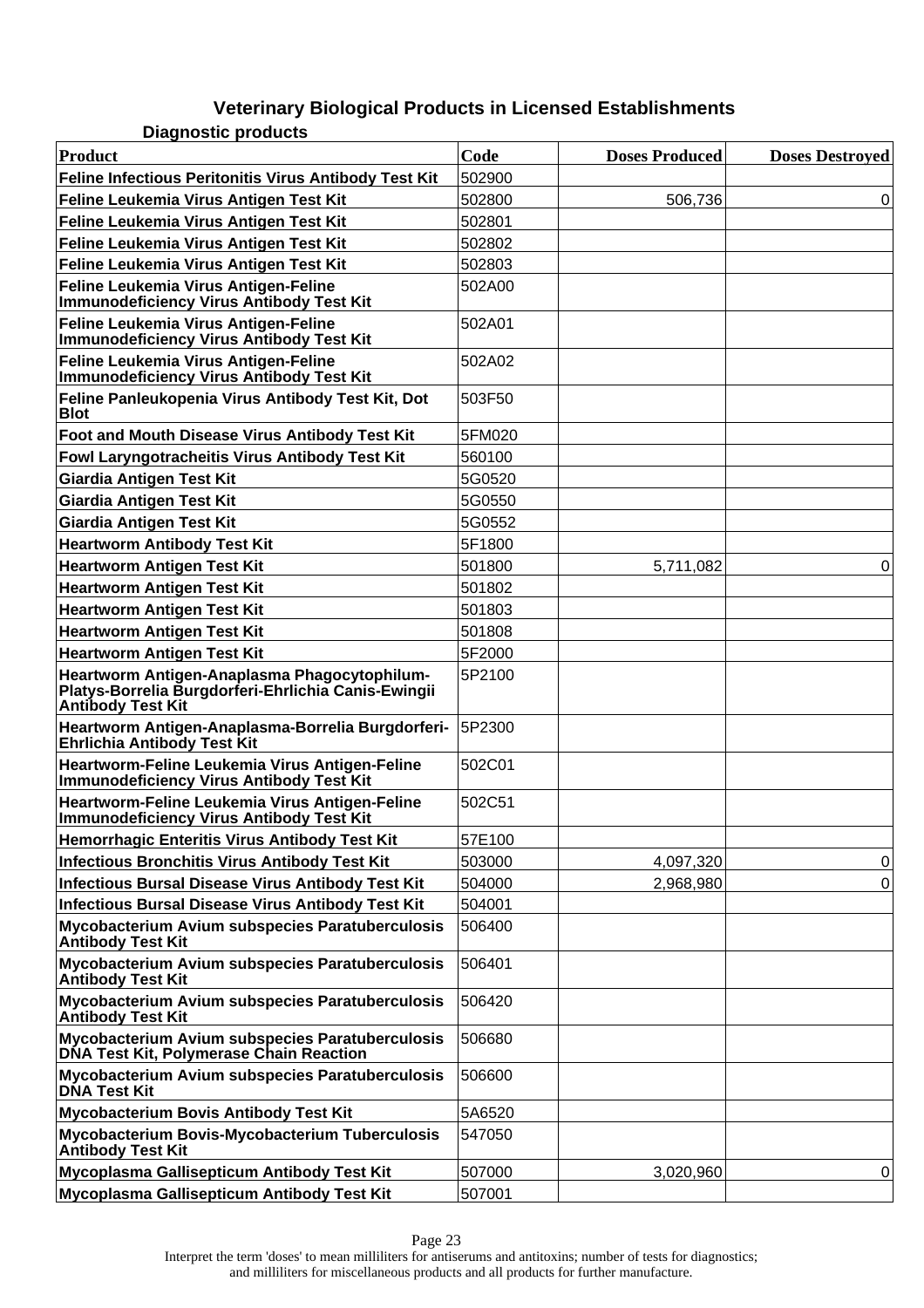**Diagnostic products**

| <b>Product</b>                                                                           | Code   | <b>Doses Produced</b> | <b>Doses Destroyed</b> |
|------------------------------------------------------------------------------------------|--------|-----------------------|------------------------|
| Mycoplasma Gallisepticum Antigen                                                         | 507102 |                       |                        |
| Mycoplasma Gallisepticum-Synoviae Antibody Test<br>Kit                                   | 507400 |                       |                        |
| Mycoplasma Gallisepticum-Synoviae Antibody Test<br>Kit                                   | 507420 |                       |                        |
| Mycoplasma Hyopneumoniae Antibody Test Kit                                               | 507500 |                       |                        |
| Mycoplasma Meleagridis Antibody Test Kit                                                 | 517200 |                       |                        |
| Mycoplasma Meleagridis Antigen                                                           | 507201 |                       |                        |
| Mycoplasma Synoviae Antibody Test Kit                                                    | 517300 | 3,329,620             | 0                      |
| Mycoplasma Synoviae Antibody Test Kit                                                    | 517301 |                       |                        |
| Mycoplasma Synoviae Antigen                                                              | 507302 |                       |                        |
| Neospora Caninum Antibody Test Kit, cELISA                                               | 5N0520 |                       |                        |
| Neospora Caninum Antibody Test Kit                                                       | 5N0500 |                       |                        |
| Newcastle Disease Virus Antibody Test Kit, ELISA                                         | 508020 |                       |                        |
| <b>Newcastle Disease Virus Antibody Test Kit</b>                                         | 508000 |                       |                        |
| <b>Newcastle Disease Virus Antibody Test Kit</b>                                         | 508001 |                       |                        |
| Pasteurella Multocida Antibody Test Kit                                                  | 513000 |                       |                        |
| Pasteurella Multocida Antibody Test Kit                                                  | 513001 |                       |                        |
| <b>Porcine Reproductive &amp; Respiratory Syndrome Virus</b><br><b>Antibody Test Kit</b> | 59S502 |                       |                        |
| <b>Porcine Reproductive &amp; Respiratory Syndrome Virus</b><br><b>Antibody Test Kit</b> | 59S520 |                       |                        |
| <b>Pseudorabies Virus Antibody Test Kit</b>                                              | 511002 |                       |                        |
| <b>Pseudorabies Virus Antibody Test Kit</b>                                              | 511003 |                       |                        |
| <b>Pseudorabies Virus gB Antibody Test Kit</b>                                           | 511400 |                       |                        |
| <b>Pseudorabies Virus gpl Antibody Test Kit</b>                                          | 511300 |                       |                        |
| Pullorum Antigen, Stained Antigen Polyvalent                                             | 520702 |                       |                        |
| Reticuloendotheliosis Virus Antibody Test Kit                                            | 526500 |                       |                        |
| Salmonella Enteritidis-Typhimurium Antibody Test<br>Kit                                  | 57E500 |                       |                        |
| <b>Small Ruminant Lentivirus Antibody Test Kit, cELISA</b>                               | 513920 |                       |                        |
| Swine Influenza Virus Antibody Test Kit                                                  | 59A520 |                       |                        |
| Swine Influenza Virus RNA Test Kit                                                       | 59A780 |                       |                        |
| Swine Influenza Virus RNA Test Kit                                                       | 59A781 |                       |                        |
| Swine Influenza Virus Type A Antigen Test Kit                                            | 518151 |                       |                        |
| Theileria Equi Antibody Test Kit                                                         | 501B20 |                       |                        |
| <b>Transmissible Spongiform Encephalopathy Antigen</b><br><b>Test Kit, ELISA</b>         | 543120 |                       |                        |
| <b>Trichinella Spiralis Antibody Test Kit</b>                                            | 535000 |                       |                        |
| <b>Trichomonas Foetus DNA Test Kit</b>                                                   | 529280 |                       |                        |
| Tuberculin, Mammalian, Human Isolates, Intradermic                                       | 530100 |                       |                        |
| Tuberculin, PPD Bovis, Intradermic                                                       | 530200 |                       |                        |
| West Nile Virus Antibody Test Kit, ELISA                                                 | 599620 |                       |                        |
| <b>Diagnostic products Totals</b>                                                        |        | 88,185,568            | 0                      |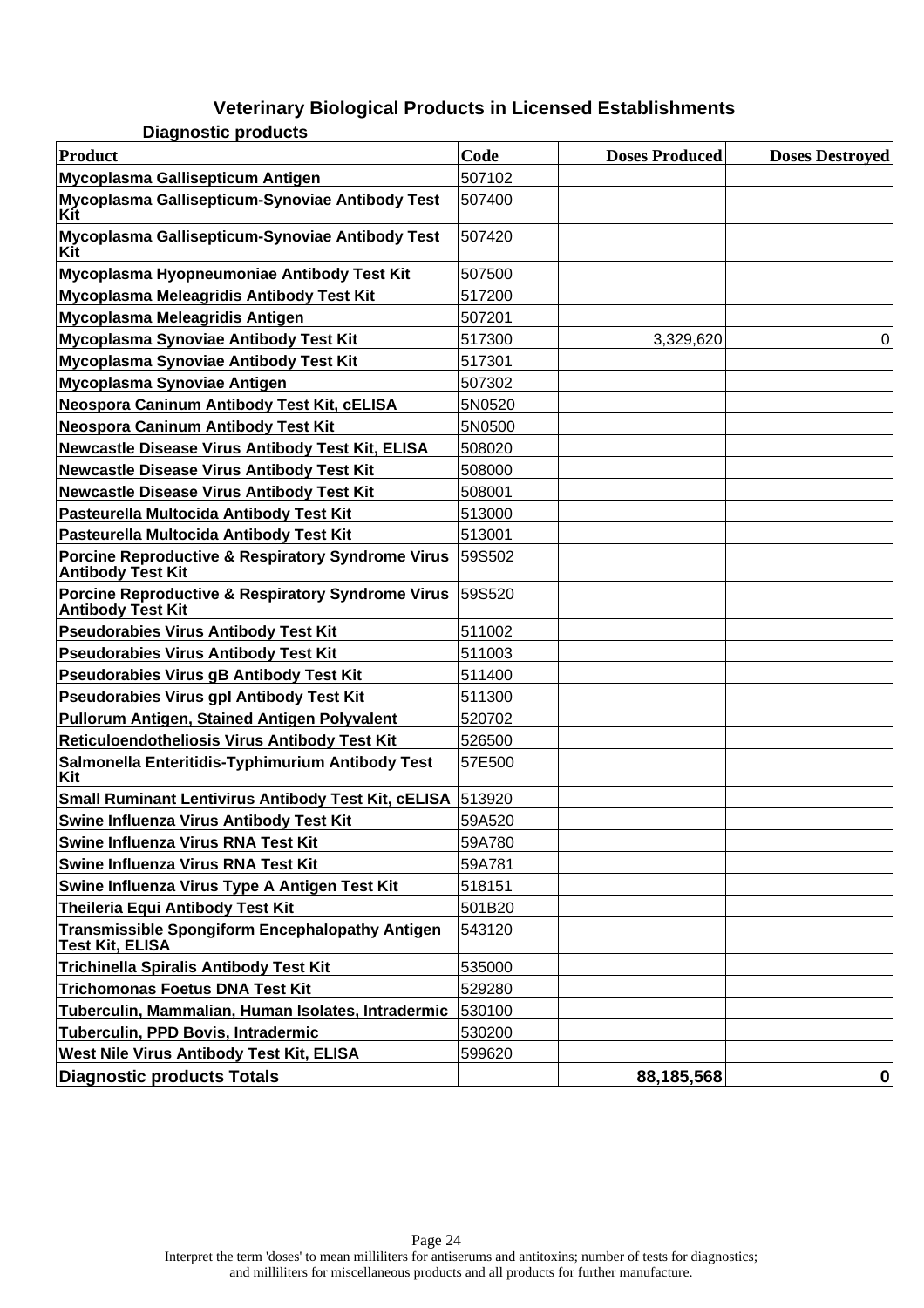| <b>Antitoxins</b>                                                                 |        |                       |                        |
|-----------------------------------------------------------------------------------|--------|-----------------------|------------------------|
| Product                                                                           | Code   | <b>Doses Produced</b> | <b>Doses Destroyed</b> |
| Antivenin, Crotalidae Polyvalent, Equine Origin                                   | 610101 |                       |                        |
| Antivenin, Crotalidae Polyvalent                                                  | 610100 |                       |                        |
| <b>Clostridium Perfringens Types C &amp; D Antitoxin,</b><br><b>Equine Origin</b> | 622100 | 8,067,550             | 0                      |
| <b>Tetanus Antitoxin, Equine Origin</b>                                           | 630201 |                       |                        |
| <b>Tetanus Antitoxin</b>                                                          | 630200 |                       |                        |
| <b>Antitoxins Totals</b>                                                          |        | 10,678,830            |                        |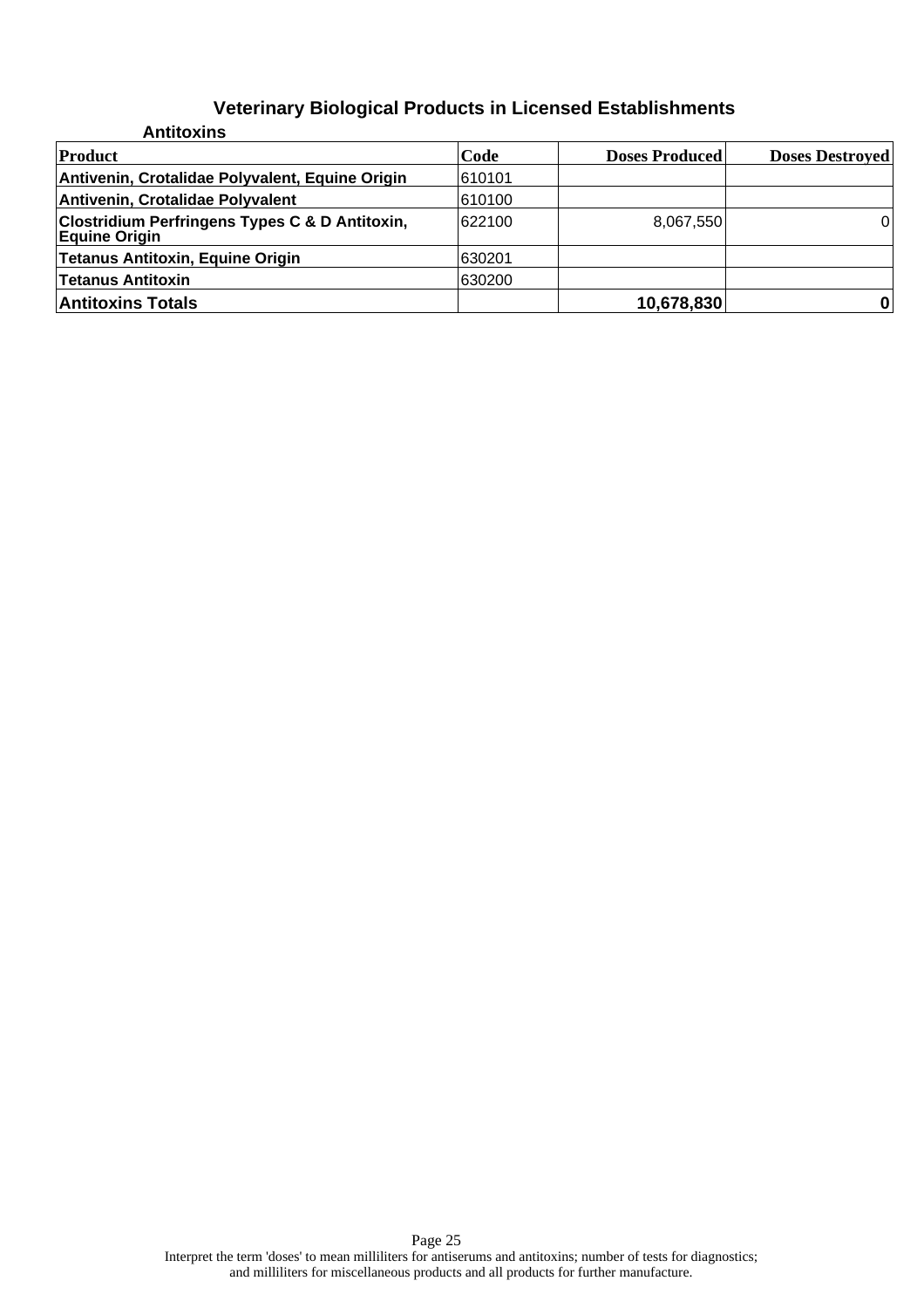| <b>Bacterin-toxoids</b>                                                                                                              |        |                       |                        |
|--------------------------------------------------------------------------------------------------------------------------------------|--------|-----------------------|------------------------|
| Product                                                                                                                              | Code   | <b>Doses Produced</b> | <b>Doses Destroyed</b> |
| Bordetella Bronchiseptica-Erysipelothrix<br>Rhusiopathiae-Pasteurella Multocida Bacterin-Toxoid                                      | 705401 |                       |                        |
| Bordetella Bronchiseptica-Pasteurella Multocida<br><b>Bacterin-Toxoid</b>                                                            | 706000 |                       |                        |
| <b>Clostridium Botulinum Type C Bacterin-Toxoid</b>                                                                                  | 701000 |                       |                        |
| Clostridium Chauvoei-Septicum-Haemolyticum-<br>Novyi-Sordellii-Perfringens Types C & D Bacterin-<br><b>Toxoid</b>                    | 716000 |                       |                        |
| Clostridium Chauvoei-Septicum-Haemolyticum-<br>Novyi-Sordellii-Perfringens Types C & D Bacterin-<br><b>Toxoid</b>                    | 716001 |                       |                        |
| Clostridium Chauvoei-Septicum-Haemolyticum-<br>Novyi-Sordellii-Perfringens Types C & D Bacterin-<br><b>Toxoid</b>                    | 716002 |                       |                        |
| Clostridium Chauvoei-Septicum-Haemolyticum-<br>Novyi-Sordellii-Perfringens Types C & D-<br><b>Haemophilus Somnus Bacterin-Toxoid</b> | 7B2300 |                       |                        |
| Clostridium Chauvoei-Septicum-Haemolyticum-<br>Novyi-Sordellii-Tetani-Perfringens Types C & D<br><b>Bacterin-Toxoid</b>              | 734000 |                       |                        |
| Clostridium Chauvoei-Septicum-Haemolyticum-<br>Novyi-Tetani-Perfringens Types C & D Bacterin-<br><b>Toxoid</b>                       | 728000 |                       |                        |
| Clostridium Chauvoei-Septicum-Novyi-Sordellii-<br>Perfringens Types C & D Bacterin-Toxoid                                            | 741000 | 15,999,920            | 0                      |
| Clostridium Chauvoei-Septicum-Novyi-Sordellii-<br>Perfringens Types C & D Bacterin-Toxoid                                            | 741001 | 25,953,100            | 8,126,990              |
| Clostridium Chauvoei-Septicum-Novyi-Sordellii-<br>Perfringens Types C & D Bacterin-Toxoid                                            | 741002 |                       |                        |
| Clostridium Chauvoei-Septicum-Novyi-Sordellii-<br>Perfringens Types C & D-Haemophilus Somnus<br><b>Bacterin-Toxoid</b>               | 742300 | 25,569,080            | 0                      |
| Clostridium Chauvoei-Septicum-Novyi-Sordellii-<br>Perfringens Types C & D-Moraxella Bovis Bacterin-<br><b>Toxoid</b>                 | 742501 |                       |                        |
| Clostridium Chauvoei-Septicum-Novyi-Sordellii-<br>Perfringens Types C & D-Moraxella Bovis Bacterin-<br><b>Toxoid</b>                 | 742502 |                       |                        |
| Clostridium Chauvoei-Septicum-Novyi-Sordellii-<br>Perfringens Types C & D-Moraxella Bovis Bacterin-<br><b>Toxoid</b>                 | 742503 |                       |                        |
| <b>Clostridium Perfringens Type C-Escherichia Coli</b><br><b>Bacterin-Toxoid</b>                                                     | 789000 | 14,486,729            | 0                      |
| <b>Clostridium Perfringens Type C-Escherichia Coli</b><br><b>Bacterin-Toxoid</b>                                                     | 789001 |                       |                        |
| Clostridium Perfringens Types C & D Bacterin-Toxoid 787000                                                                           |        | 6,972,050             | 0                      |
| Clostridium Perfringens Types C & D-Tetani Bacterin- 788500<br><b>Toxoid</b>                                                         |        |                       |                        |
| <b>Clostridium Tetani-Perfringens Type D-</b><br>Corynebacterium Pseudotuberculosis Bacterin-<br><b>Toxoid</b>                       | 789400 |                       |                        |
| Corynebacterium Pseudotuberculosis Bacterin-<br><b>Toxoid</b>                                                                        | 7A9400 |                       |                        |
| Corynebacterium Pseudotuberculosis Bacterin-<br><b>Toxoid</b>                                                                        | 7A9401 |                       |                        |
| <b>Escherichia Coli Bacterin-Toxoid</b>                                                                                              | 785000 |                       |                        |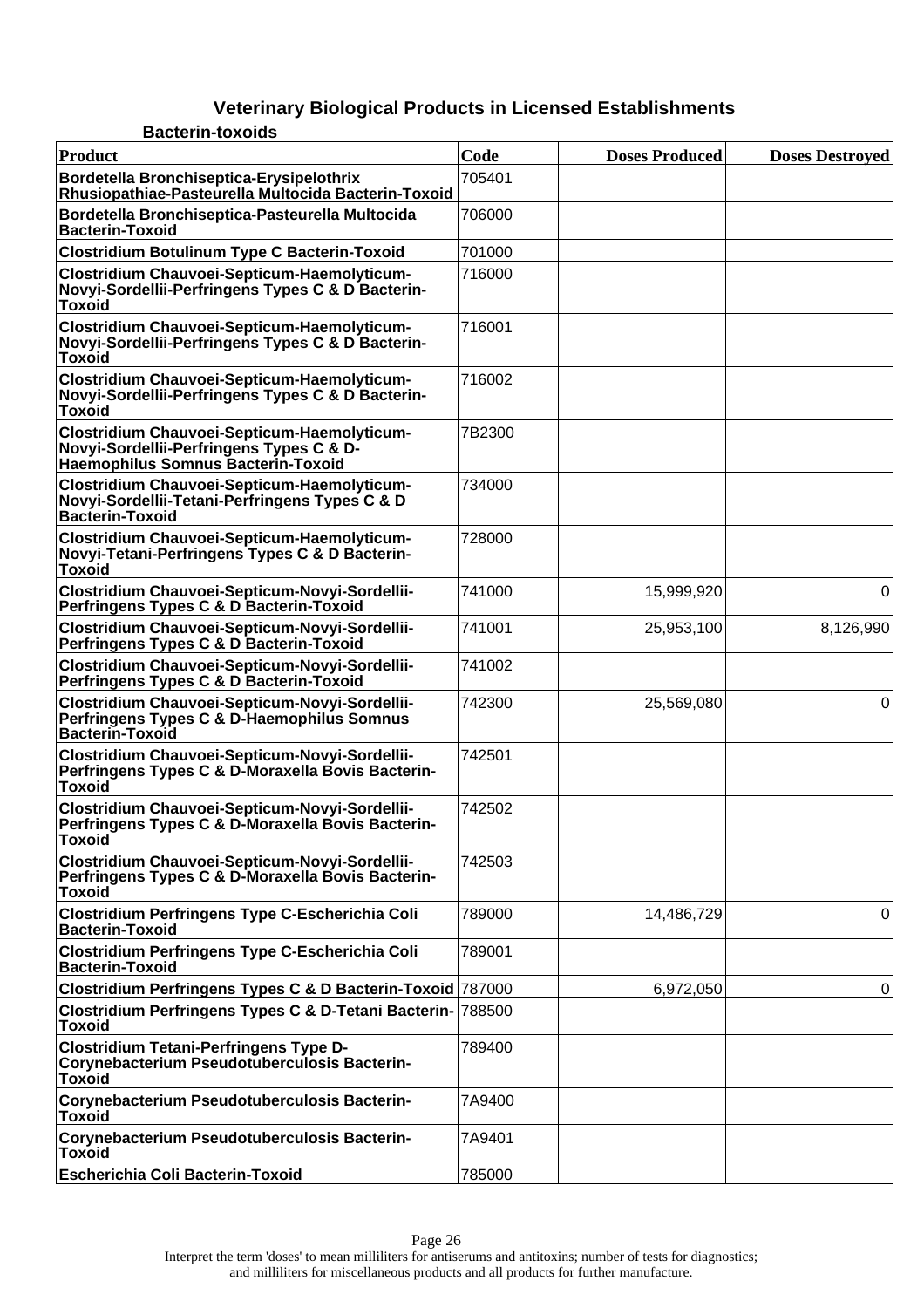| <b>Bacterin-toxoids</b>                                                                                              |        |                       |                        |
|----------------------------------------------------------------------------------------------------------------------|--------|-----------------------|------------------------|
| Product                                                                                                              | Code   | <b>Doses Produced</b> | <b>Doses Destroyed</b> |
| Haemophilus Somnus-Mannheimia Haemolytica-<br>Pasteurella Multocida Bacterin-Toxoid                                  | 789501 |                       |                        |
| Haemophilus Somnus-Mannheimia Haemolytica-<br>Pasteurella Multocida-Salmonella Typhimurium<br><b>Bacterin-Toxoid</b> | 79A501 |                       |                        |
| Mannheimia Haemolytica Bacterial Extract-Toxoid                                                                      | 7906R0 |                       |                        |
| Mannheimia Haemolytica Bacterin-Toxoid                                                                               | 790500 |                       |                        |
| Mannheimia Haemolytica-Pasteurella Multocida<br>Bacterin-Toxoid                                                      | 793501 |                       |                        |
| Mannheimia Haemolytica-Pasteurella Multocida<br>Bacterin-Toxoid                                                      | 793504 |                       |                        |
| Pasteurella Multocida Bacterial Extract-Mannheimia<br> Haemolytica Toxoid                                            | 794500 |                       |                        |
| Salmonella Typhimurium Bacterin-Toxoid                                                                               | 791000 |                       |                        |
| Salmonella Typhimurium Bacterin-Toxoid                                                                               | 791001 |                       |                        |
| <b>Staphylococcus Aureus Bacterin-Toxoid</b>                                                                         | 7960C0 |                       |                        |
| <b>Bacterin-toxoids Totals</b>                                                                                       |        | 260,594,179           | 9,944,241              |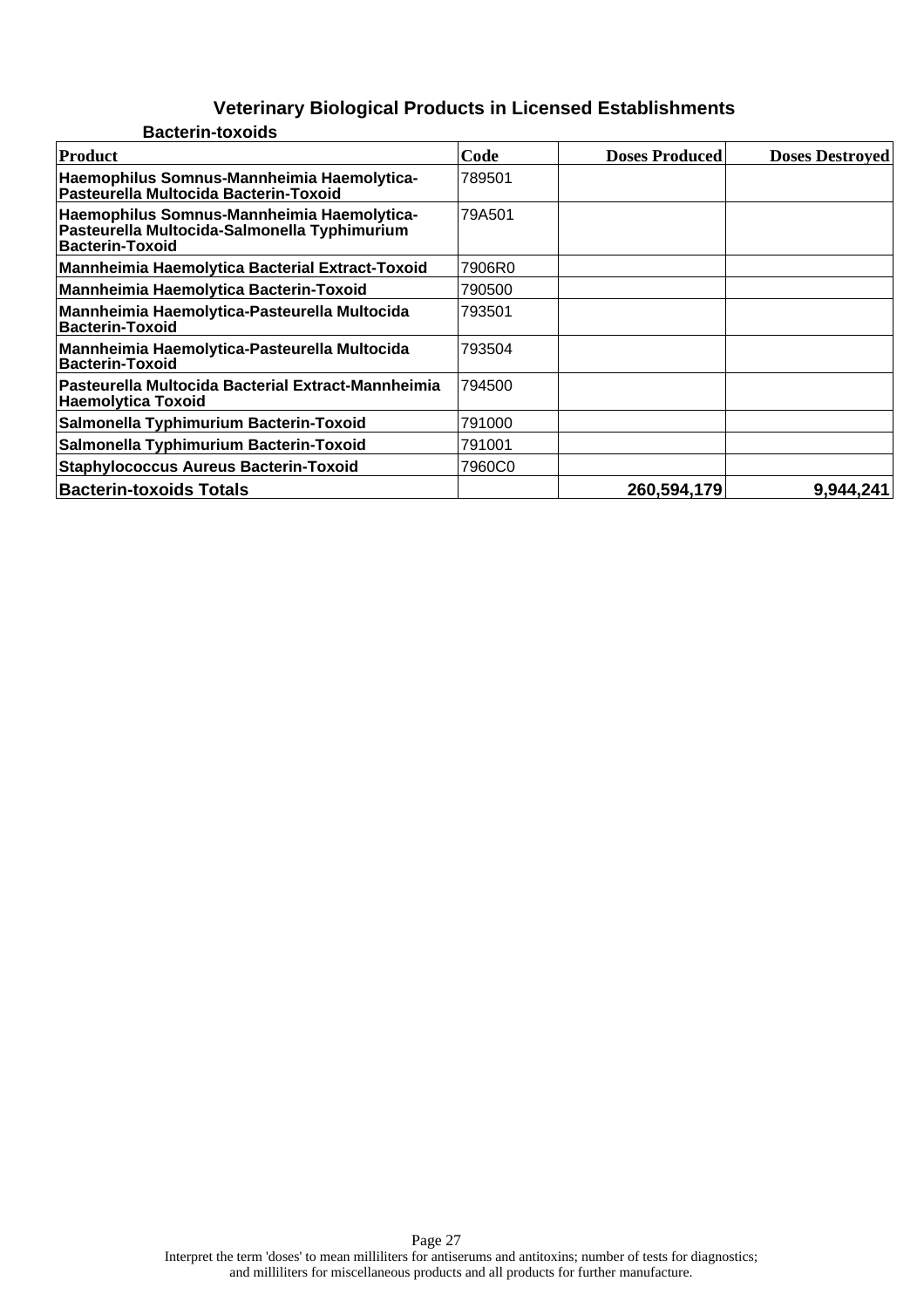| <b>Toxoids</b>                                            |        |                       |                        |
|-----------------------------------------------------------|--------|-----------------------|------------------------|
| Product                                                   | Code   | <b>Doses Produced</b> | <b>Doses Destroyed</b> |
| <b>Clostridium Botulinum Type B Toxoid</b>                | 801000 |                       |                        |
| <b>Clostridium Perfringens Type A Toxoid</b>              | 808100 |                       |                        |
| <b>Clostridium Perfringens Type A Toxoid</b>              | 808101 |                       |                        |
| <b>Clostridium Perfringens Types C &amp; D Toxoid</b>     | 820100 |                       |                        |
| <b>Clostridium Perfringens Types C &amp; D Toxoid</b>     | 820101 |                       |                        |
| <b>Clostridium Perfringens Types C &amp; D Toxoid</b>     | 820102 |                       |                        |
| <b>Clostridium Perfringens Types C &amp; D Toxoid</b>     | 820103 |                       |                        |
| Clostridium Perfringens Types C & D-Tetanus Toxoid 830400 |        |                       |                        |
| <b>Crotalus Atrox Toxoid</b>                              | 890000 |                       |                        |
| <b>Crotalus Atrox Toxoid</b>                              | 890001 |                       |                        |
| <b>Mannheimia Haemolytica Toxoid</b>                      | 869900 |                       |                        |
| Mannheimia Haemolytica Toxoid                             | 869901 |                       |                        |
| <b>Tetanus Toxoid</b>                                     | 860100 |                       |                        |
| <b>Tetanus Toxoid</b>                                     | 860101 |                       |                        |
| <b>Tetanus Toxoid</b>                                     | 860102 |                       |                        |
| Toxoids Totals                                            |        | 34,619,078            | 0                      |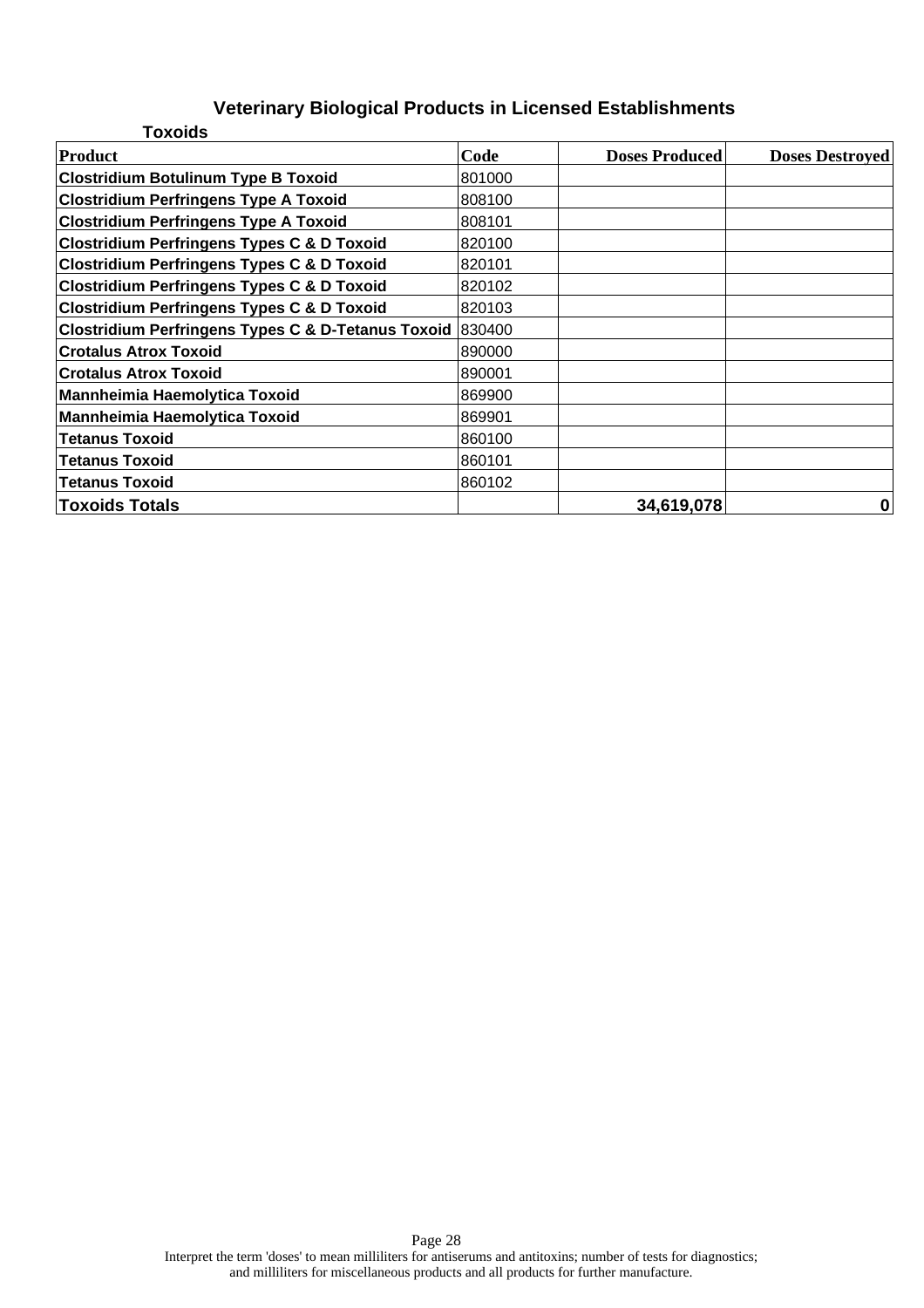| <b>Miscellaneous</b>                                                  |        |                       |                        |
|-----------------------------------------------------------------------|--------|-----------------------|------------------------|
| <b>Product</b>                                                        | Code   | <b>Doses Produced</b> | <b>Doses Destroyed</b> |
| Allergenic Extract, Flea Antigen                                      | 952500 |                       |                        |
| <b>Allergenic Extract, House Dust</b>                                 | 952100 |                       |                        |
| Allergenic Extract, Human Hair                                        | 95B100 |                       |                        |
| <b>Allergenic Extract, Mixed Epidermals</b>                           | 952700 | 66,891                | 0                      |
| <b>Allergenic Extract, Mixed Foods</b>                                | 952900 |                       |                        |
| <b>Allergenic Extract, Mixed Grasses</b>                              | 952203 | 254,451               | $\mathbf 0$            |
| <b>Allergenic Extract, Mixed Inhalants</b>                            | 952400 | 17,287                | 0                      |
| <b>Allergenic Extract, Mixed Insects</b>                              | 952800 | 283,024               | $\Omega$               |
| <b>Allergenic Extract, Mixed Mites</b>                                | 95A100 |                       |                        |
| <b>Allergenic Extract, Mixed Molds</b>                                | 952300 | 233,934               | 0                      |
| <b>Allergenic Extract, Mixed Ragweed</b>                              | 952201 | 57,640                | 0                      |
| <b>Allergenic Extract, Mixed Trees</b>                                | 952202 | 456,238               | 0                      |
| <b>Allergenic Extract, Mixed Weeds</b>                                | 952204 | 356,262               | 0                      |
| <b>Allergenic Extract, Prescription Product</b>                       | 953100 | 1,238,447             | $\Omega$               |
| <b>Canine Atopic Dermatitis Immunotherapeutic</b>                     | 958002 |                       |                        |
| <b>Canine Lymphoma Vaccine, DNA</b>                                   | 9241D0 |                       |                        |
| <b>Canine Melanoma Vaccine, DNA</b>                                   | 9240D0 |                       |                        |
| Canine Osteosarcoma Vaccine, Live Listeria Vector                     | 9243R0 |                       |                        |
| <b>DNA Immunostimulant</b>                                            | 9381D0 |                       |                        |
| Feline Interleukin-2 Immunomodulator, Live<br><b>Canarypox Vector</b> | 9401R0 |                       |                        |
| Lymphocyte T-Cell Immunomodulator                                     | 941000 |                       |                        |
| <b>Mycobacterium Cell Wall Fraction Immunostimulant</b>               | 930001 |                       |                        |
| <b>Mycobacterium Cell Wall Fraction Immunostimulant</b>               | 930002 |                       |                        |
| <b>Polyprenyl Immunostimulant</b>                                     | 938000 |                       |                        |
| <b>Prescription Product, RNA Particle</b>                             | 9PP000 |                       |                        |
| Propionibacterium Acnes Immunostimulant                               | 935000 |                       |                        |
| <b>Staphylococcus Aureus Phage Lysate</b>                             | 935500 |                       |                        |
| <b>Miscellaneous Totals</b>                                           |        | 202,959,976           | 31,869                 |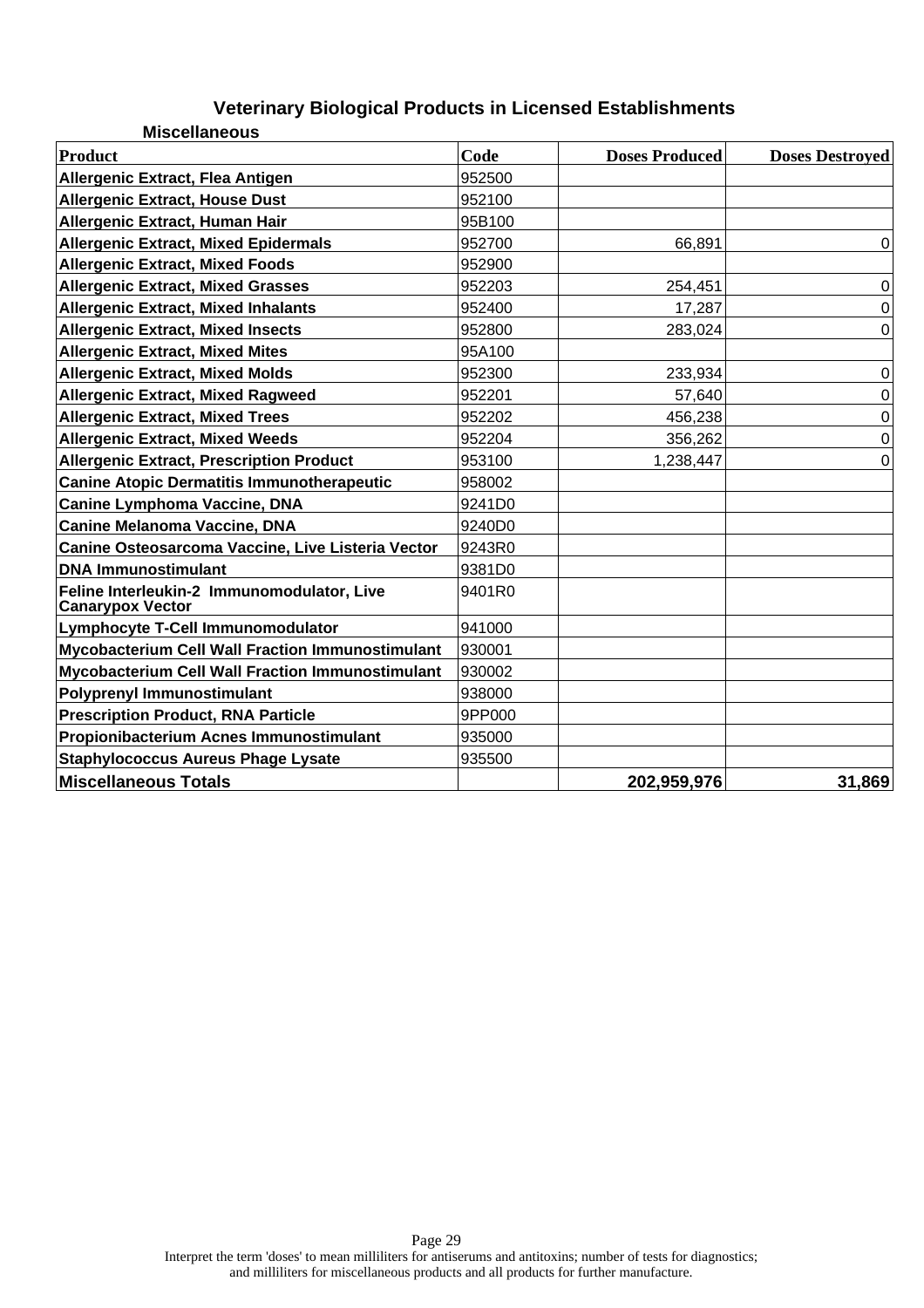| Product                                                                       | Code   | <b>Doses Produced</b> | <b>Doses Destroyed</b> |
|-------------------------------------------------------------------------------|--------|-----------------------|------------------------|
| <b>Autogenous Virus, Live Virus</b>                                           | A01510 |                       |                        |
| Avian Influenza Virus, H5 Subtype, Killed Baculovirus A057R1<br><b>Vector</b> |        |                       |                        |
| <b>Bovine Coronavirus, Modified Live Virus</b>                                | A93126 |                       |                        |
| <b>Bovine Parainfluenza 3 Virus, Modified Live Virus</b>                      | A84120 |                       |                        |
| <b>Bovine Respiratory Syncytial Virus, Modified Live</b><br><b>Virus</b>      | A09120 |                       |                        |
| <b>Bovine Rhinotracheitis Virus, Killed Virus</b>                             | A10521 |                       |                        |
| <b>Bovine Virus Diarrhea Virus, Killed Virus</b>                              | A20520 |                       |                        |
| <b>Bovine Virus Diarrhea Virus, Killed Virus</b>                              | A20521 |                       |                        |
| <b>Bovine Virus Diarrhea Virus, Killed Virus</b>                              | A20523 |                       |                        |
| <b>Bovine Virus Diarrhea Virus, Killed Virus</b>                              | A20524 |                       |                        |
| <b>Bursal Disease Virus, Live Variant</b>                                     | A2B943 |                       |                        |
| <b>Bursal Disease Virus, Live Variant</b>                                     | A2B950 |                       |                        |
| <b>Bursal Disease Virus, Live Virus</b>                                       | A27150 |                       |                        |
| <b>Bursal Disease Virus, Live Virus</b>                                       | A2B14A |                       |                        |
| <b>Bursal Disease Virus, Live Virus</b>                                       | A3B102 |                       |                        |
| <b>Canine Distemper Virus, Modified Live Virus</b>                            | A30120 |                       |                        |
| <b>Canine Parainfluenza Virus, Modified Live Virus</b>                        | A42120 |                       |                        |
| Canine Parainfluenza Virus, Modified Live Virus                               | A42121 |                       |                        |
| <b>Canine Parvovirus, Modified Live Virus</b>                                 | A8M123 |                       |                        |
| <b>Coccidiosis Vaccine, Live Oocysts</b>                                      | A43151 |                       |                        |
| <b>Coccidiosis Vaccine, Live Oocysts</b>                                      | A43154 |                       |                        |
| <b>Coccidiosis Vaccine, Live Oocysts</b>                                      | A43155 |                       |                        |
| Encephalomyelitis Virus, Western, Killed Virus                                | A48525 |                       |                        |
| Equine Influenza Vaccine, Killed Virus                                        | A50521 |                       |                        |
| <b>Equine Influenza Virus, Killed Virus</b>                                   | A50520 |                       |                        |
| <b>Equine Rhinitis A Virus, Killed Virus</b>                                  | A52220 |                       |                        |
| Equine Rhinopneumonitis-Influenza Vaccine, Killed<br><b>Virus</b>             | A51520 |                       |                        |
| <b>Equine Rotavirus, Killed Virus</b>                                         | AE1522 |                       |                        |
| Feline Leukemia Vaccine, Killed Virus                                         | A55521 |                       |                        |
| Feline Leukemia Vaccine, Killed Virus                                         | A55523 |                       |                        |
| Feline Leukemia Virus Antigen                                                 | A555R1 |                       |                        |
| Feline Rhinotracheitis Virus, Modified Live Virus                             | A6A120 |                       |                        |
| Giardia Lamblia Vaccine, Killed Protozoa                                      | A8G500 |                       |                        |
| <b>Ovine Ecthyma Vaccine, Modified Live Virus</b>                             | A82150 |                       |                        |
| Porcine Circovirus, Type 1 - Type 2 Chimera, Killed<br><b>Virus</b>           | A9K5R2 |                       |                        |
| Porcine Circovirus, Type 2, Killed Baculovirus Vector A9K5R0                  |        |                       |                        |
| <b>Rabies Virus, Killed Virus</b>                                             | A90522 |                       |                        |
| <b>West Nile Virus, Killed Virus</b>                                          | A99520 |                       |                        |
| For further manufacture: vaccines Totals                                      |        | 301,807,113           | $\mathbf 0$            |

**For further manufacture: vaccines**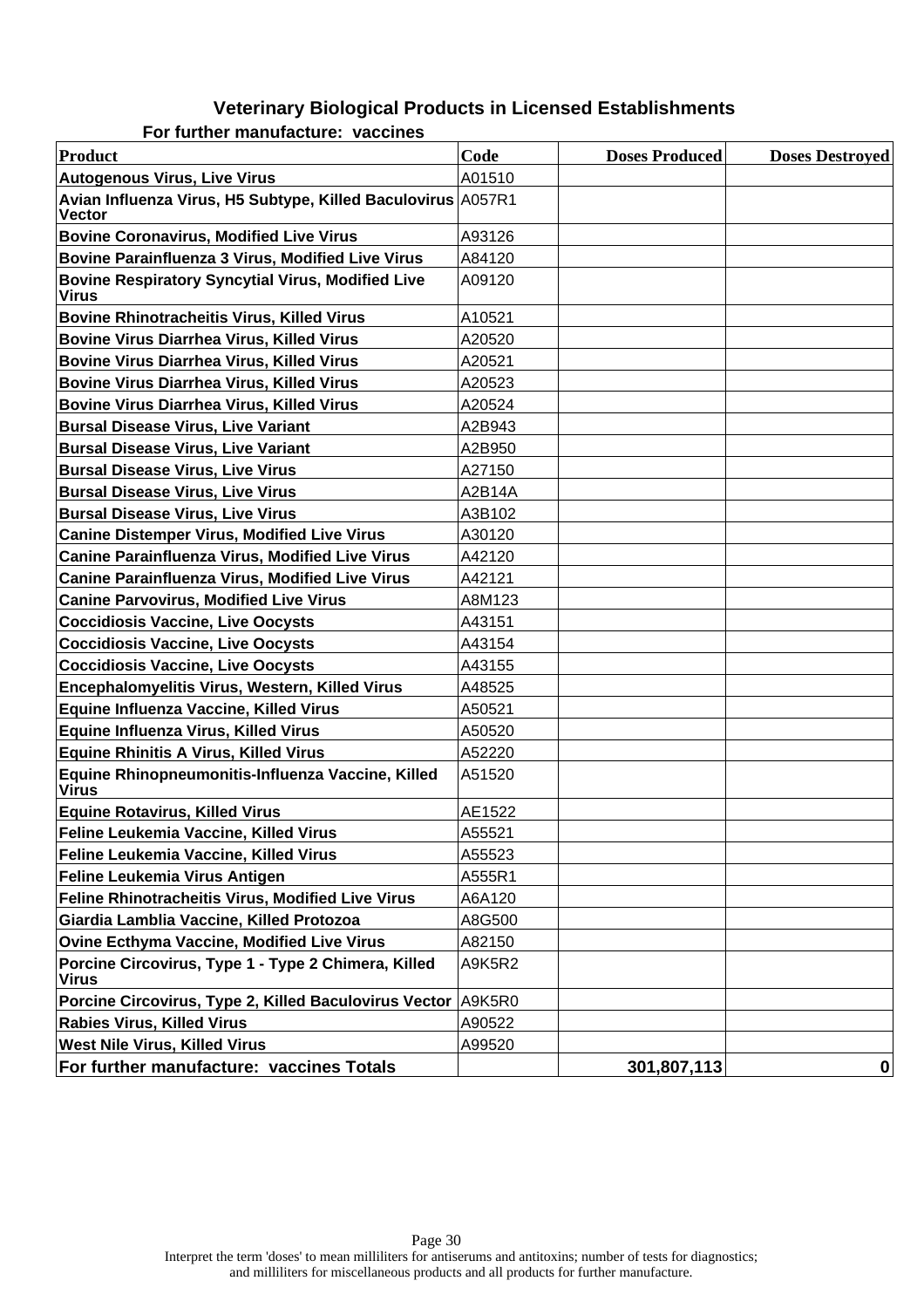| <b>Product</b>                                                                          | Code               | <b>Doses Produced</b> | <b>Doses Destroyed</b> |
|-----------------------------------------------------------------------------------------|--------------------|-----------------------|------------------------|
| <b>Actinobacillus Pleuropneumoniae Bacterin</b>                                         | B65701             |                       |                        |
| <b>Autogenous Killed Culture</b>                                                        | B05100             | 291,594               | 0                      |
| <b>Clostridium Chauvoei, Killed Culture</b>                                             | B <sub>25000</sub> |                       |                        |
| Escherichia Coli Bacterin, Killed Culture                                               | B64804             |                       |                        |
| Leptospira Canicola, Killed Culture                                                     | B66100             |                       |                        |
| Leptospira Canicola-Grippotyphosa-Hardjo-<br>Icterohaemorrhagiae-Pomona, Killed Culture | B66501             |                       |                        |
| Leptospira Canicola-Grippotyphosa-<br>Icterohaemorrhagiae-Pomona, Killed Culture        | B66800             |                       |                        |
| Leptospira Hardjo Bacterin                                                              | B6M701             |                       |                        |
| Leptospira Icterohaemorrhagiae, Killed Culture                                          | B66A00             |                       |                        |
| <b>Moraxella Bovis Bacterin</b>                                                         | B77200             |                       |                        |
| <b>Moraxella Bovis, Killed Culture</b>                                                  | B77201             |                       |                        |
| Mycoplasma Hyopneumoniae Bacterin                                                       | B77500             |                       |                        |
| Mycoplasma Hyopneumoniae Bacterin                                                       | B77503             |                       |                        |
| Mycoplasma Hyopneumoniae, Killed Culture                                                | B77501             |                       |                        |
| For further manufacture: bacterins and<br>bacterial extracts Totals                     |                    | 45,908,125            | 670,000                |

#### **For further manufacture: bacterins and bacterial extracts**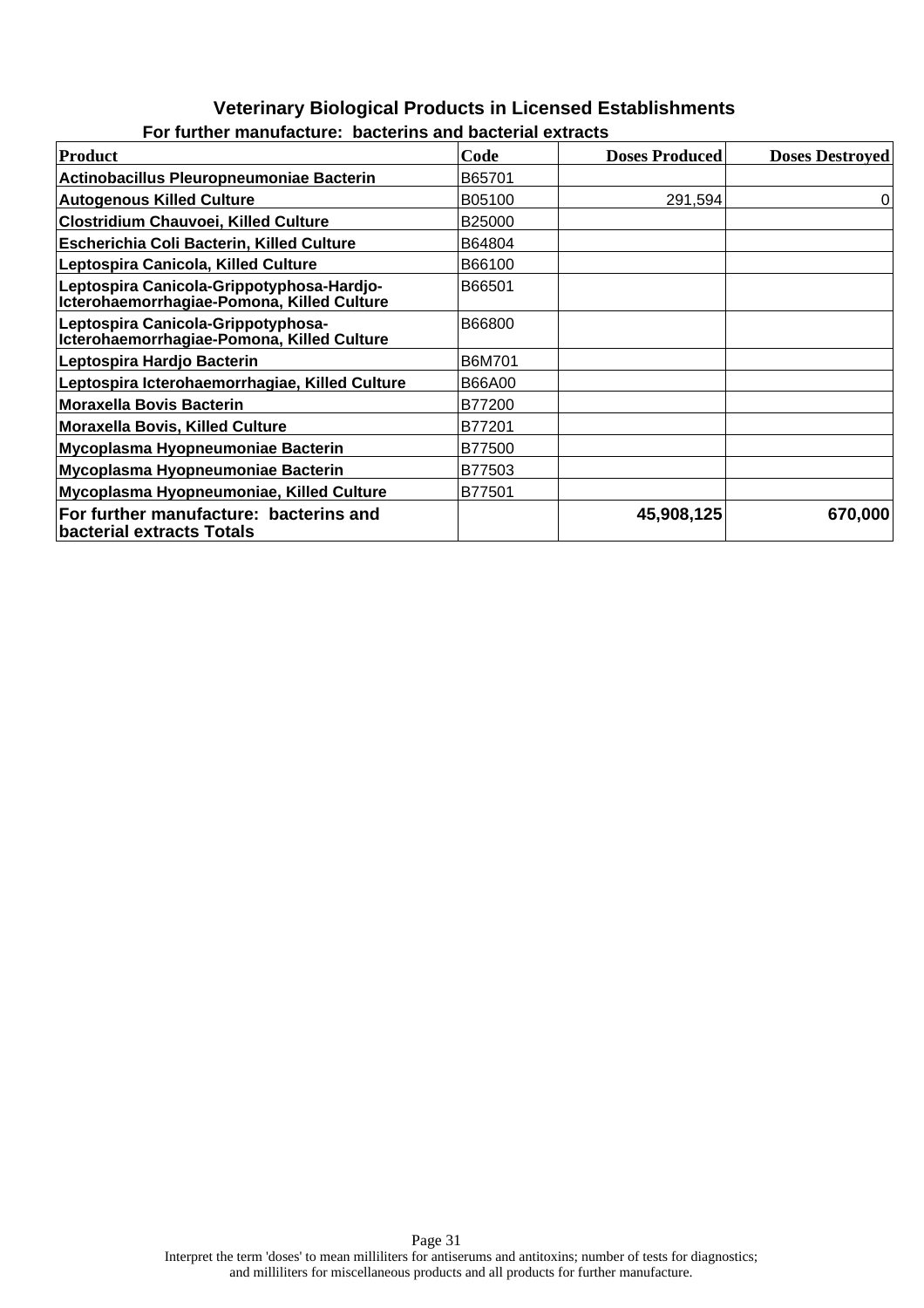| Product                                              | Code               | <b>Doses Produced</b> | <b>Doses Destroyed</b> |
|------------------------------------------------------|--------------------|-----------------------|------------------------|
| Bursal Disease Antibody, Chicken Origin              | C <sub>20500</sub> |                       |                        |
| <b>Canine Atopic Dermatitis Monoclonal Antibody</b>  | C58000             |                       |                        |
| For further manufacture: antibody products<br>Totals |                    | 1,192,268             |                        |

**For further manufacture: antibody products**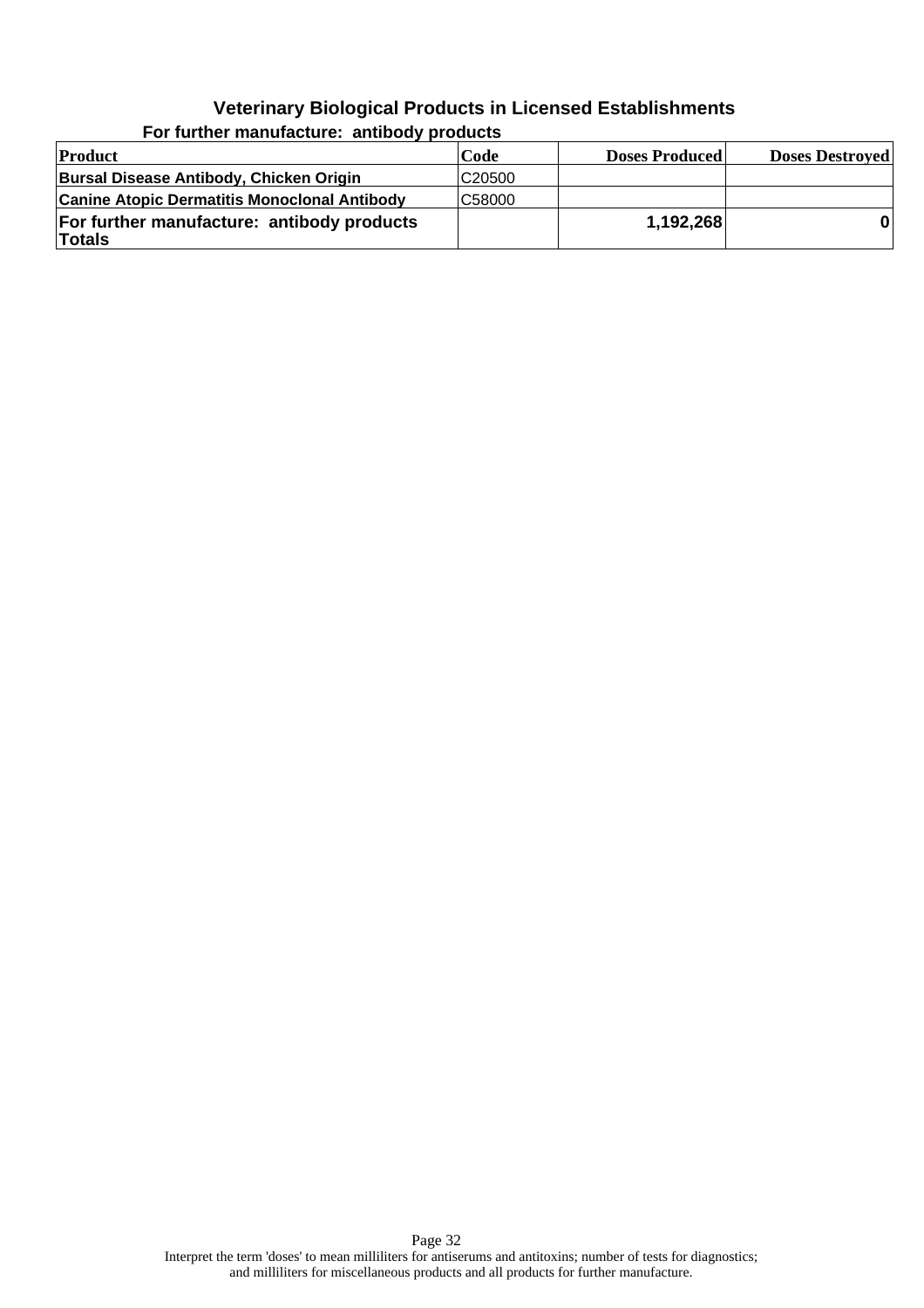| FUI TULUIEI MANUJALUIE. VALLINES WIIN DALIEIMS/DALIENAI EXIIALIS/IUXUIUS                                                                               |        |                       |                        |
|--------------------------------------------------------------------------------------------------------------------------------------------------------|--------|-----------------------|------------------------|
| <b>Product</b>                                                                                                                                         | Code   | <b>Doses Produced</b> | <b>Doses Destroved</b> |
| Autogenous Virus, Killed Virus, Autogenous Killed<br>Culture                                                                                           | D50020 |                       |                        |
| Encephalomyelitis Vaccine, Eastern & Western &<br>Venezuelan, Killed Virus, Tetanus Toxoid                                                             | D86525 |                       |                        |
| Encephalomyelitis Vaccine, Eastern & Western,<br>Killed Virus, Tetanus Toxoid                                                                          | D86522 |                       |                        |
| Encephalomyelitis-Influenza-West Nile Virus Vaccine,<br>Eastern & Western, Killed Virus, Tetanus Toxoid                                                | D6W523 |                       |                        |
| Encephalomyelitis-Rhinopneumonitis-Influenza<br>Vaccine, Eastern & Western & Venezuelan, Killed<br><b>Virus, Tetanus Toxoid</b>                        | D84720 |                       |                        |
| Encephalomyelitis-Rhinopneumonitis-Influenza<br>Vaccine, Eastern & Western, Killed Virus, Tetanus<br>Toxoid                                            | D84520 |                       |                        |
| Encephalomyelitis-Rhinopneumonitis-Influenza-West D85520<br>Nile Virus Vaccine, Eastern & Western & Venezuelan,<br><b>Killed Virus, Tetanus Toxoid</b> |        |                       |                        |
| Encephalomyelitis-Rhinopneumonitis-Influenza-West D85521<br>Nile Virus Vaccine, Eastern & Western & Venezuelan,<br><b>Killed Virus, Tetanus Toxoid</b> |        |                       |                        |
| Encephalomyelitis-Rhinopneumonitis-Influenza-West D85522<br>Nile Virus Vaccine, Eastern & Western, Killed Virus,<br><b>Tetanus Toxoid</b>              |        |                       |                        |
| Encephalomyelitis-Rhinopneumonitis-Influenza-West D85524<br>Nile Virus Vaccine, Eastern & Western, Killed Virus,<br><b>Tetanus Toxoid</b>              |        |                       |                        |
| Encephalomyelitis-West Nile Virus Vaccine, Eastern<br>& Western & Venezuelan, Killed Virus, Tetanus Toxoid                                             | D8W520 |                       |                        |
| Encephalomyelitis-West Nile Virus Vaccine, Eastern<br>& Western, Killed Virus, Tetanus Toxoid                                                          | D8W521 |                       |                        |
| Porcine Circovirus Vaccine, Type 2, Killed<br>Baculovirus Vector, Mycoplasma Hyopneumoniae<br><b>Bacterin</b>                                          | D9K5R0 |                       |                        |
| For further manufacture: vaccines with<br>bacterins/bacterial extracts/toxoids Totals                                                                  |        | 2,254,060             | $\mathbf 0$            |

| For further manufacture: vaccines with bacterins/bacterial extracts/toxoids |  |  |  |
|-----------------------------------------------------------------------------|--|--|--|
|                                                                             |  |  |  |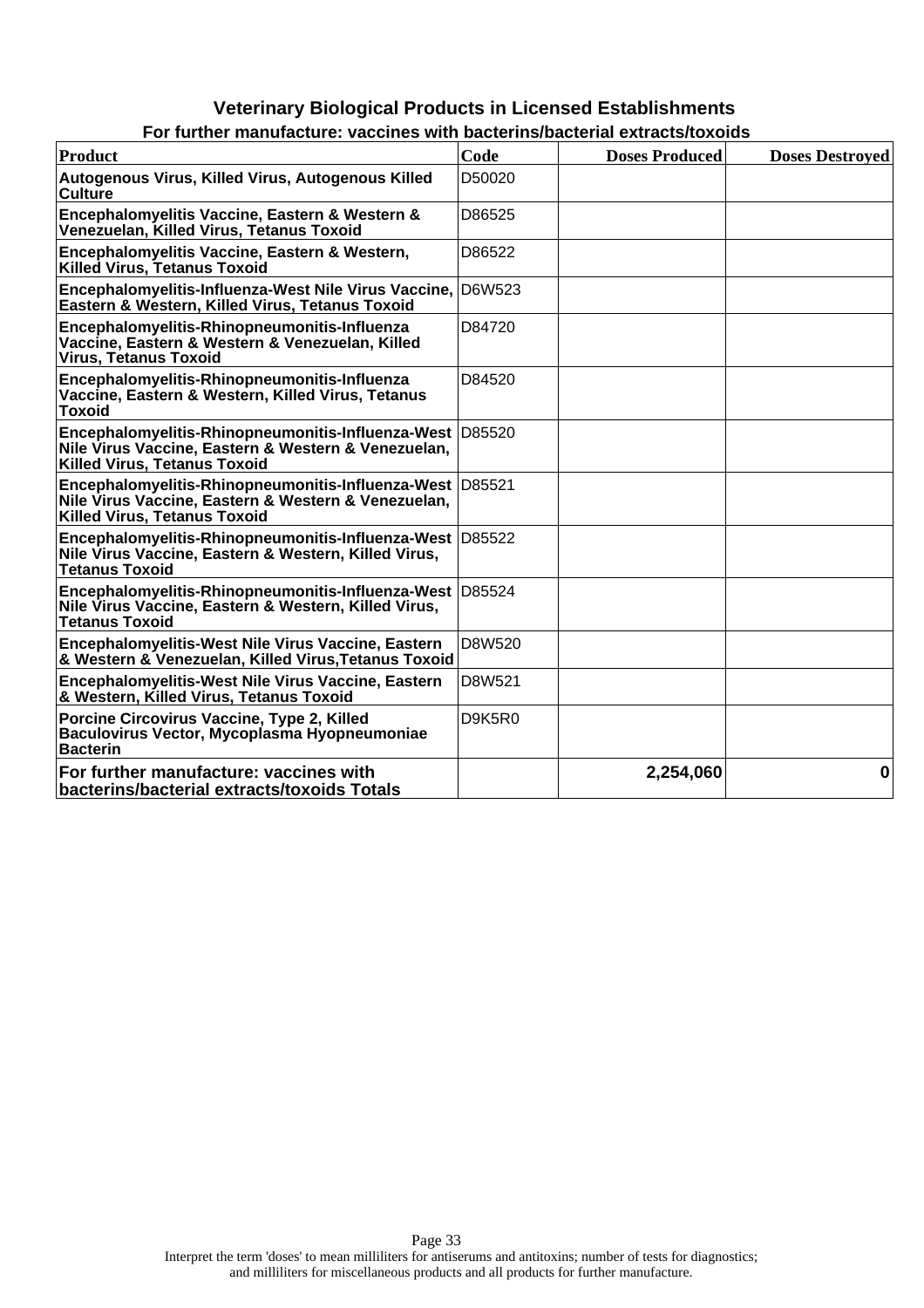| Product                                                       | Code   | <b>Doses Produced</b> | <b>Doses Destroyed</b> |
|---------------------------------------------------------------|--------|-----------------------|------------------------|
| <b>Canine Parvovirus Antigen Test Kit</b>                     | E02403 |                       |                        |
| Giardia Antigen Test Kit                                      | EG0550 |                       |                        |
| <b>Heartworm Antigen Test Kit</b>                             | E01800 | 288,270               | $\Omega$               |
| For further manufacture: diagnostic products<br><b>Totals</b> |        | 4,207,065             | $\mathbf{0}$           |

**For further manufacture: diagnostic products**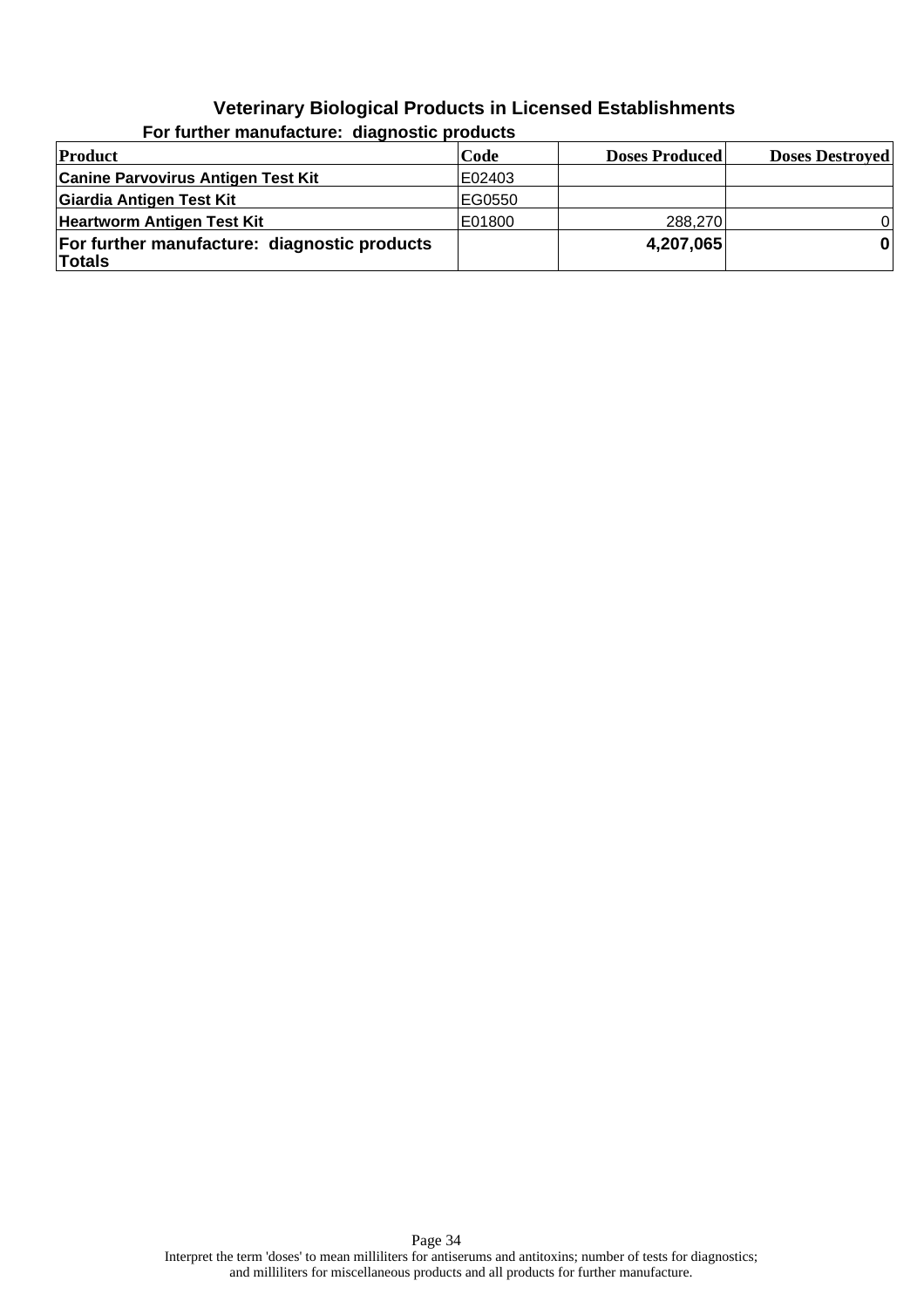**For further manufacture: antitoxins**

| Product                                    | Code   | <b>Doses Produced</b> | <b>Doses Destroyed</b> |
|--------------------------------------------|--------|-----------------------|------------------------|
| Tetanus Antitoxin, Equine Origin           | F30200 |                       |                        |
| For further manufacture: antitoxins Totals |        | 33,000                |                        |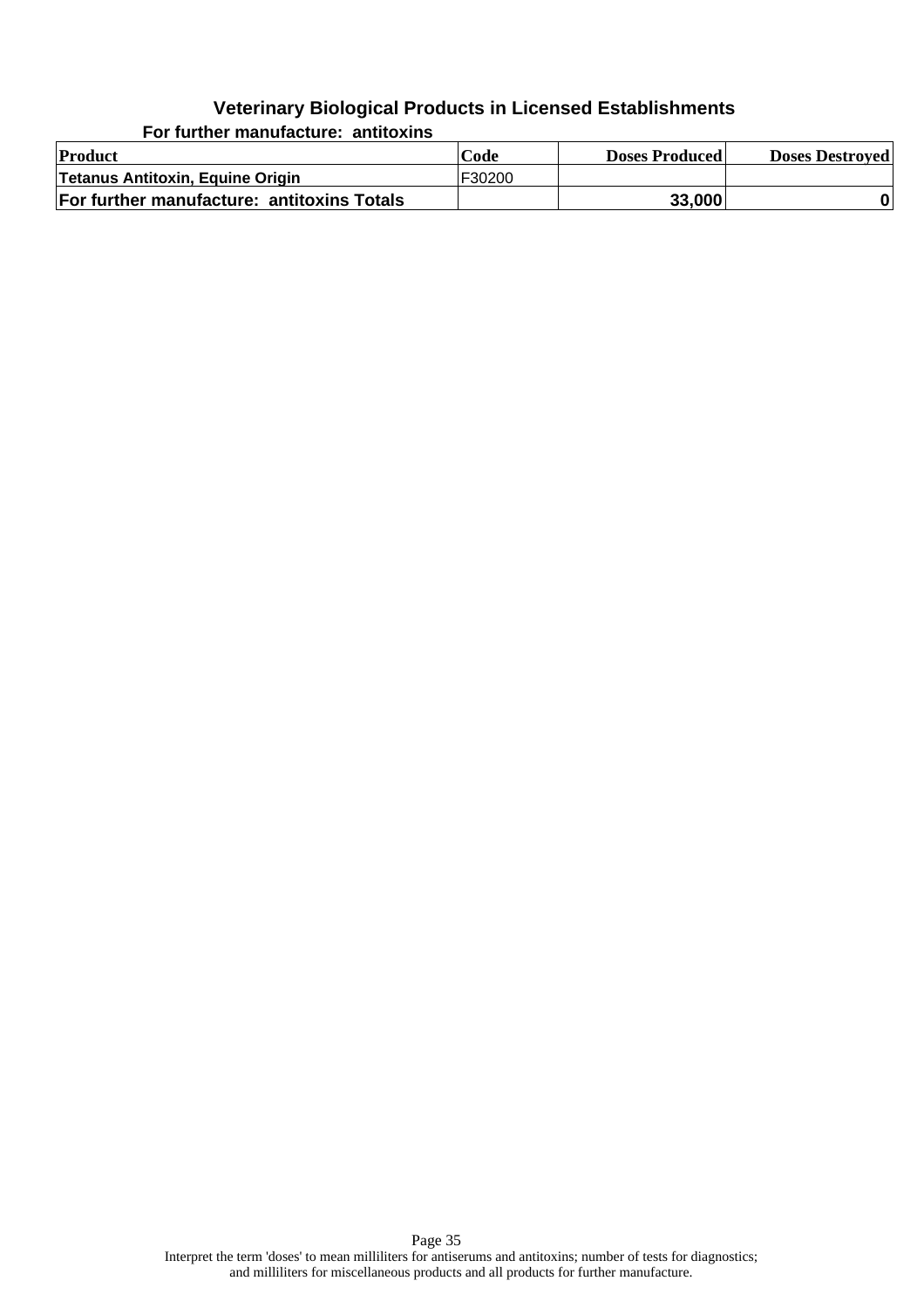| Product                                                                | Code   | <b>Doses Produced</b> | <b>Doses Destroyed</b> |
|------------------------------------------------------------------------|--------|-----------------------|------------------------|
| <b>Clostridium Novyi, Killed Culture</b>                               | G68000 |                       |                        |
| Clostridium Sordellii, Killed Culture                                  | GC9000 |                       |                        |
| Corynebacterium Pseudotuberculosis Bacterin-<br> Toxoid                | GA9400 |                       |                        |
| Mannheimia Haemolytica Bacterin-Toxoid                                 | G90500 |                       |                        |
| Mannheimia Haemolytica-Pasteurella Multocida<br><b>Bacterin-Toxoid</b> | G93501 |                       |                        |
| For further manufacture: bacterin-toxoids<br>Totals                    |        | 4,127,107             |                        |

**For further manufacture: bacterin-toxoids**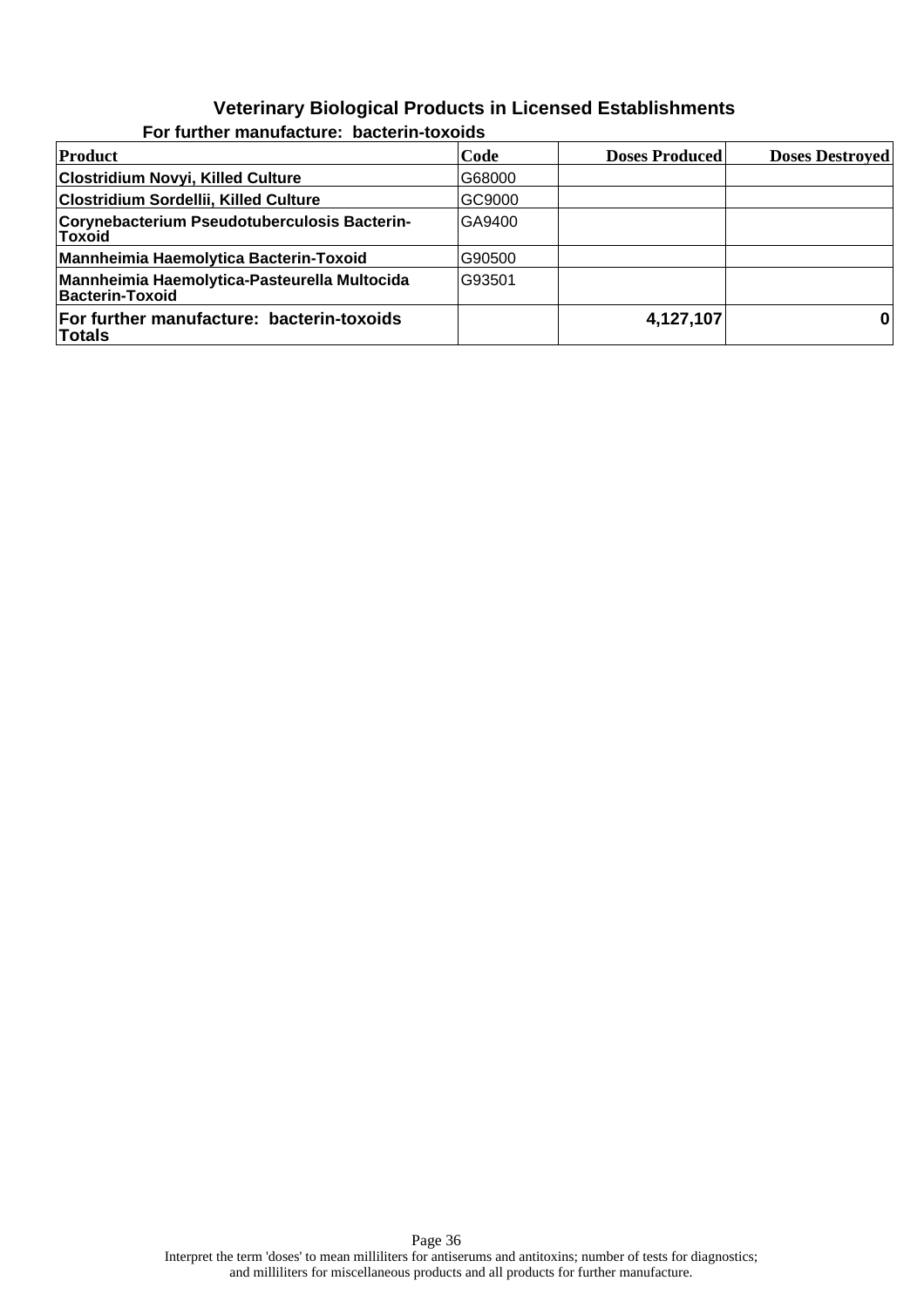| <b>Product</b>                               | Code    | <b>Doses Produced</b> | <b>Doses Destroyed</b> |
|----------------------------------------------|---------|-----------------------|------------------------|
| <b>Clostridium Perfringens Type C Toxoid</b> | H10100  |                       |                        |
| <b>Clostridium Perfringens Type D Toxoid</b> | IH30101 |                       |                        |
| Tetanus Toxoid, Killed Culture               | H60101  |                       |                        |
| For further manufacture: toxoids Totals      |         | 8,422,400             |                        |

**For further manufacture: toxoids**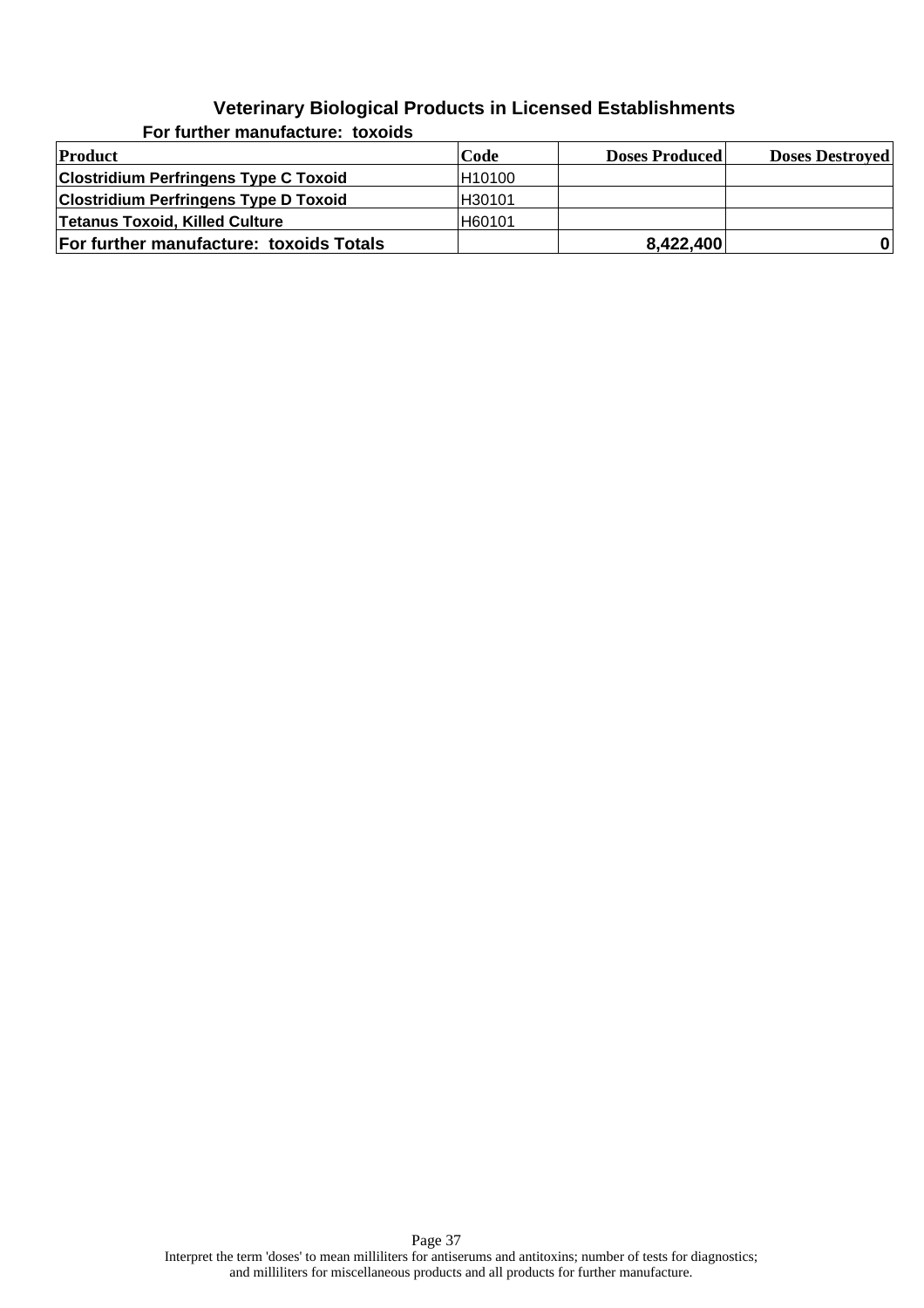| <b>Product</b>                                | Code          | <b>Doses Produced</b> | <b>Doses Destroyed</b> |  |
|-----------------------------------------------|---------------|-----------------------|------------------------|--|
| DNA Immunostimulant                           | <b>I381D1</b> |                       |                        |  |
| Mycobacterium Cell Wall Fraction              | 130000        |                       |                        |  |
| For further manufacture: miscellaneous Totals |               | 36,950                |                        |  |

**For further manufacture: miscellaneous**